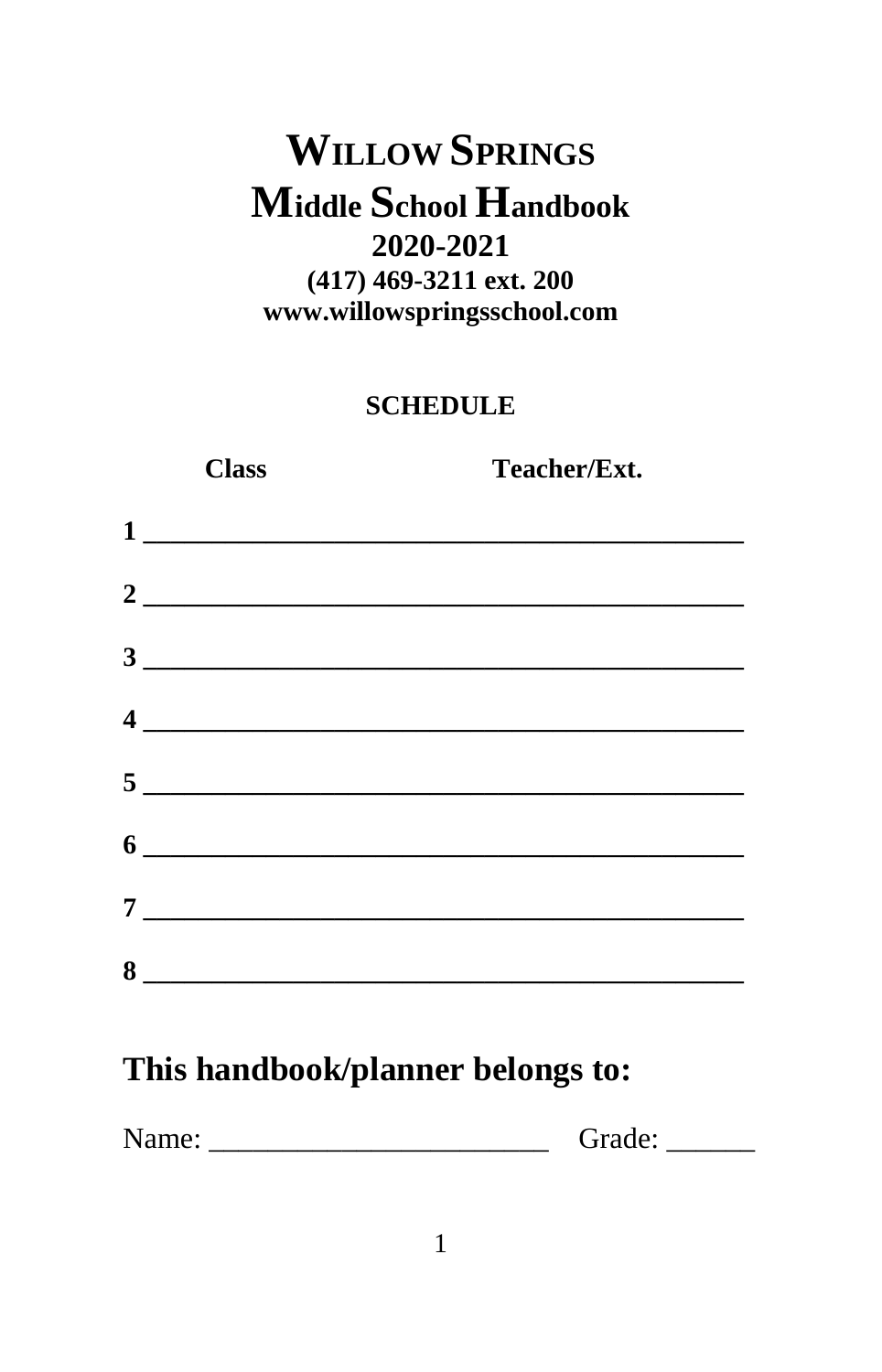### **From the Principal**

*Students and Parents/Guardians,*

*On behalf of the staff of Willow Springs Middle School, I would like to welcome you to our building. It is the goal of our entire staff to encourage and assist our students in achieving academic success as well as growing into responsible, respectful, and compassionate young people. We will strive every day to provide engaging, challenging instruction and behavioral supports in working toward this goal.*

*Communication between home and school is essential to this effort. Parents should feel free to communicate with our staff through school telephone or email with concerns or questions; students are also encouraged to communicate with staff to let us know if there is a problem or if they are struggling in an area in which we can provide assistance.* 

*Please review this handbook to familiarize yourselves with building and district policies and procedures. I look forward to working with both parents and students to ensure EVERY student's success EVERY day.*

> *Dr. Tina Spencer Middle School Principal*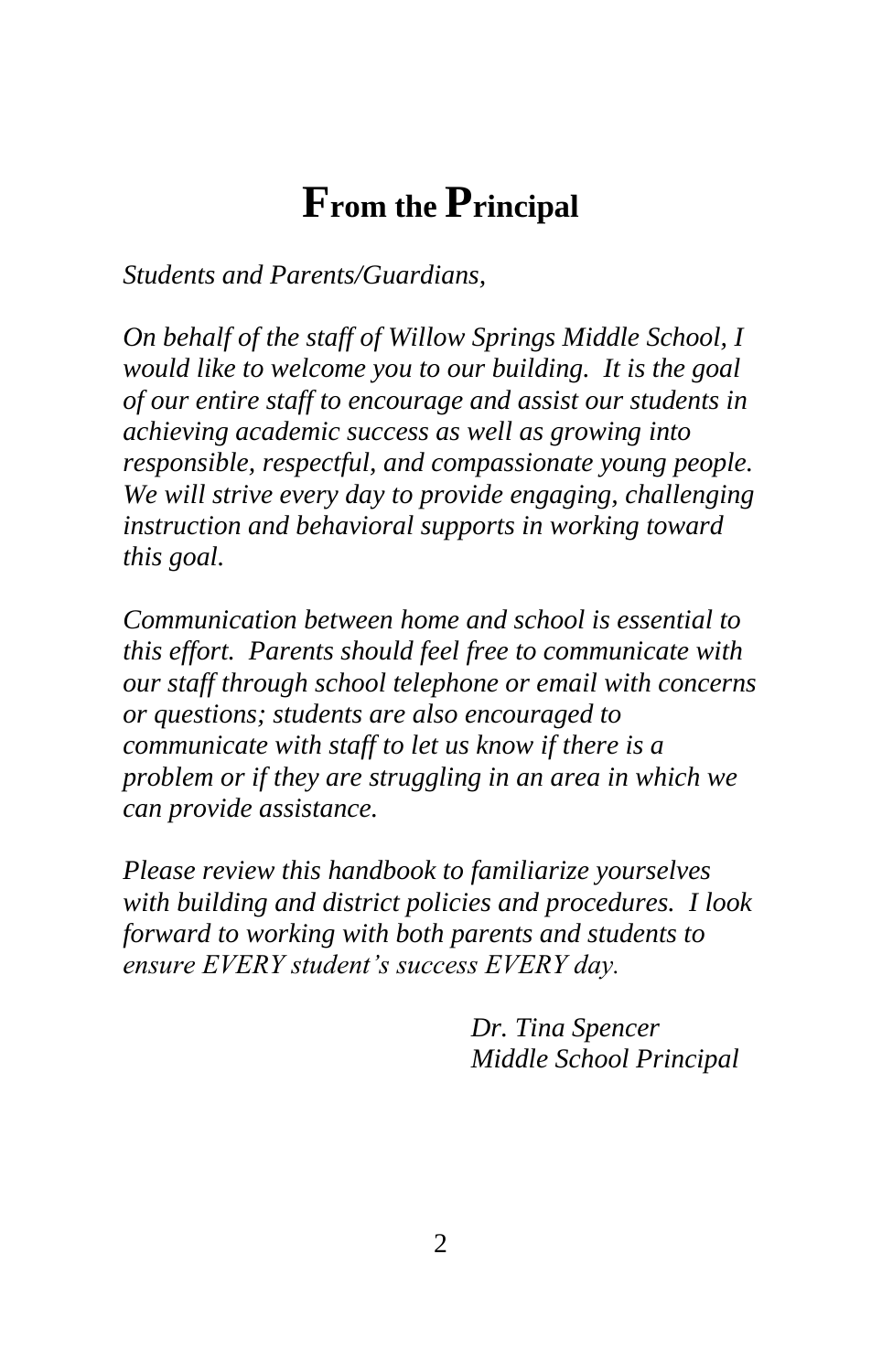### **SCHOOLCALENDAR 2020-21**

| August 24First Day of Classes           |
|-----------------------------------------|
| September 7 Labor Day - NO SCHOOL       |
|                                         |
| October 29 Dismiss 12:45                |
| Parent/Teacher Conferences              |
| October 30 Fall Break - NO SCHOOL       |
|                                         |
| November 23-27 Thanksgiving - NO SCHOOL |
|                                         |
| End of $1st$ Semester – 79 Days         |
| Dec. 23-Jan. 1Christmas Break-NO SCHOOL |
| January 4Classes Resume                 |
|                                         |
| February 12Prof. Dev. Day - NO SCHOOL   |
| February 15President's Day - NO SCHOOL  |
|                                         |
| March 15-19 Spring Break - NO SCHOOL    |
| April 2Good Friday - NO SCHOOL          |
|                                         |
| May 19LAST DAY OF CLASSES               |
| Dismiss $12:45$                         |
| End of $4th$ Qtr. - 46 Days             |
| End of $2nd$ Semester – 88 Days         |
| May 7Tentative Graduation Date          |
|                                         |

*If school is closed for more than 6 days due to inclement weather, the following dates may be used as additional instruction days:* January 18, February 15, March 15, March 16, March 17, April 2

*If more school is missed after using the above dates, additional days may be added to the end of the school year at the discretion of the school board.*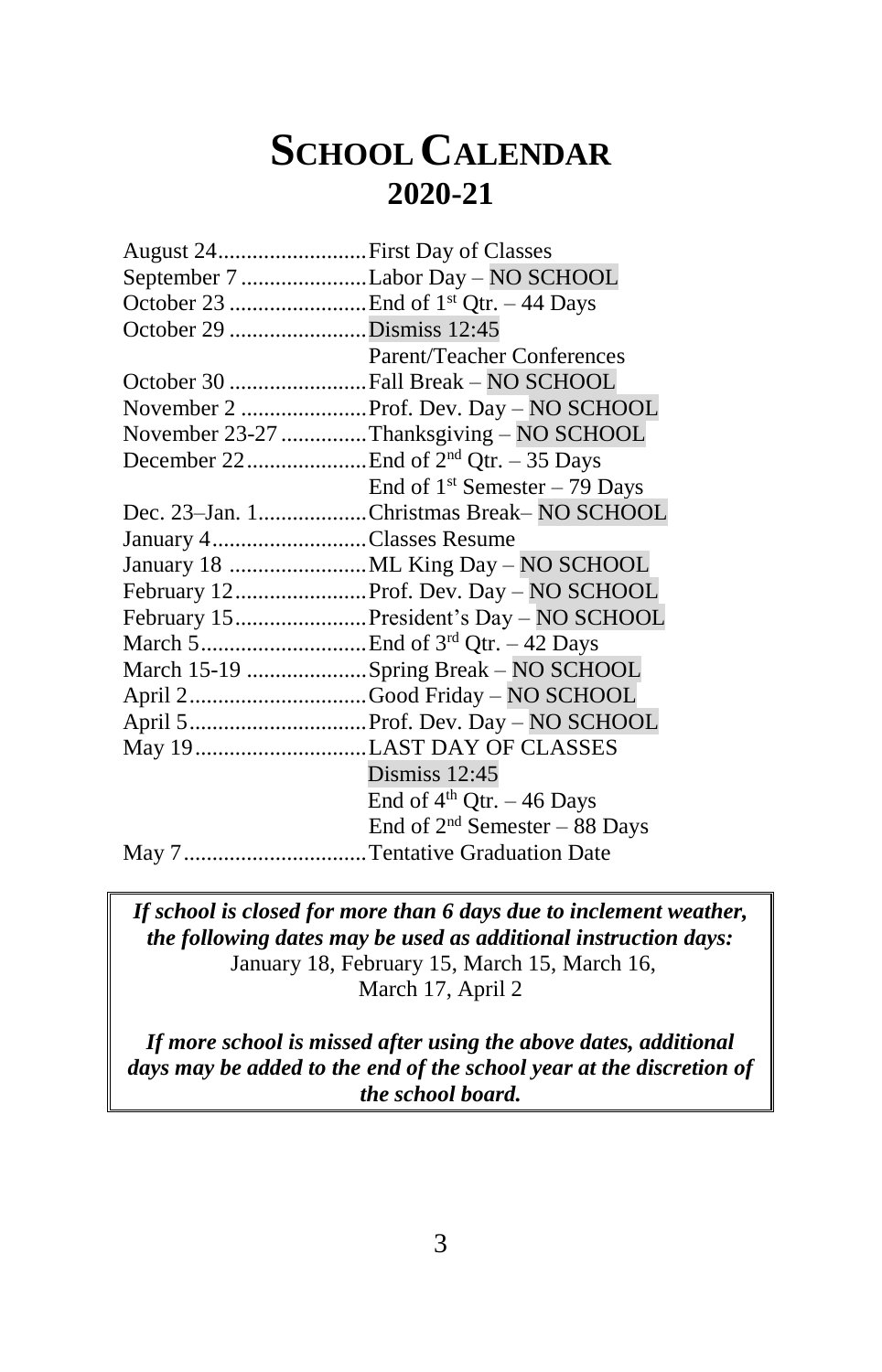# **Willow Springs R-IV Schools MISSION STATEMENT**

The mission of the Willow Springs School District is to improve the quality of life for everyone through quality education.

## **BELIEF STATEMENTS**

- 1. A quality school system is a reflection of a community, parents, and students that value education.
- 2. Learning is a natural and continuous process that has no known limits.
- 3. An ideal learning environment is stimulating and challenging, where everyone is emotionally and physically safe, and treated with respect.
- 4. A quality system of education is built on the foundational attributes of self-discipline, responsibility and trustworthiness.

## **OBJECTIVES OF WILLOW SPRINGS SCHOOL DISTRICT**

- 1. To have 100% of our students graduate or successfully complete their individual achievement programs.
- 2. To maintain 95% attendance at all grade levels.
- 3. To have each student achieve positive and continuous growth.
- 4. To have 100% of our students meet or exceed the performance standards for local, state and national measures of achievement.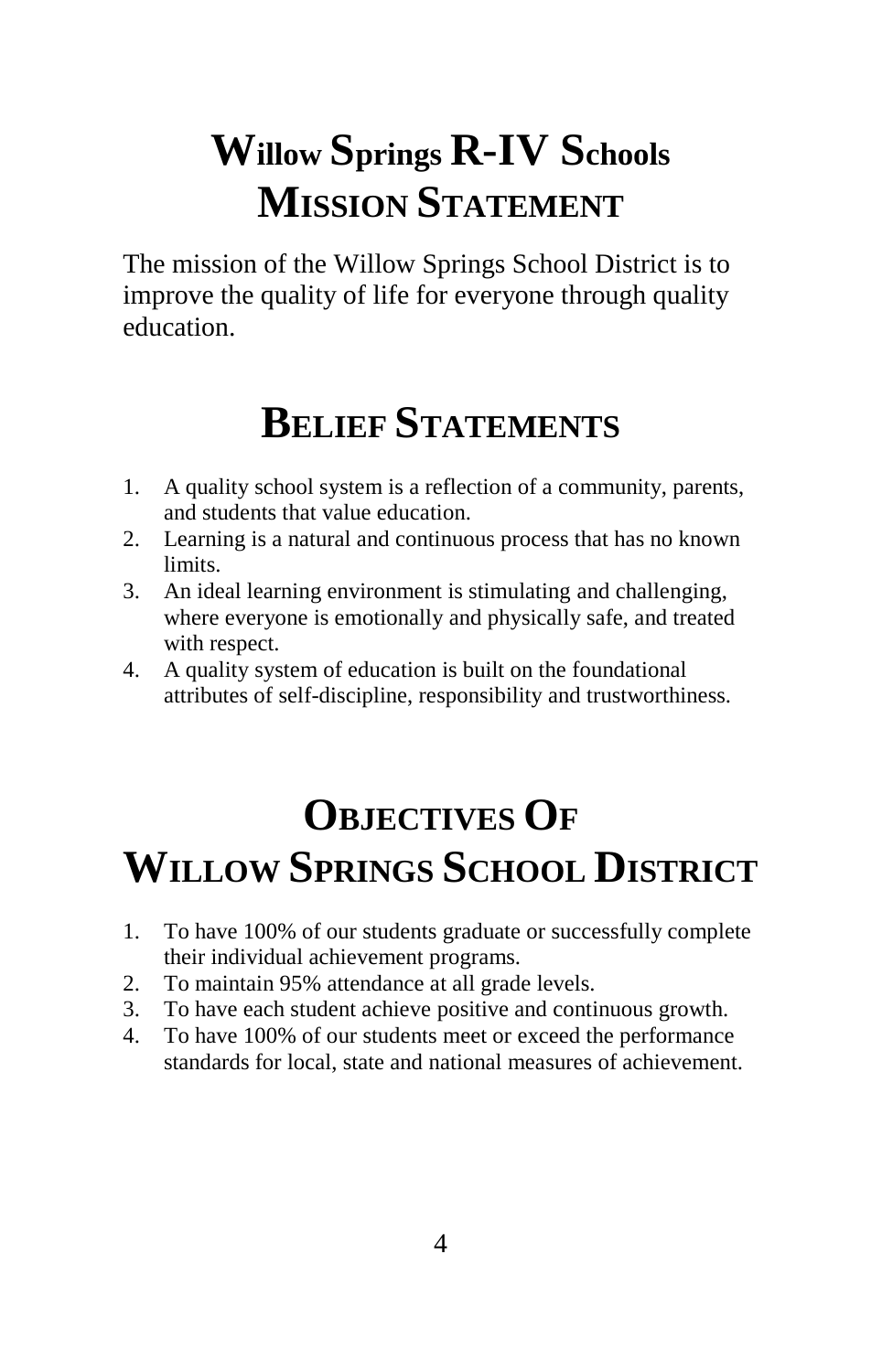# **PAWS**

#### **Cooperative**

- Sharing of resources, methods, etc.
- Willing to listen, hear and work together to create a better result.

#### **Compassionate**

- Faculty and students showing empathy without enabling.
- Being sensitive and acting for the well-being of others by listening, encouraging and understanding.

#### **Respectful**

- Recognize and honor the expertise, abilities and potentials of all people.
- Model tolerance and encourage proper human dignity.

#### **Responsible**

- Accept your share of the load gracefully and completely, meet deadlines, be efficient and dependable.
- Follow school deadlines and be consistent.

#### **Mission Driven**

Have a defined purpose and a common goal.

#### **Flexible**

- Be aware of and adapt to changing needs.
- Be open to new ideas and structures.
- Be forgiving.

#### **Trustworthy**

- Be straightforward, honest in communication and be "true to your word."
- Have confidence in co-workers.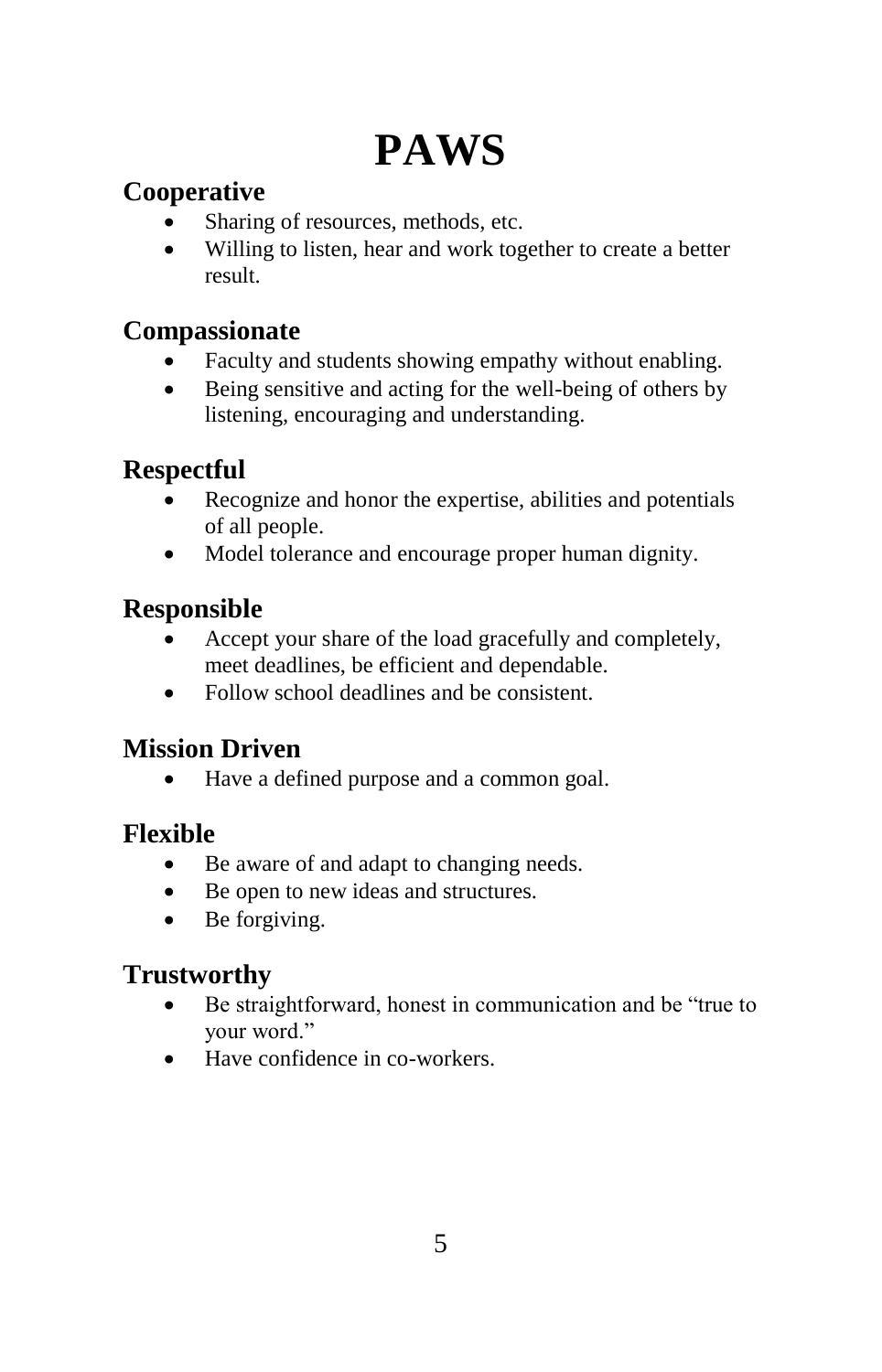## **SCHOOL ARRIVAL AND DISMISSAL**

Classes begin at 8:00 a.m. each day and are dismissed at 3:00 p.m. Students should not arrive before  $\dot{7}$ :30 a.m. and should go directly to the middle school playground area after arriving. Breakfast will be available in Grimes Auditorium from 7:30-7:50. Students who do not wish to eat breakfast may stay on the middle school playground until 7:45 when they will be dismissed to enter the building. During inclement weather, the building will be open to all students at 7:30. Students should not remain at school after dismissal unless they are taking part in an adult-sponsored activity.

Parents or others bringing students to school should drop them off on Ferguson Street on the east side of the middle school. Sixth, seventh, and eighth grade students are to enter the building through the north facing doors. Fifth grade students are to enter at the west door facing the old gym.

On some occasions, circumstances may make it necessary for parents to get specific instructions to their child regarding dismissal for the current school day. The school office is available to receive calls regarding these instructions and deliver a message to the child; however, the increased activity in the office at the end of the day and the importance of getting dismissal details communicated correctly make it imperative that these calls be made before 2:00 p.m. Calls about dismissal after 2:00 p.m. will be taken in cases of emergency only.

#### **STUDENT PLANNERS**

This student planner is provided for the use of students and parents as a tool to use in and out of school. Students are required to take the planner to all core classes. They will be instructed in the use of the planner when they receive it. Parents are encouraged to go over homework assignments, etc. with students at least weekly.

### **CONDUCT**

We want school to be an enjoyable, rewarding experience for all students. Students are expected to conduct themselves in a manner conducive to learning, respectful to others, and understanding of the authority of all school staff. Consequences for inappropriate conduct are outlined in the middle school discipline policy.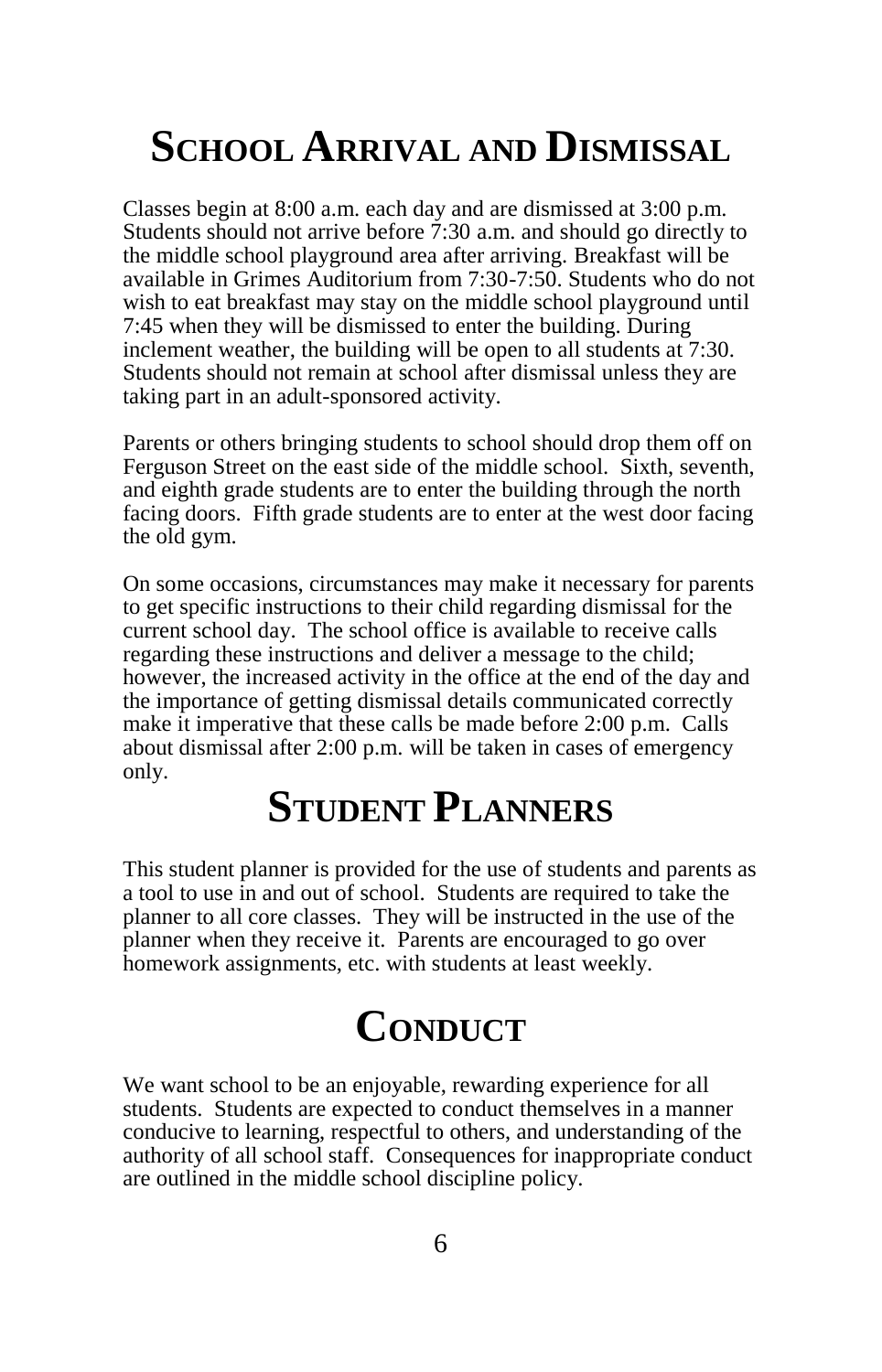## **STUDENT RESPONSIBILITIES**

It is the responsibility of each student as a citizen of our school to learn and obey its policies and regulations. These policies are enforced to provide the most desirable educational environment and to protect the student. Policies are designed for the good of the school and all students; therefore, please do not ask that exceptions be made. Remember that teachers are employed to aid and help students. Please feel free to contact them in the settlement of your problems through proper school channels. Disrespect toward any school employee shall not be tolerated.

Students are expected to respect teachers, staff, and other students and act accordingly; be responsive to the requests of all school staff; be respectful and non-disruptive in class, assemblies, and other school sponsored activities; refrain from any behavior that would embarrass or discredit yourself, your parents, your school, or your community.

#### **DRESS**

All students are expected to come to school clean and neat in appearance. Students should dress in a manner that does not attract undue personal attention or disrupt others from the learning process. Students who are not dressed in compliance with the following dress code will be given the opportunity to change clothes. If s/he does not have compliant clothing, it will be provided. Students will not be allowed to call home to request a change of clothes. Repeated occurrences of inappropriate dress will be dealt with as insubordination as outlined in the disciplinary code.

The following are the guidelines for the middle school dress code:

- 1. Hats, hoods, other head coverings, and sunglasses are not allowed to be worn inside the building. This may include bandannas and headbands when not worn as part of an outfit or when they are deemed disruptive by staff.
- 2. Shorts, skirts, and dresses must be at least the length of the tips of a student's fingers at the shortest point of the article of clothing when the student's arms are straight down at their sides. Holes in pants/jeans that show skin through them must also be below fingertip length. Tights or leggings may be worn under pants/jeans if the holes are above fingertip length.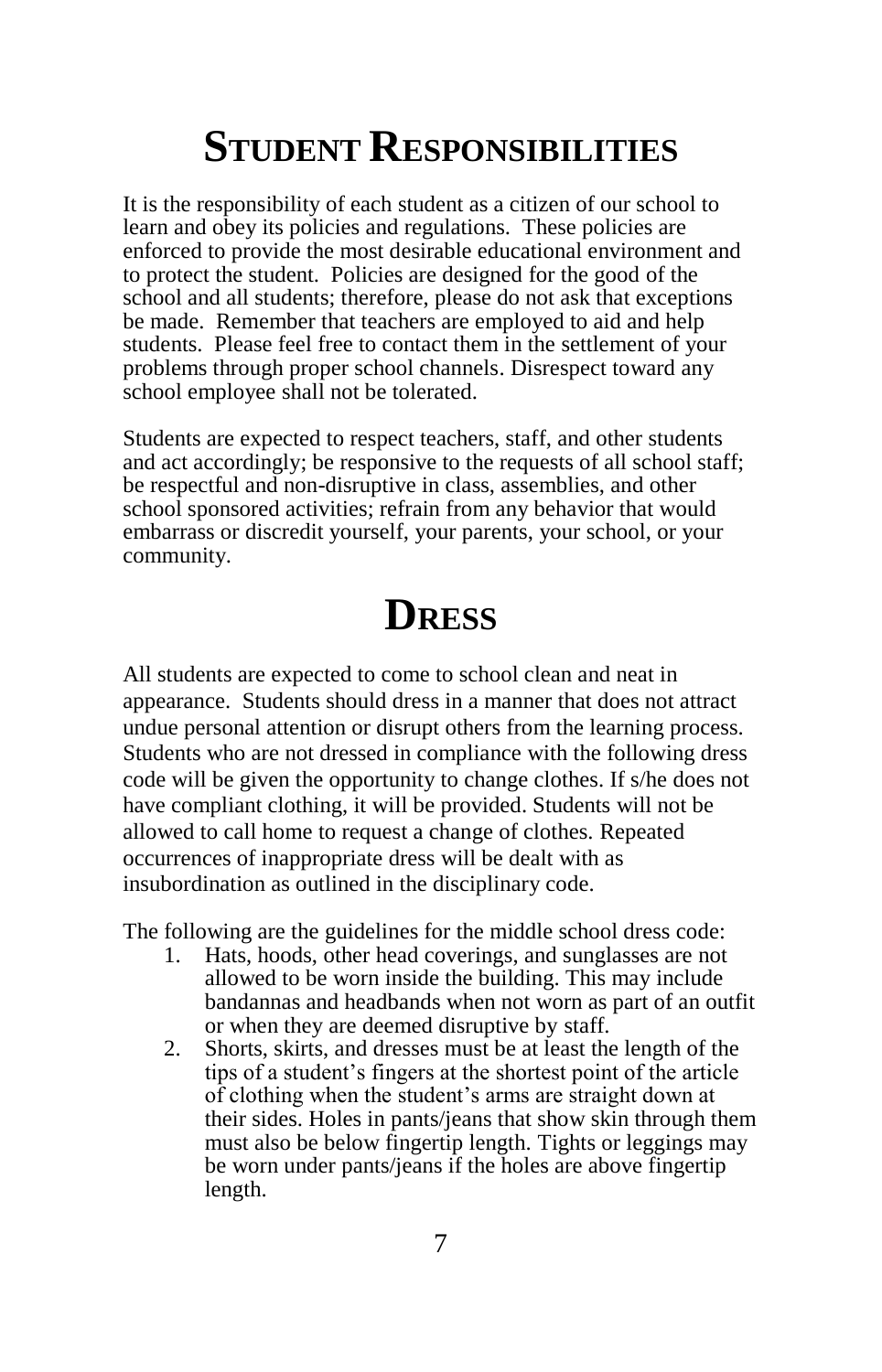- 3. Boxer shorts and pajama pants are not allowed to be worn on campus unless it is for a designated Spirit Week activity.
- 4. Any item of clothing or jewelry containing promotion of alcohol, tobacco, or drug products, or suggestive or offensive language or innuendo may not be worn to school or any school-sponsored activity.
- 5. Clothing with holes that display an excessive amount of skin, halter-tops, racer-back shirts, open mesh shirts, shirts that display under-garments, shirts altered by tearing or cutting, low-cut shirts or those that expose cleavage, or any shirt that exposes the midriff may not be worn to school or school-sponsored activities. All straps on tank tops should be at least 2" wide.
- 6. Leggings, yoga pants, or tight-fitting spandex shorts may not be worn as stand-alone pants/shorts. These may be worn under other clothing.
- 7. Any clothing which causes undue attention or is deemed disruptive may not be worn at school.

PE classes and courses that have hands-on activities may have additional dress and hair guidelines. These will be provided by the instructor and must be followed for participation in the course.

### **CELL PHONES AND BUILDING PHONE USE**

It is not recommended that middle school students be allowed to carry cell phones or other electronic communication devices to school. The school is not responsible for theft or loss of these devices. Students are not allowed to use cell phones or any electronic communication device with internet or cell connectivity during the school day from the time they arrive on school property until they exit the building at the end of the school day. These devices should be turned completely off during school hours.

Students may use the telephone in the office for emergency business purposes, but not for social conversations or distinctly personal calls. Students are only allowed to use the telephone for emergencies after receiving permission from their classroom teacher and office staff. Since much school business is transacted over the office telephone, the lines must be kept clear.

Only in case of emergency will students be called from class to accept phone calls. Important messages will be delivered to students.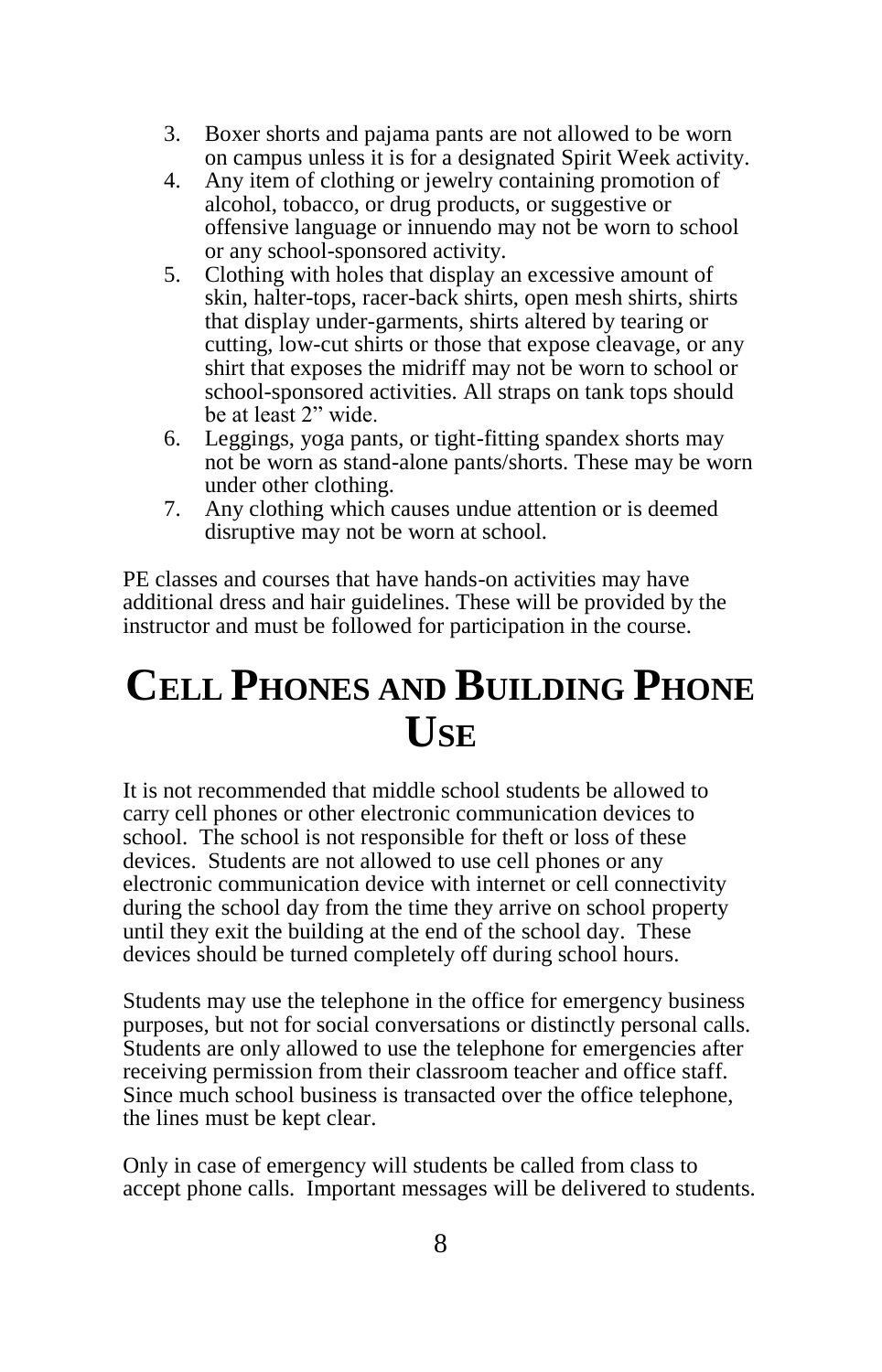## **PUBLIC DISPLAY OF AFFECTION**

Students shall conduct themselves in a proper manner at all times on school property and during school hours. Any physical contact, including holding hands, is defined as excessive public display of affection.

### **IMMUNIZATION**

As required by Section 167.181 of Missouri School Laws, it shall be the duty of the parents or guardian of every pupil hereafter entering or attending public school, to furnish the school with satisfactory proof that the pupil has been immunized or that the immunization process is being accomplished in accordance with the rules and regulations of the State Department.

Missouri law allows two legal reasons for exempting students from immunizations:

- 1. Medical exemptions written certification by a licensed doctor of medicine or doctor of osteopathy that either the immunization would seriously endanger the child's health or life or the child has documentation of laboratory evidence of immunity to the disease.
- 2. Religious exemptions If one parent or guardian objects in writing to the school that immunization of that child violates his/her religious beliefs.

Please note: In the event of an outbreak of any of the vaccinepreventable diseases, students inadequately immunized for any reason will be excluded from school until such time as the Department of Health deems it safe for them to return.

## **ABSENCE FROM SCHOOL DUE TO ILLNESS OR INJURY**

The goal of School Health is to help students be fit, healthy and ready to learn. If a student sees the nurse before signing out of school, the nurse will send a pass to the office that notes whether or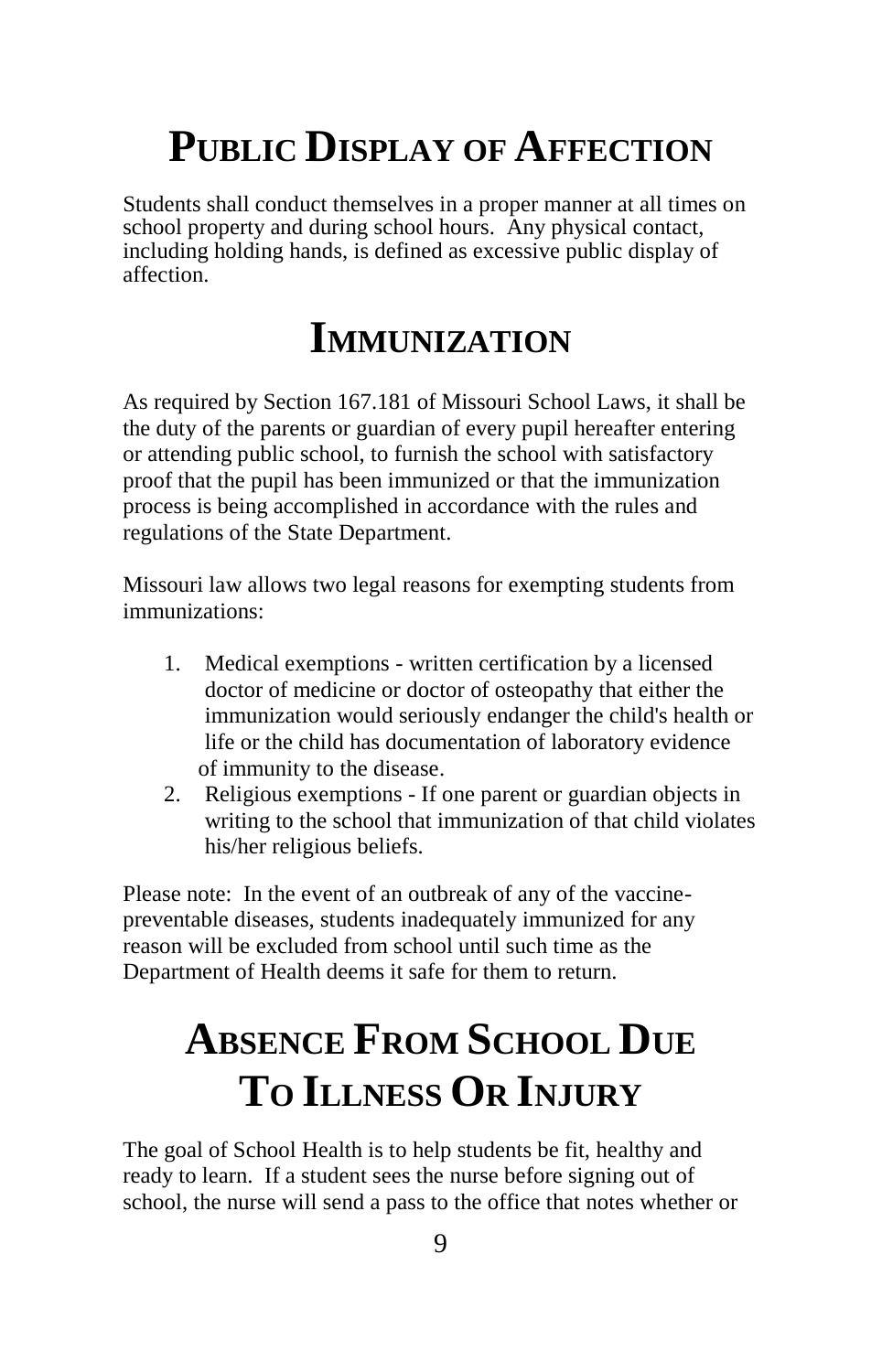not the absence is recommended. A student with more than the allowed number of absences per semester may see the nurse at the start of the school day in case of illness. The nurse will assess the student and recommend that they attend school or stay home. The nurse may not recommend an absence by phone. For questions about this policy, please talk to a district nurse or the building principal.

#### **STUDENT MEDICINE POLICY Grades 5-8**

Medicine should be given at home if at all possible. If the doctor's orders indicate that medicine must be given during school hours, it will be given by the school nurse (or a staff member designated by the nurse). Medicine will be given according to the following policy:

#### **Prescription Medicine**

All medicine must be in the original prescription bottle plainly marked with the student's name, date, medicine name, dose and time to be given.

- The pharmacy will supply a second prescription bottle at no cost
- The most current bottle will be kept at school
- Not more than one month's worth of doses shall be kept at school (up to 25 total doses)

The parent/guardian must bring the medicine to school and sign a form authorizing the nurse (or a staff member designated by the nurse) to give the medicine.

- The nurse will follow the physician's directions as listed on the prescription bottle
- Medicine brought to school by a student will be held in the Health Room until a parent can come pick it up or sign permission for the medicine to be given

A doctor's written authorization may be required for the following:

- Prescription medicine that is to be given daily on a long term basis
- Emergency medicine such as bee sting kits or epi-pens
- Self-administration of certain medicines (such as an inhaler for asthma)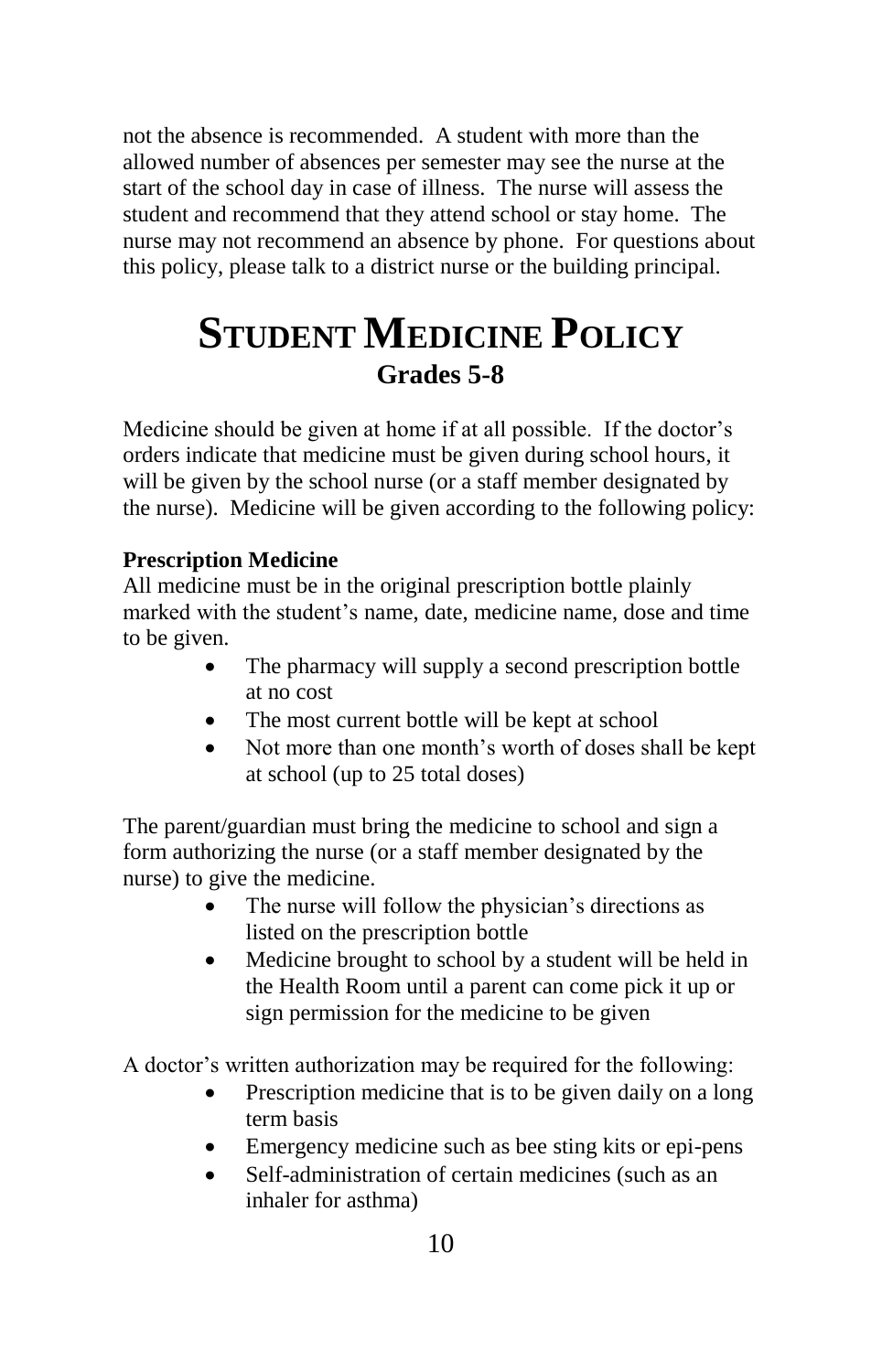#### **Over-the-Counter Medicine**

- The parent/guardian must bring the medicine to the Health Room and sign a form authorizing the nurse (or a staff member designated by the nurse) to give the medicine
- All medicine must be in the original package with the full label intact
- Only the dose listed on the package as appropriate will be given
- A doctor's authorization may be required

**The school nurses will destroy all medicine that is left in the Health Room after the last day of the regular school year. It is the responsibility of the parent/guardian to pick up any unused medicine.**

**Students found to be in possession of medicine at school will be subject to the discipline code.**

#### **Emergency Medications**

*Allergic Reaction* – An immune system response to a substance that itself is not harmful but that the body interprets as being harmful. Allergic reactions trigger inflammation in the skin (hives, itching, a rash), the respiratory system (coughing, wheezing, difficulty breathing), the gastrointestinal tract (vomiting, diarrhea, stomach pain) and the cardiovascular system (lowered blood pressure, irregular heartbeat, shock).

*Anaphylaxis* – A life-threatening allergic reaction that involves the entire body. It may be characterized by symptoms such as lowered blood pressure, wheezing, nausea, vomiting, diarrhea, swelling or hives. Anaphylaxis may result in shock or death.

Various locations throughout the school district are supplied with prefilled epinephrine auto syringes and asthma-related rescue medications. This medication is used for life threatening anaphylactic allergic reactions and life threatening asthma episodes. The school nurse or another employee trained and supervised by the school nurse may administer these medications when they believe, based on training, that a student is having a life-threatening anaphylactic reaction or life threatening asthma episode.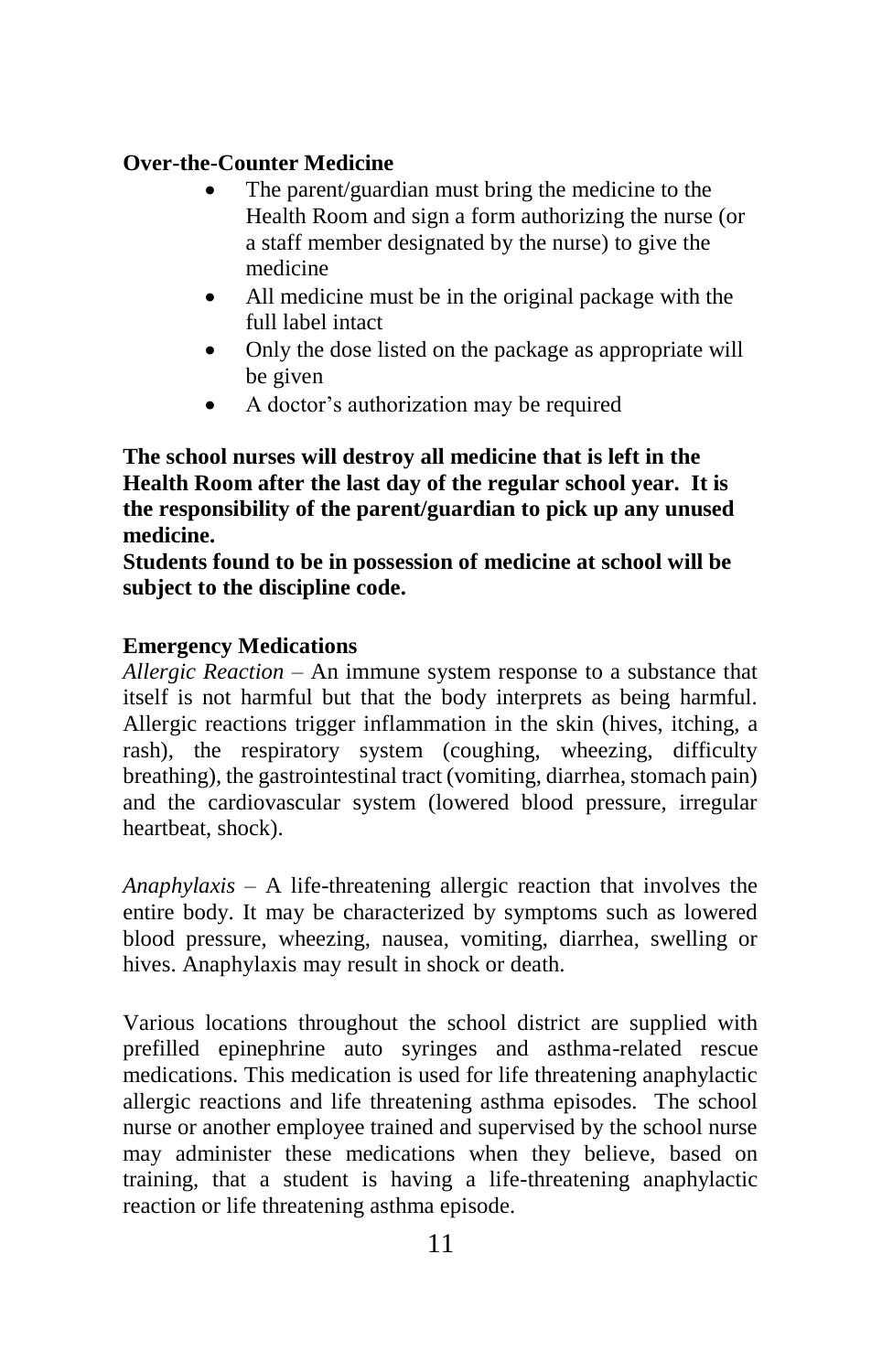Epinephrine and asthma-related rescue medications will only be administered in accordance with written protocols provided by an authorized prescriber.

If you, as a parent/guardian, do NOT want your child to receive epinephrine or asthma related rescue medications, in the event of a life threatening episode, you MUST contact the school nurse's office and sign a form stating your refusal.

#### **Health Room**

Parents should complete and return the health update sheet as soon as possible. A new update should be filled out each year. Please call the school nurse if your child's health changes during the year.

Students who become ill or injured during the school day are to report to their teacher for permission to go to the Health Room. The school nurse will contact the student's parent or guardian if necessary. The student should report to the principal's office if the nurse is not available. All sick or injured students should see the nurse before leaving school. The nurse will sign hall passes, but will not issue a pass if the student arrives unannounced or without a pass. Students should check with a lunchroom or recess supervisor before going to the Health Room during the lunch period. Between classes the student should check with their next period teacher before going to the Health Room.

#### **Screenings**

"Screening" is the use of a procedure to examine a large population to determine the presence of a health condition or risk factor in order to identify those who need further evaluation. Screening tests for various health conditions (such as vision, hearing and scoliosis) will be conducted in accordance with administrative procedures. Students may also be weighed and measured. Parents/Guardians will receive a written notice of any screening result that indicates a condition that might interfere with a student's progress or health.

Students who are entering Kindergarten will receive vision and hearing screenings as time allows throughout the school year. Students in  $1<sup>st</sup>$ ,  $3<sup>rd</sup>$ ,  $5<sup>th</sup>$  and  $7<sup>th</sup>$  grades will receive vision screenings as time allows throughout the school year. Students in  $2<sup>nd</sup>$ ,  $4<sup>th</sup>$ ,  $6<sup>th</sup>$  and  $8<sup>th</sup>$ grades will receive hearing screenings as time allows throughout the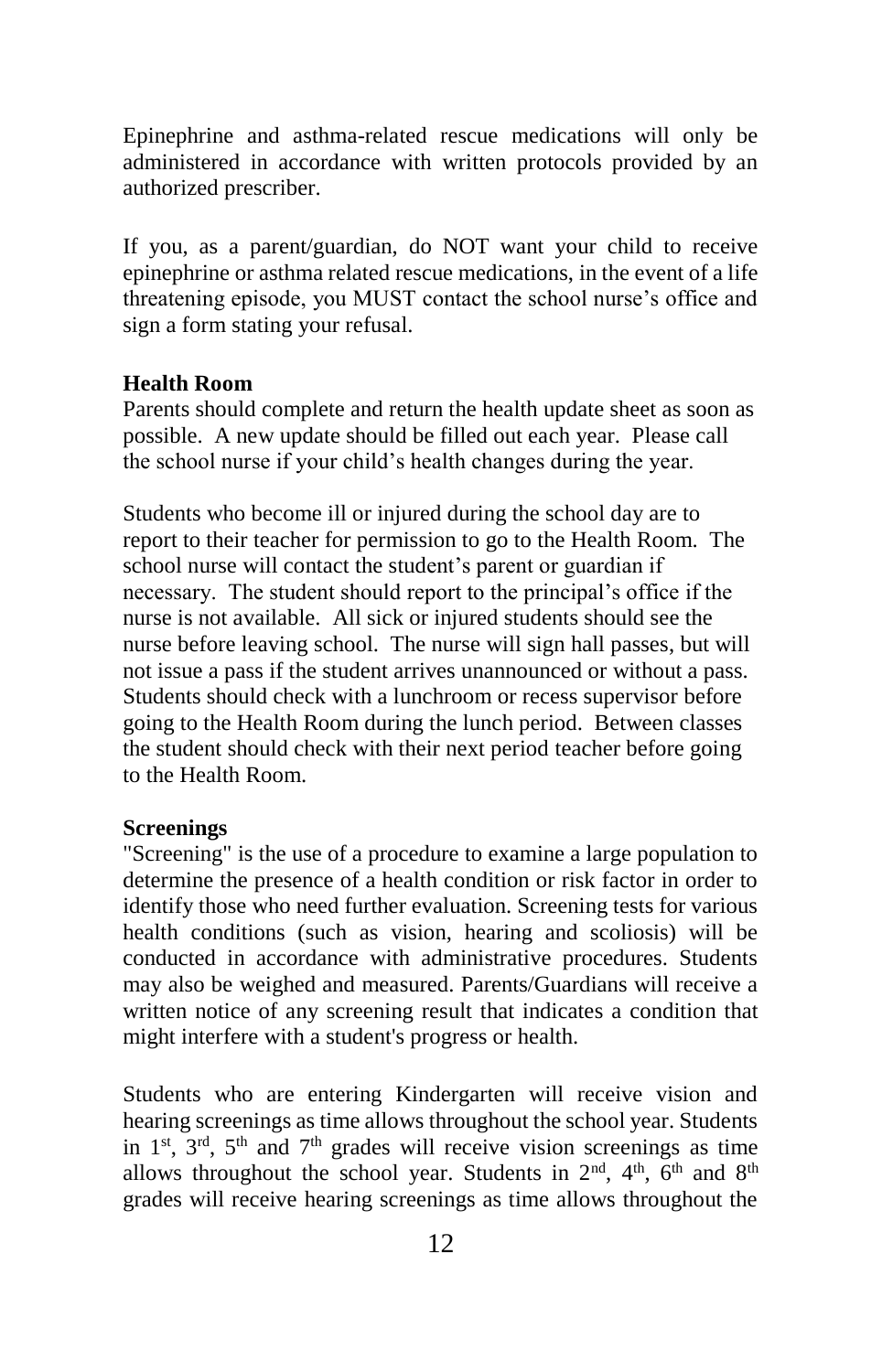school year.

All students in pre-school, kindergarten and first grade will have screening to detect amblyopia (lazy eye).

Girls will be screened for scoliosis during sixth and eighth grades as time allows.

Boys will be screened for scoliosis during eighth grade as time allows.

Parents/Guardians are given the opportunity to excuse their child from a screening by contacting the school nurse's office and signing a form stating their child is not to participate in a particular screening.

## **COUNSELING SERVICES**

There is a full-time counselor available at Willow Springs Middle School. The counselor assists students with scheduling and career exploration as well as individual and small group counseling with students &/or parents.

The district also contracts with outside agencies for on-campus counseling. See the building principal if your student is in need of these services.

## **REPORT CARDS**

Quarterly reports of student progress shall be issued to the parents of each pupil on a regular report form. Students shall be issued letter grades on report cards to indicate proficiency in subjects taken at the end of each quarter. Grade cards will be distributed one week following the end of the quarter.

Student's grades are affected by attendance since grades are based on, in most classes, preparation of assigned work, participation in class, and test grades.

The grading system at Willow Springs Middle School is based on the total point system or percentage method. The following system will be used for evaluating achievement: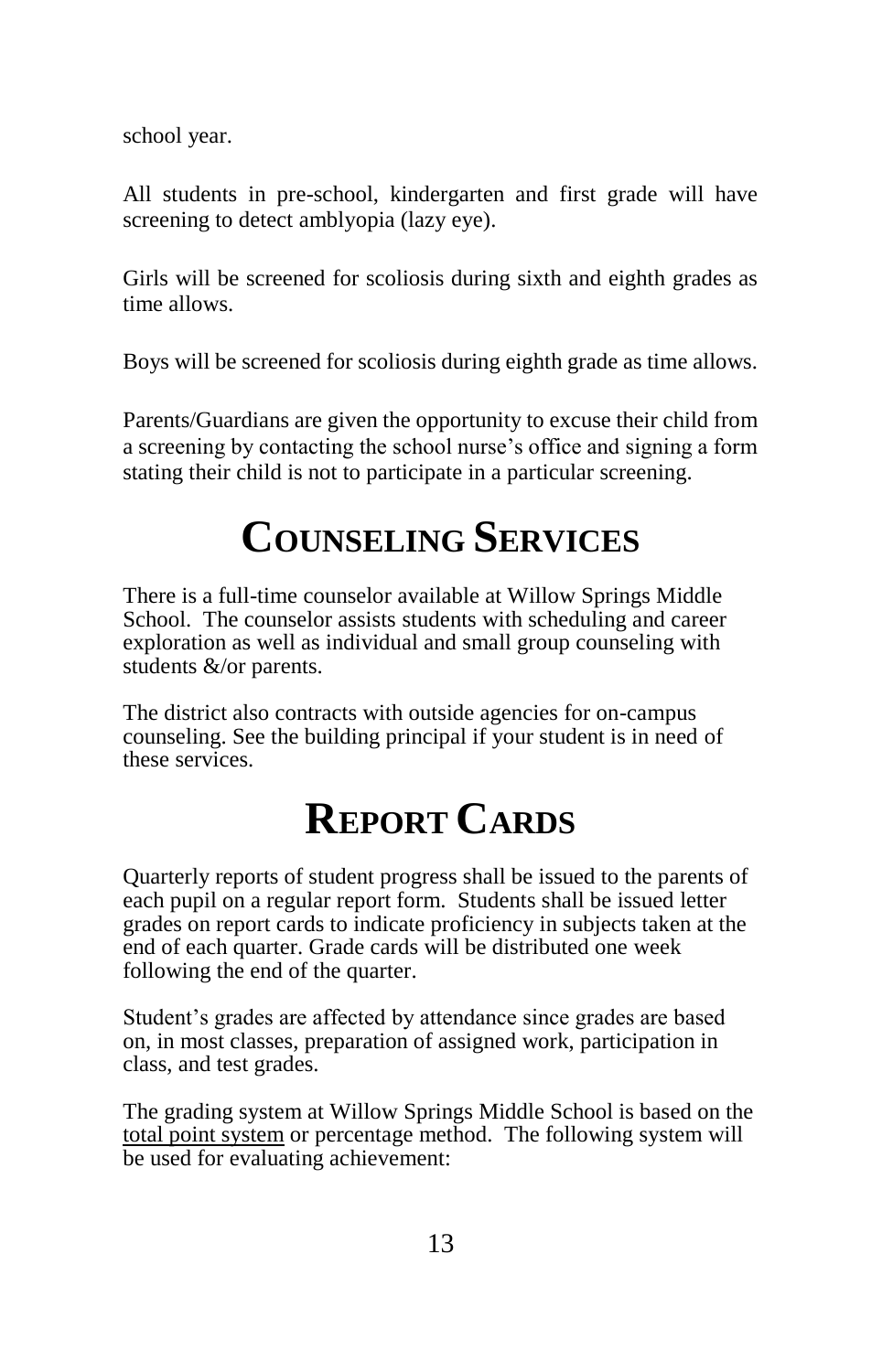|    | Grade             | <b>Percentage Grading Scale</b>                             |
|----|-------------------|-------------------------------------------------------------|
|    | A Excellent       | $(100 - 95 = A, 94 - 90 = A)$                               |
|    | <b>B</b> Superior | $(89 - 87 = B +, 86 - 84 = B, 83 - 80 = B)$                 |
|    | C Average         | $(79 - 77 = C_{+}, 76 - 74 = C, 73 - 70 = C)$               |
|    |                   | D Below Average $(69 - 67 = D_+, 66 - 64 = D, 63 - 60 = D)$ |
| Ħ. | Failure           | $(59 - 0)$                                                  |

## **PROGRESS REPORTS**

Progress reports will be sent home to parents the 5<sup>th</sup> week of the quarter. Students whose grade percentage is 59% or less will be notified of the lack of progress as well as their parents.

### **STUDENT LOCKERS**

All students are provided with a locker. These lockers are for the storage of books and school supplies. They should be maintained in a neat and orderly condition. Please note:

- 1. Lockers are owned by the school. Therefore, the school may legally search them should the need arise.
- 2. Unassigned lockers are not for student use.
- 3. You are responsible for the locker that is assigned to you. You may not switch lockers without administrative approval.
- 4. If your locker is abused, you must pay for the damages. This includes adhesive stickers.
- 5. Students are to keep their lockers clean. Students that deposit trash in their locker will be subjected to the discipline code under littering.
- 6. Pictures, posters, etc. may not be displayed on the outside of the locker without permission.
- 7. Students that wish to have a lock on their locker, must supply a key/combination to the office. If there is a lock on a locker and the office does not have a key/combination, the lock may be cut off if entry into the locker is deemed necessary.
- 8. Lockers must be cleaned out at the end of the year. The school is not responsible for any items left in lockers after school is dismissed.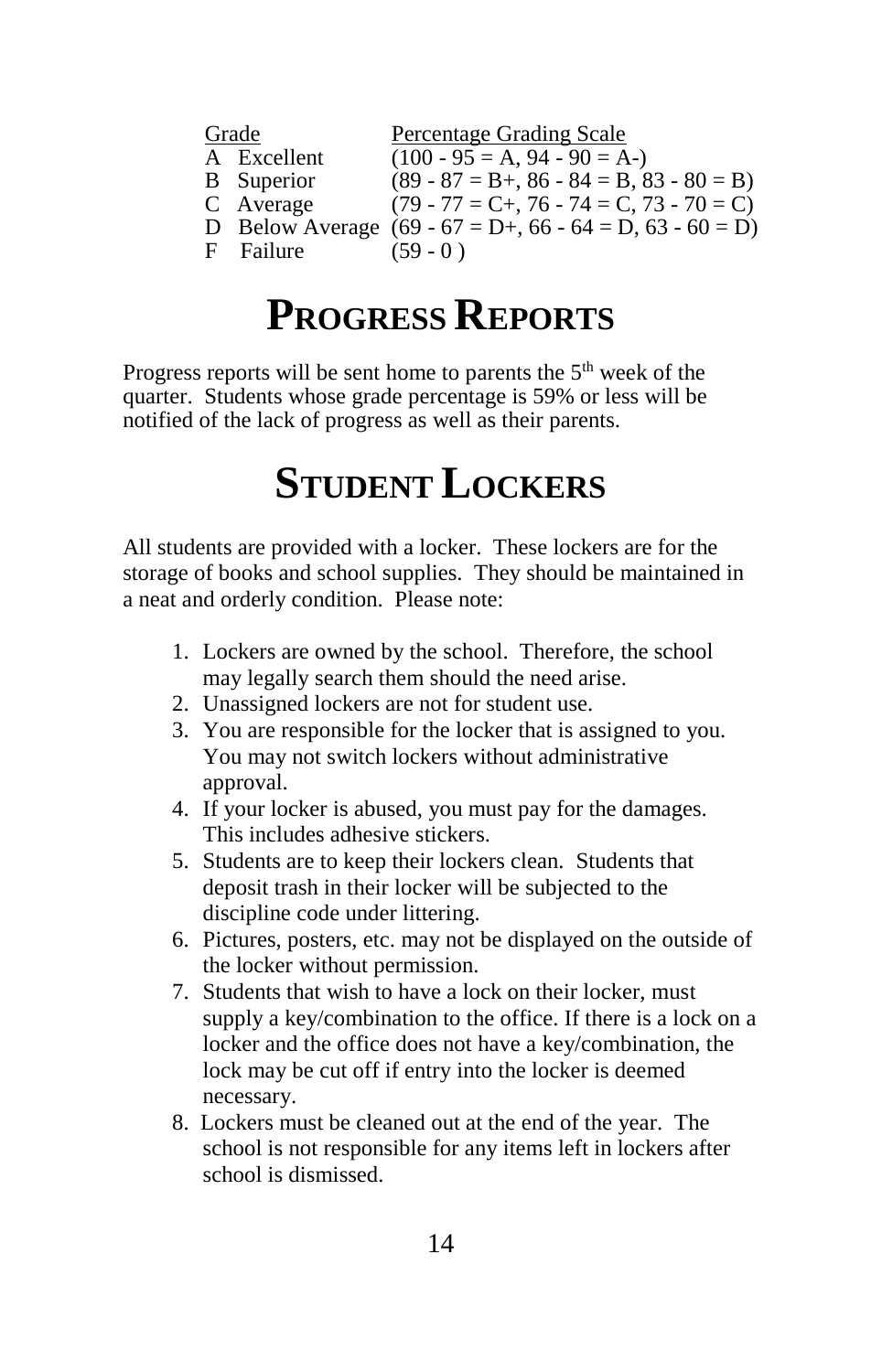#### **BREAKFAST AND LUNCH**

Breakfast is available in the Middle School cafeteria beginning at 7:30 a.m. until 7:50 a.m. Upon arrival, students should go directly to Grimes Auditorium for breakfast. A hot lunch will also be available in the middle school cafeteria. The cost for breakfast is  $.75¢$  and lunch is \$1.95. Applications for free and reduced lunch are available in the office.

It is recommended that students pay for lunches in advance either weekly or monthly. Payment should be enclosed in an envelope with the student's name and grade on the outside and left in the office or may be made online through the student's SIS account using PayPal.

Students may bring food and drinks to school for lunch. Parents may occasionally need to drop off a lunch at the office in the event that their child forgets to bring their lunch from home; however, it is not permissible for parents to bring in restaurant lunches (i.e. McDonald's, Sonic, Subway) for delivery to their child at lunchtime. With the exception of water only, all food and drinks are to be consumed in the cafeteria. Water only may be consumed in classrooms (excluding computer labs) and on the playground when it is contained in a clear plastic bottle with a lid or cap.

Nutrition is an important consideration when selecting lunch items. **Energy drinks are not permitted on any part of the school campus, including in the cafeteria, nor is chewing gum**. When not disposed of properly, gum is a health concern for others in the school community as well as detraction from the physical environment and potential source of damage to school materials, furniture and equipment. There are consequences for food violations, including possessing chewing gum, outlined in the school discipline code.

Parents may occasionally want to eat lunch with their student. To do so, the parent needs to check in at the office and will be given a visitor's badge and a form to complete. Parents are allowed five lunch visits per school year. The parent and student will be provided a room in which to eat away from other students; parents may not eat in the cafeteria. Parents may bring their own outside food for lunch, but students are still expected to abide by the lunch rules during these visits.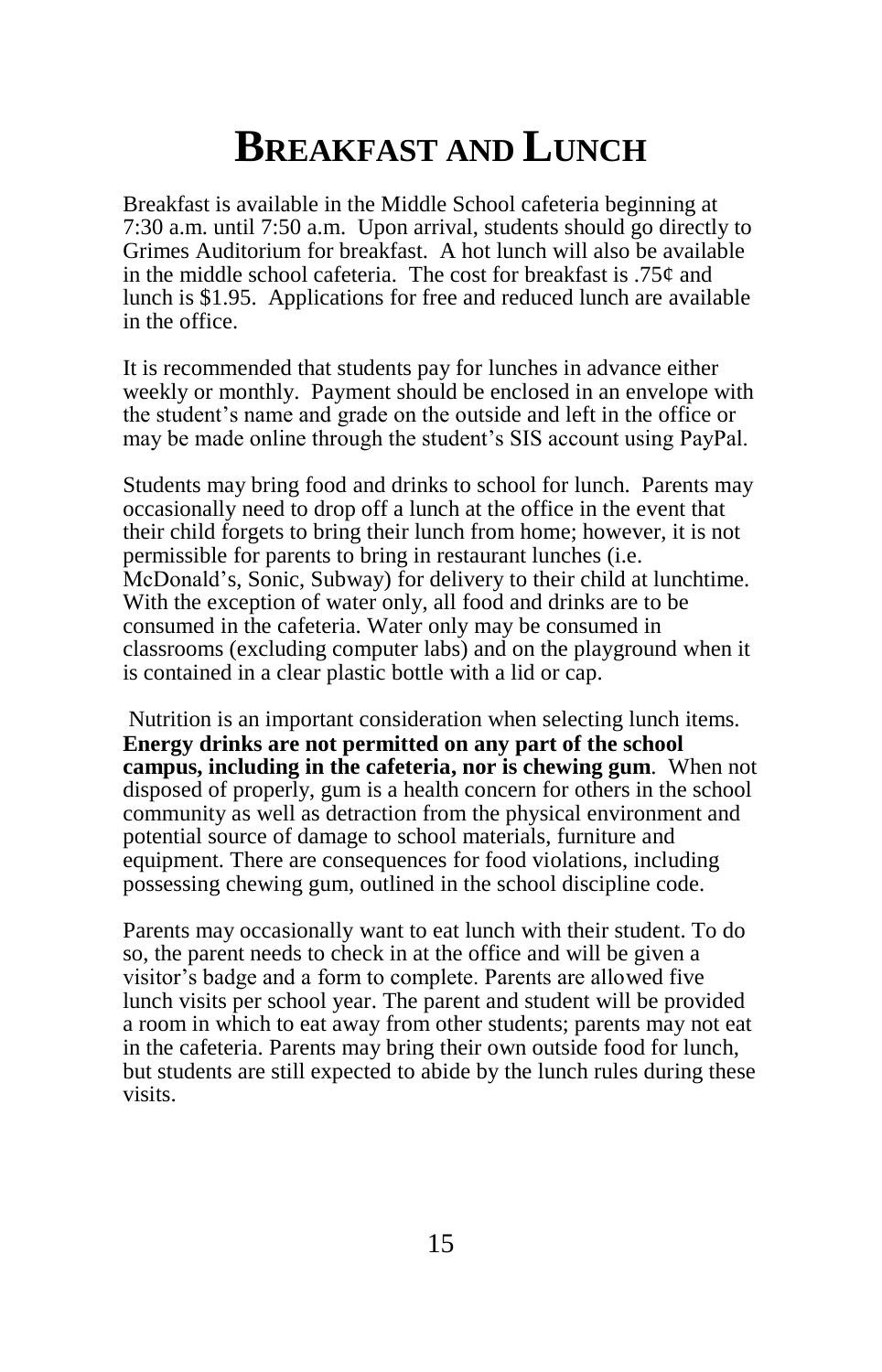# **HOMEWORK AND MAKE-UP WORK**

When students are absent, upon returning to school, they are responsible for asking teachers for assignments that were given during their absence. They have one extra day for each day they were absent to submit the work with no grade penalty.

When students do not turn in work at the time it is due, the following policy will be in effect:

- The teacher puts the missing assignment in my.willowbears Missing Assignments on the day it was not turned in. Parents/guardians will receive a text and email.
- If the work is turned in by class time the next school day after it is due (1 day late), the student will be penalized 10% of the grade that was earned on the assignment. The student will continue to be penalized an additional 10% per day for every day beyond the due date that the assignment is not turned in.
- On the next day (2 days late), the student has until 8:00 a.m. to turn the assignment in to the teacher who assigned the work, and the teacher has until 8:15 a.m. to remove it from the missing assignments list. At that time, a list of students who have assignments that are 2 or more days late will be generated, and those students will go to an assigned classroom during lunch time for a working lunch to eat and finish that assignment. If the assignment was turned in between 8:00 a.m. and lunch, the student will still have to report to this room and stay through lunch, as the assignment was turned in too late to avoid inclusion on the working lunch list. He or she may work on other assignments during this time.
- If the student still does not complete the work and turn it in to the teacher, s/he will continue to report for working lunch to complete the assignment for up to 3 days.
- After three days of working lunch, if the student still has not completed the assignment, s/he will be assigned to the Behavior Management Room the next day for the entire day. While there, the student must complete all late work first, then will work on assignments for that day's classes.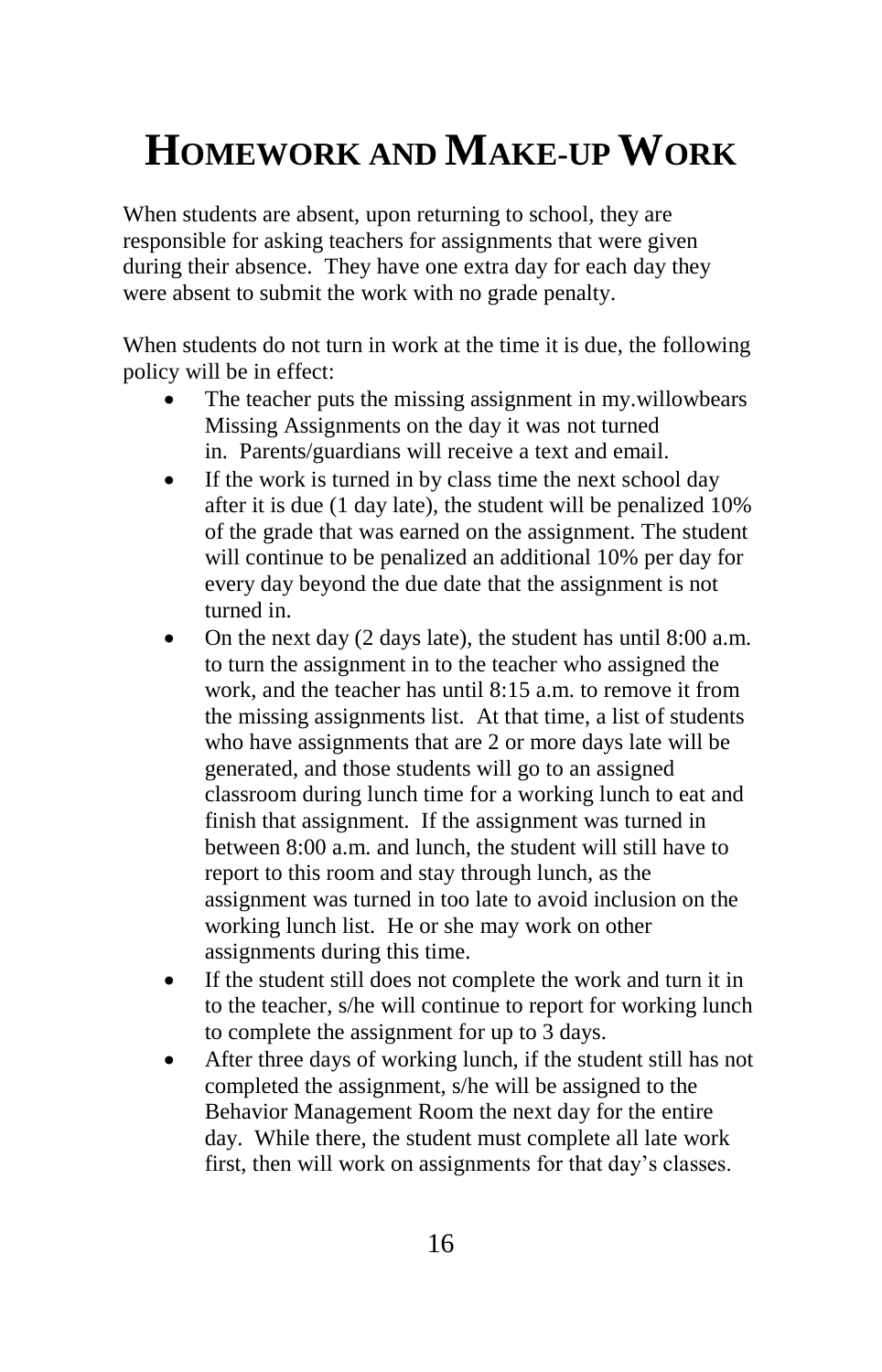This policy is not meant to be punitive in nature; rather, the goal is for students to complete assignments that will contribute to their overall knowledge of the subject matter.

## **MIDDLE SCHOOL ATTENDANCE POLICY**

The Middle School attendance policy shall follow the guidelines of the Howell County Task Force on Education's Attendance Protocol (see below).

- In accordance with this protocol, Middle School students may not exceed 8 days of absence per semester (or 16 days of absence per year).
- Absences at previous schools, attended in the same attendance year, will be counted toward this total.
- The office is to be notified by a note or phone call from the parent on each absence.
- During each semester, letters will be sent home concerning attendance after the second, fourth, and fifth absences.
- On the ninth absence, the student's reasons for absence will be reviewed. If acceptable reasons are verified by this review, notifications of the Juvenile Office and arrangement of a meeting between parents and task force personnel may not be required.

Acceptable reasons for absences include, but are not limited to, the following:

- 1. Illness verified by a physician.
- 2. Hospitalization
- 3. Death or serious illness in the immediate family.
- 4. Medical/Dental appointments that cannot be arranged outside of school hours.
- 5. Court appearances.
- 6. Religious observance.
- 7. Circumstances related to student's disability requiring accommodation.
- 8. Visits with a parent or legal guardian who is an active duty member of the military who has been called to duty for, is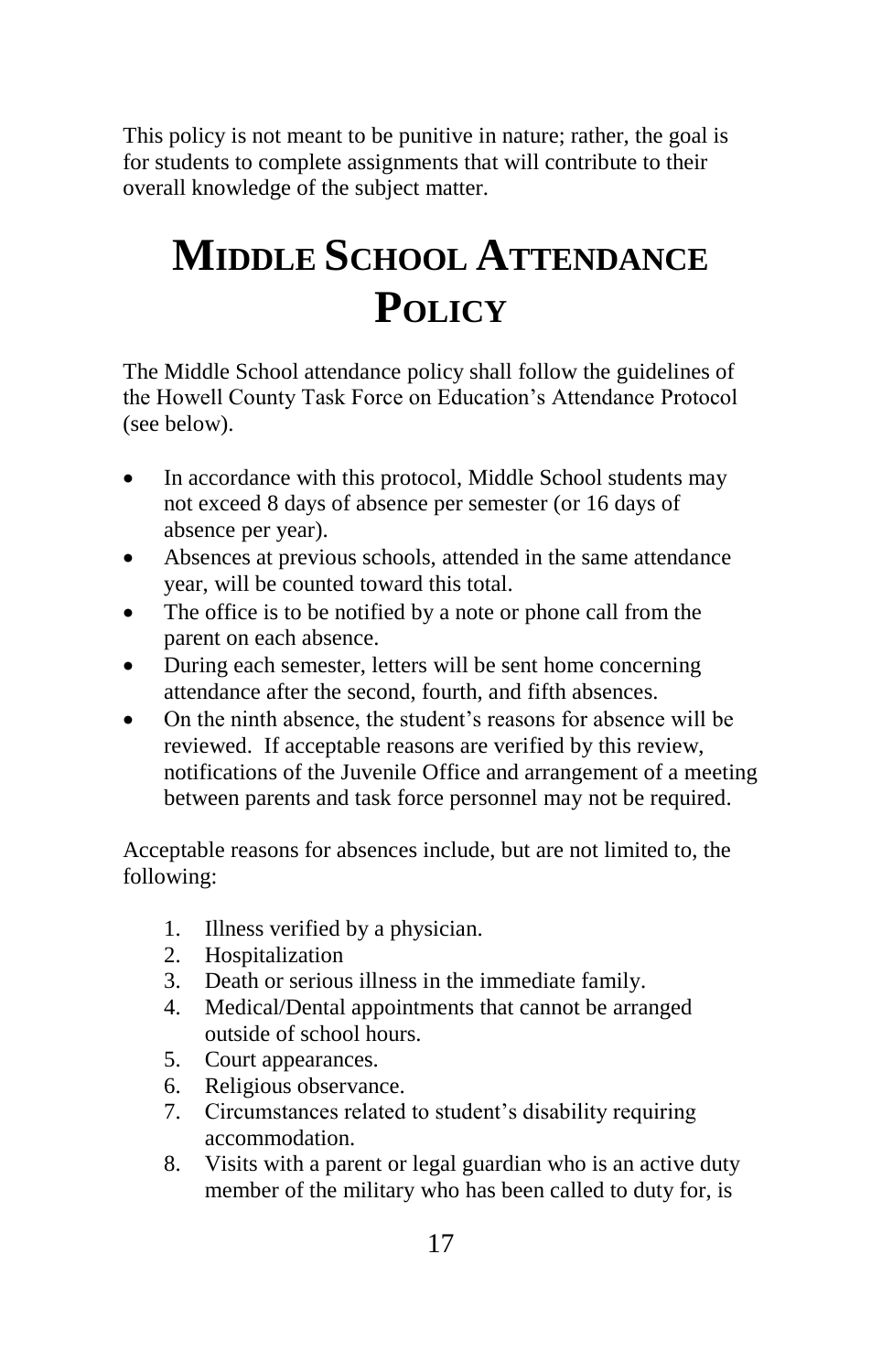on leave from, or is immediately returned from deployment to a combat zone or combat support posting, with permission of the superintendent or designee.

# **HOWELL COUNTY TASK FORCE ATTENDANCE PROTOCOL**

- 1. Eight (8) days will be the limit on absences per semester. Any days missed over eight (8) will be considered excessive.
- 2. During the eight-day period, the school will make four (4) contacts, two (2) of which may be letters, and two (2) of which must be personal contacts, either by phone or in person.
- 3. On the ninth  $(9<sup>th</sup>)$  absence, the Juvenile Office will be notified of the absences with a copy of all the contacts the school has made.
- 4. The Juvenile Office will send out a contact letter with a copy being forwarded to the school. Once the contact letter has been sent and enough time has lapsed for the parents/guardians to make contact with the Juvenile Office, then it is left to the discretion of the school when to advance to the next step.
- 5. The school will then contact the Juvenile Office and request a meeting of task force personnel with the parents/guardians/custodians. A representative of the school, Juvenile Office, Children's Division, the Prosecuting Attorney, and any other agency or individual(s) providing services to the family will meet with the parents/guardians/custodians to ascertain what the problem is and to attempt to rectify it. The representatives will also outline the alternatives if the parents/guardians do not cooperate with the task force.
- 6. If the student continues to be absent from school after this, a referral is made to the Prosecuting Attorney and a child abuse hotline call will be made to the Children's Division at the same time.
- **7.** Any or all of these steps may be skipped if the families have prior history with the task force or if evidence of neglect is discovered.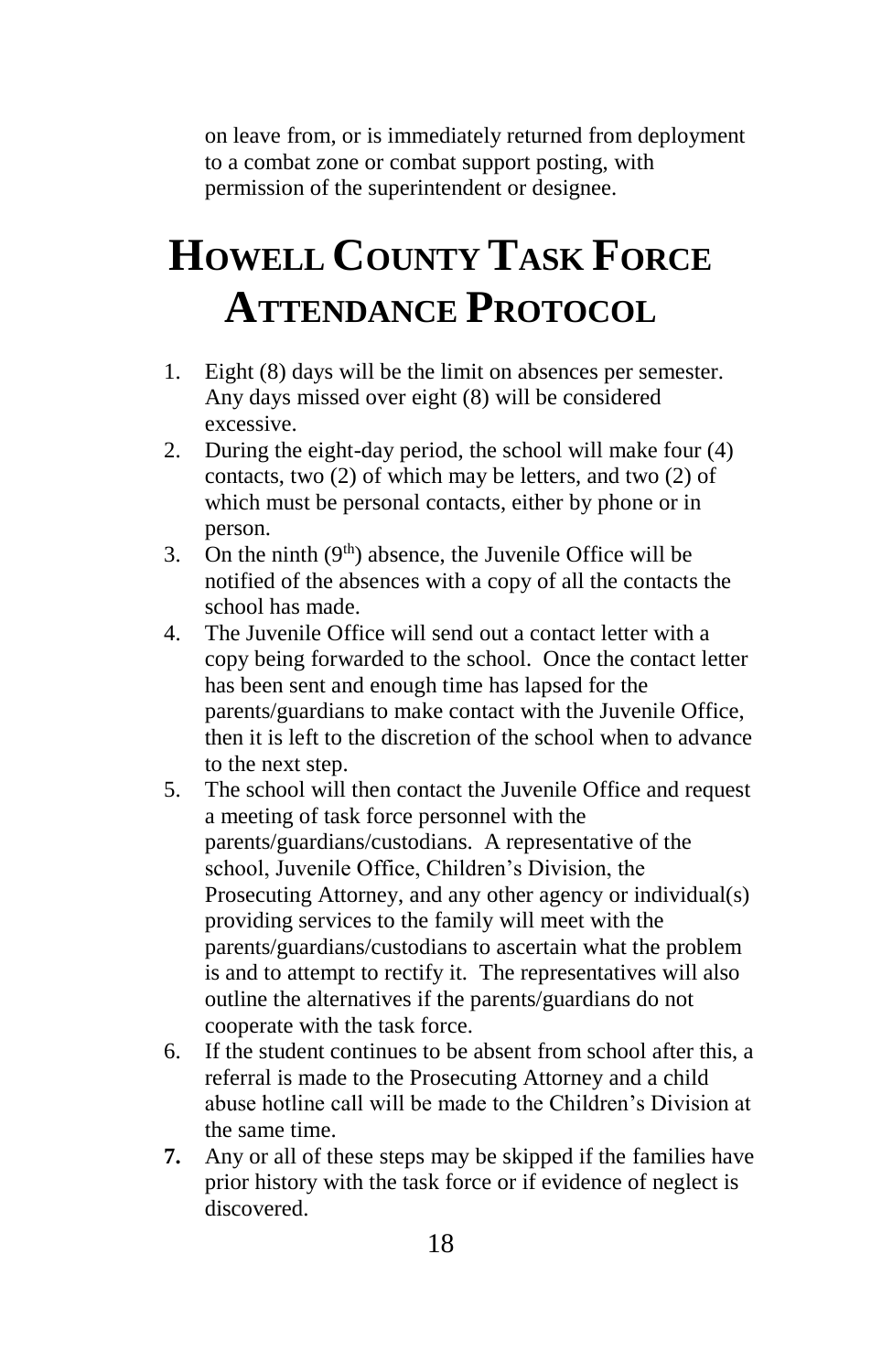### **PHYSICAL EDUCATION**

Physical Education is a part of every Middle School student's schedule each year. Students are at an age where physical changes are taking place and learning good personal hygiene is important. Fifth and sixth grade students are not required to dress out for PE; however, they may want to bring clothes and/or shoes if those that they are wearing are not appropriate for participating in P.E. Seventh and eighth grade students are required to dress out for P.E. and encouraged to take showers after each day of physical activities. Students need shorts, t-shirts, socks, and a clean pair of shoes with non-marking soles.

Students who refuse to dress out for P.E. are subject to teacher referral to the office and disciplinary measures.

### **VISITORS**

We encourage parents or guardians to visit the school anytime they wish. All visitors are required to check in at the office and pick up a visitor's pass, which must be displayed while at school. Students from other schools or pre-school children are not allowed to visit school without an adult. Anyone who is a threat to the safety or welfare of any student or school personnel will be reported to the police and will not be allowed on school property without permission of the building principal.

### **ILLNESS OR INJURY AT SCHOOL**

The school employs three full-time nurses. Students who become ill or suffer injury at the school and cannot attend class should inform their teacher, who will then refer the student to the nurse's office. After examining an ill student, the nurse will recommend that he/she: 1) see a doctor, 2) go home to rest if the parent can be contacted, or 3) return to classes.

Parents of students who become seriously ill or injured will be notified, and their instructions will be followed in handling the situation. If parents cannot be reached in an emergency situation, students should give the office information as to the next nearest relative to contact.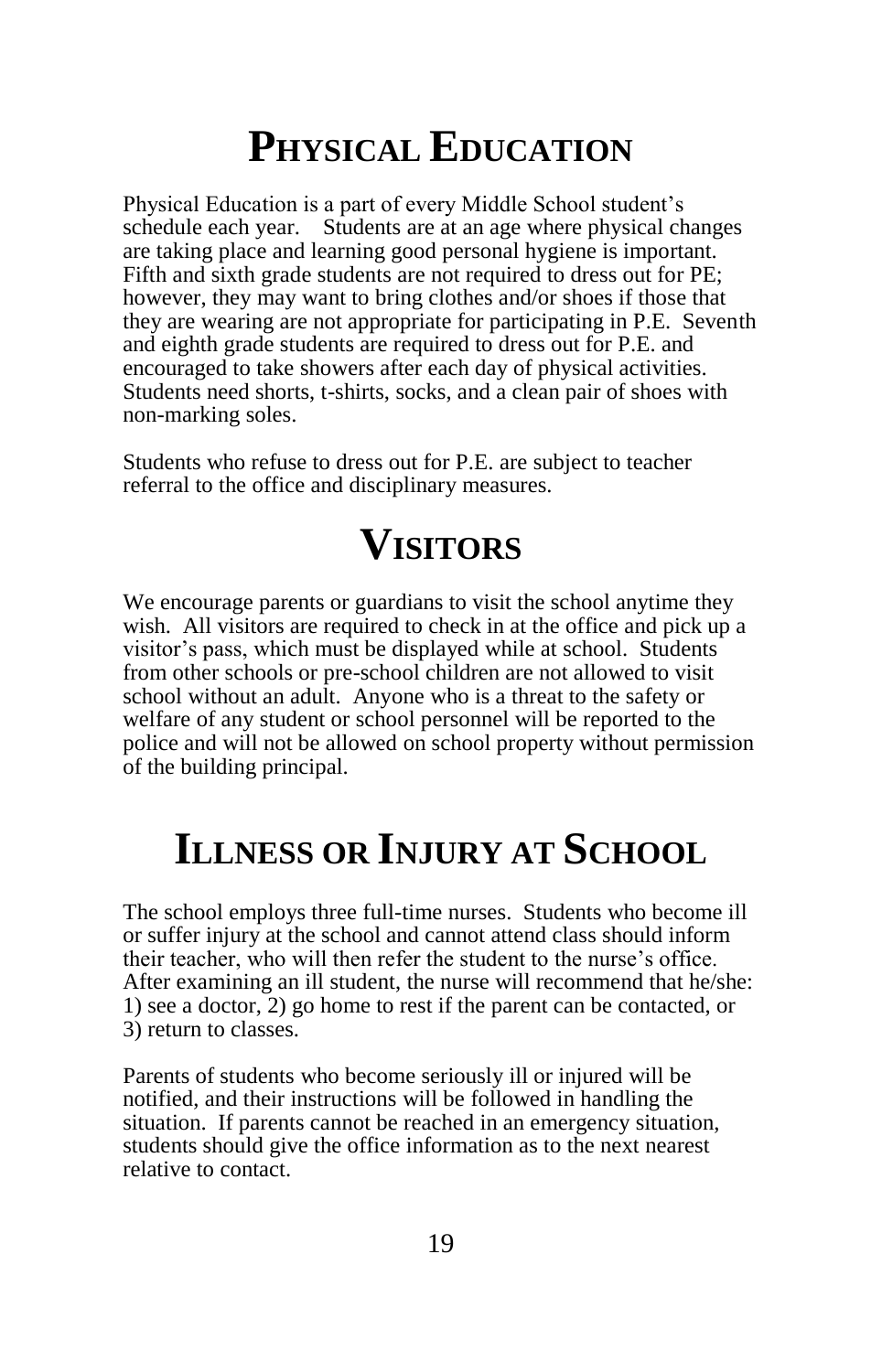## **CHANGING SCHOOLS**

Students who are transferring should obtain a Drop Sheet from the office on their last day at school, complete the steps listed, and return the Drop Sheet to the office.

## **RESIDENCE**

Students who move or change addresses are required to notify the Middle School Office of this change. This is essential to insure that all records are accurate.

## **FUND RAISING AND POSTING ITEMS AT SCHOOL**

Only school-sponsored fund raising activities are allowed on campus. These must all be approved through the office. Students are not allowed to bring items to school to sell to others.

Posters/advertisements for non-school affiliated activities must be approved through the office. There will be designated areas in which these may be displayed.

## **CLASS MATERIALS**

All students need to go to class prepared with all materials required. Lists of required materials will be available at school and in local stores before school begins. Students should always have their planners, adequate paper, pencil, and textbook when reporting to any class.

### **TEXTBOOKS**

Textbooks are loaned to students. Notebooks, paper and other supplies necessary for use in their courses are to be purchased by students.

Students are expected to take proper care of their textbooks. When not in use, books are to be kept in students' lockers. Students will be charged for all lost or damaged books.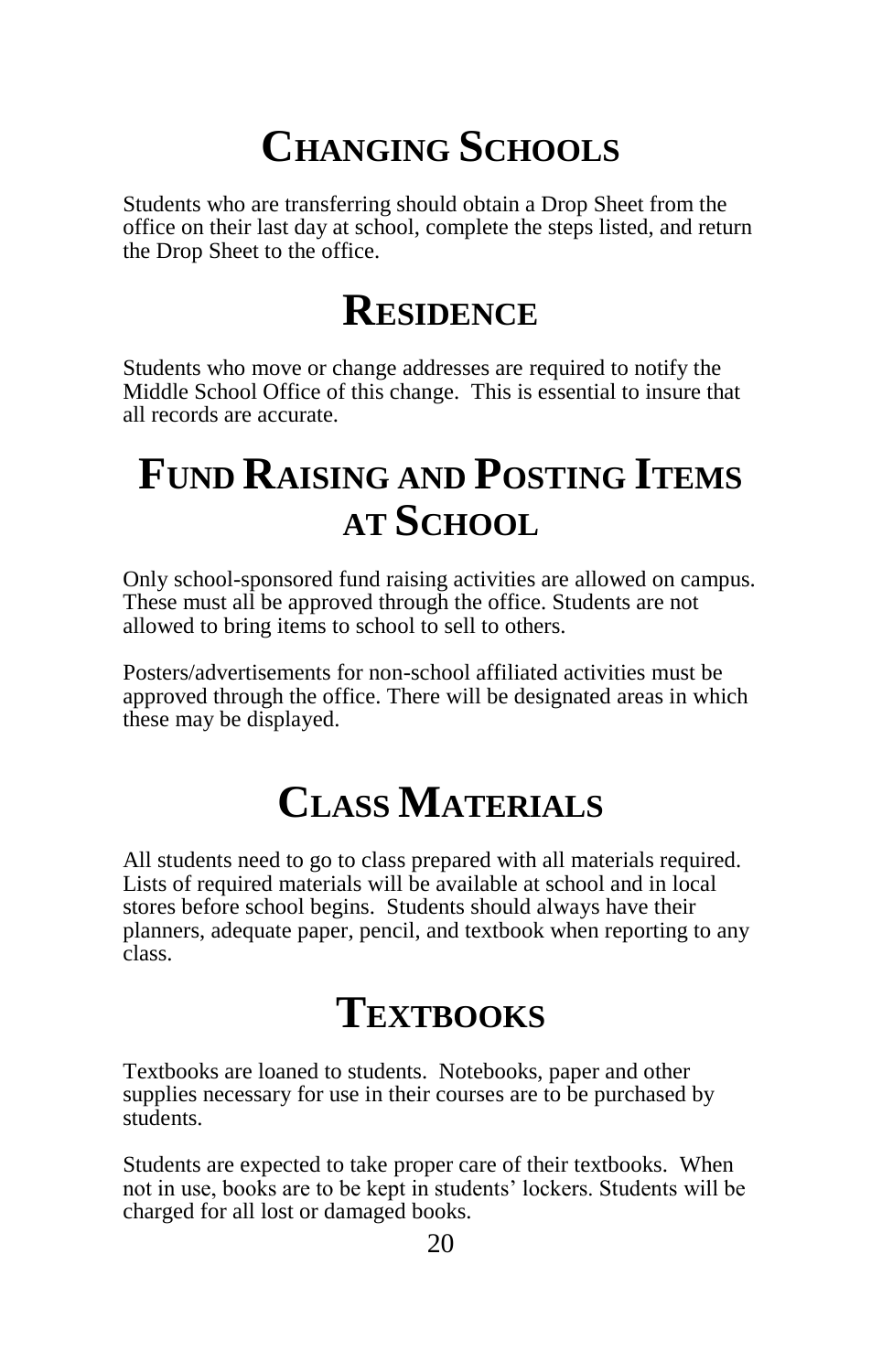## **FIELDTRIPS**

Students must have:

- At least 90% attendance
- No current semester failing grades
- Not more than 5 days of ISS
- No OSS during the current school year to participate in a school-sponsored fieldtrip.

### **LATE ARRIVALS**

Students who arrive at school any time after first period begins (including between periods) should sign in at the office. Late arrivals will be counted tardy for that period.

## **CHECKING STUDENTS OUT OF SCHOOL**

Parents are to go to the middle school office to pick up students when it is necessary for them to leave before 3:00 p.m. Students are to never leave early without checking out through the office and are to always check back in at the office if they return before 3:00. The office must be notified if someone other than a parent or legal guardian will be picking a student up.

## **STUDENT MOVEMENT ON CAMPUS**

It is sometimes necessary for students to travel from one building to another for various classes. Students should always use the route designated by the teacher and not waste time or engage in disruptive behavior along the way. Students are not to go to the elementary school, high school, nurse, or any other building or area without permission from the office. Middle school students are not allowed to use any vending machines.

## **LIBRARY**

Books may be checked out for two weeks and can be renewed. Current magazines may be checked out for one day. Back issues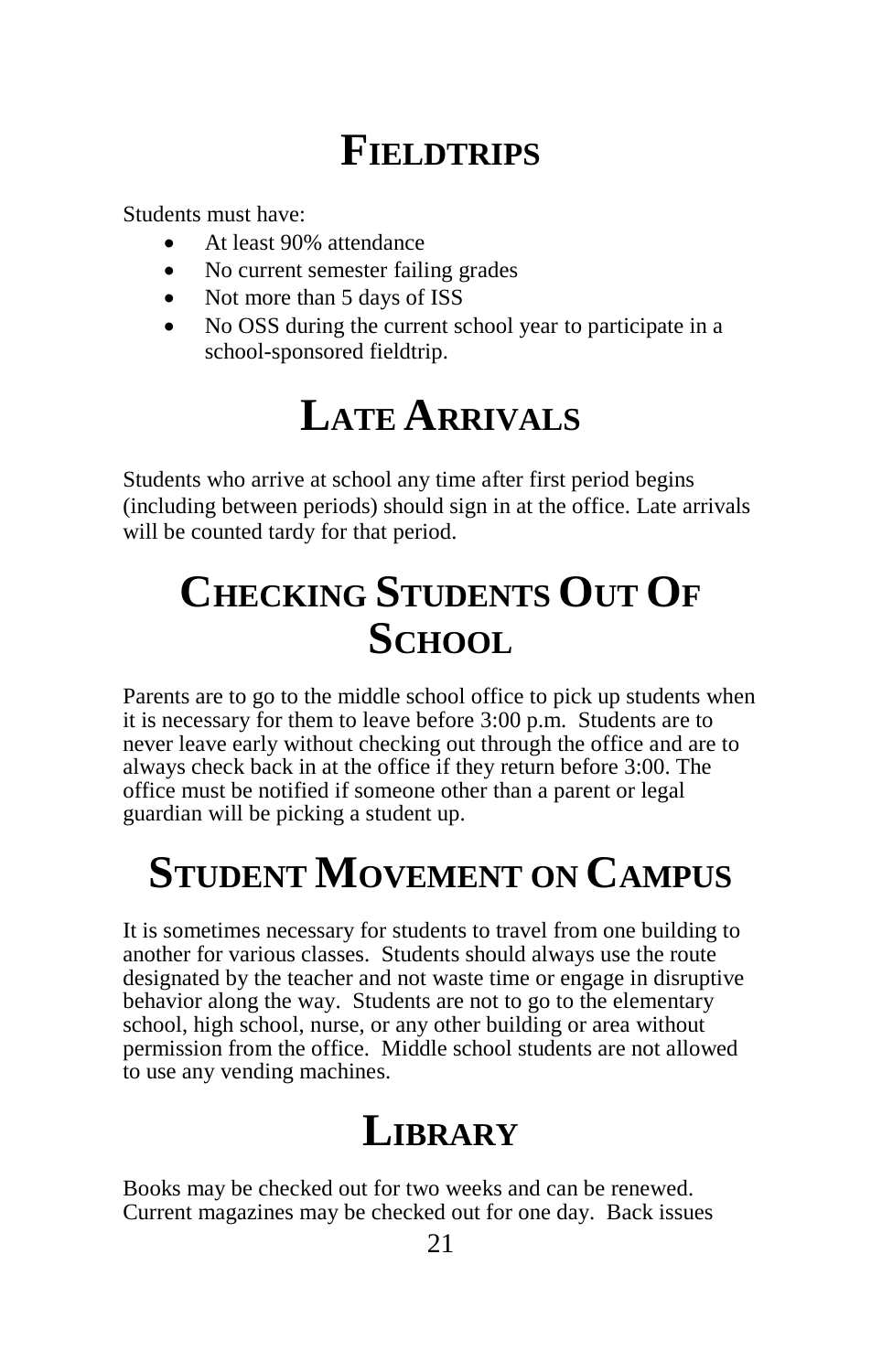may not be checked out except for school-assigned research. Photo copies of articles can be made if needed for class assignments.

The charge for overdue books is two cents per day. Lists of overdue books and fines will be given to grade level teachers each week.

## **BUS TRANSPORTATION**

Bus transportation is provided for students residing 1 mile or more from school. If a student's behavior creates a safety hazard on the bus, the student may be deprived of bus riding privileges. Parents will be expected to transport the student to school if a bus suspension should occur. The behavior and safety of the student at the bus stop is the parent's responsibility.

In order to minimize problems resulting from bus transportation, observation of the following rules should be encouraged:

- Arriving at the bus stop five minutes ahead of schedule should be sufficient. Arriving too early may result in mischief.
- While waiting for the bus, remain in the loading area, not in the street.
- Wait until the bus stops before advancing to board the bus.
- Board the bus and be seated.
- Talk softly with your neighbor when conversing on the bus.
- Be completely quiet when the bus reaches and approaches the railroad tracks.
- Keep the aisle of the bus clear of books, feet, etc.
- Keep head, hands and arms inside the bus at all times.
- Older children should assist younger ones in getting off the bus.
- Cooperate with and obey the bus driver at all times.
- No eating, drinking, or gum chewing on the bus.

Any student who needs to ride a different bus than usual or get off at a different stop must bring a note from home which must then be signed by the principal to be given to the driver.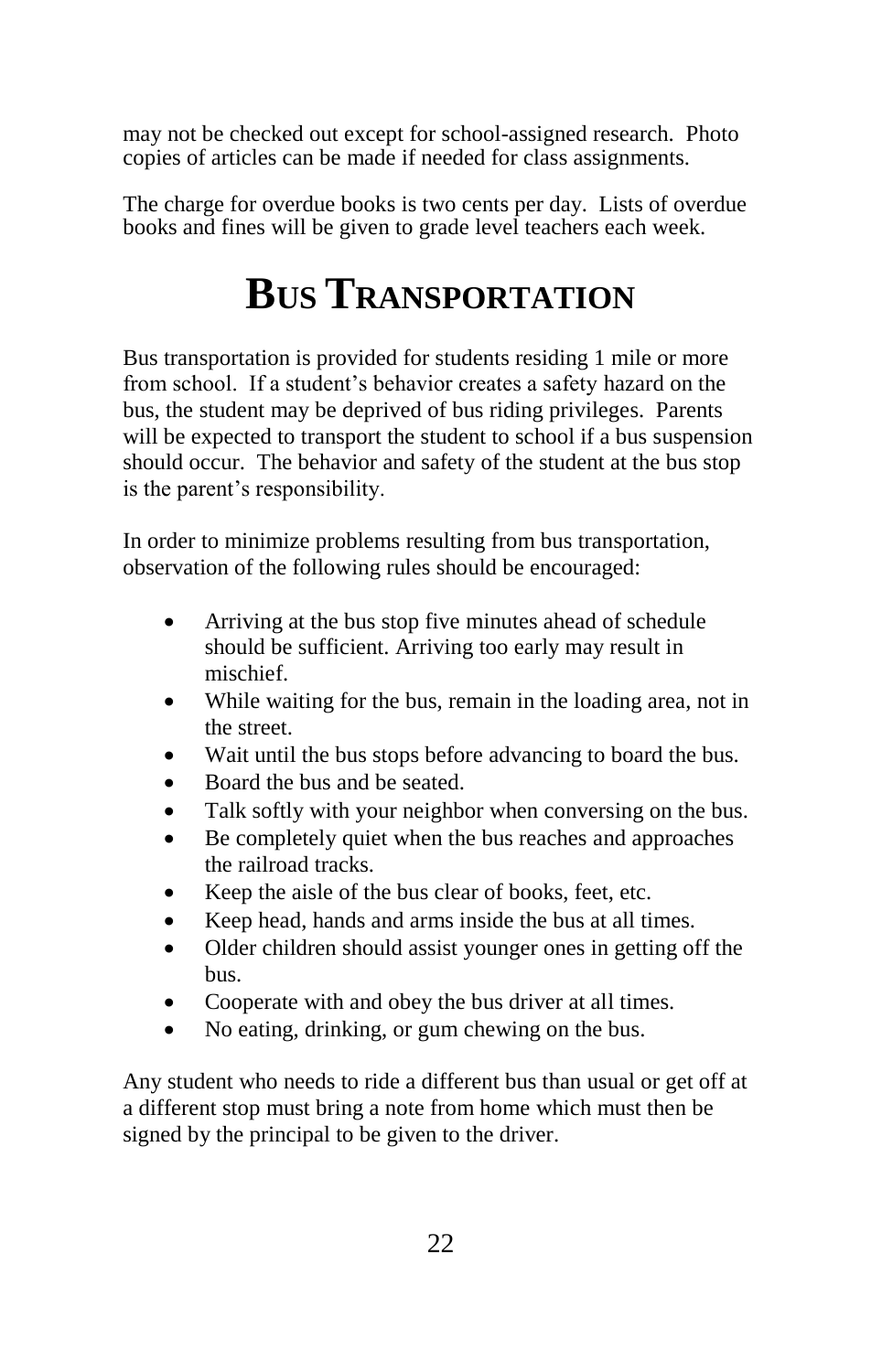# **BUS DISCIPLINE CODE PROCEDURES**

Proper behavior is necessary for the safe operation of school buses. It is the student's responsibility to observe all rules, obey the driver, and show courtesy and respect to others. When a rule violation occurs, the driver will indicate such on a parent notification card which is given to the student. The student is required to have a parent sign the card indicating they are aware of the incident. The student must return the signed card to the driver the following school day to continue riding the bus. The action taken following each incident is described in the Discipline Code. More serious offenses will result in moving beyond the prescribed step.

## **EARTHQUAKE PROCEDURE**

An earthquake will probably occur without warning; therefore, a bell system will not be used. The following instructions are given regarding actions to be taken.

- Remain calm; assess the situation, and then act.
- Teacher should instruct students to immediately take cover beside desks or other heavy furniture in a kneeling position with head covered. Turn away from the windows.
- Remain in sheltered position for a least 1 minute.
- Be silent and listen to instructions.
- When tremors cease, evacuate the building the same as the fire routes.

## **EVACUATION IN CASE OF FIRE OR BOMB WARNING**

- A signal to evacuate in case of fire will be a series of short rings of the school bell.
- In evacuating the building the following procedures should be followed: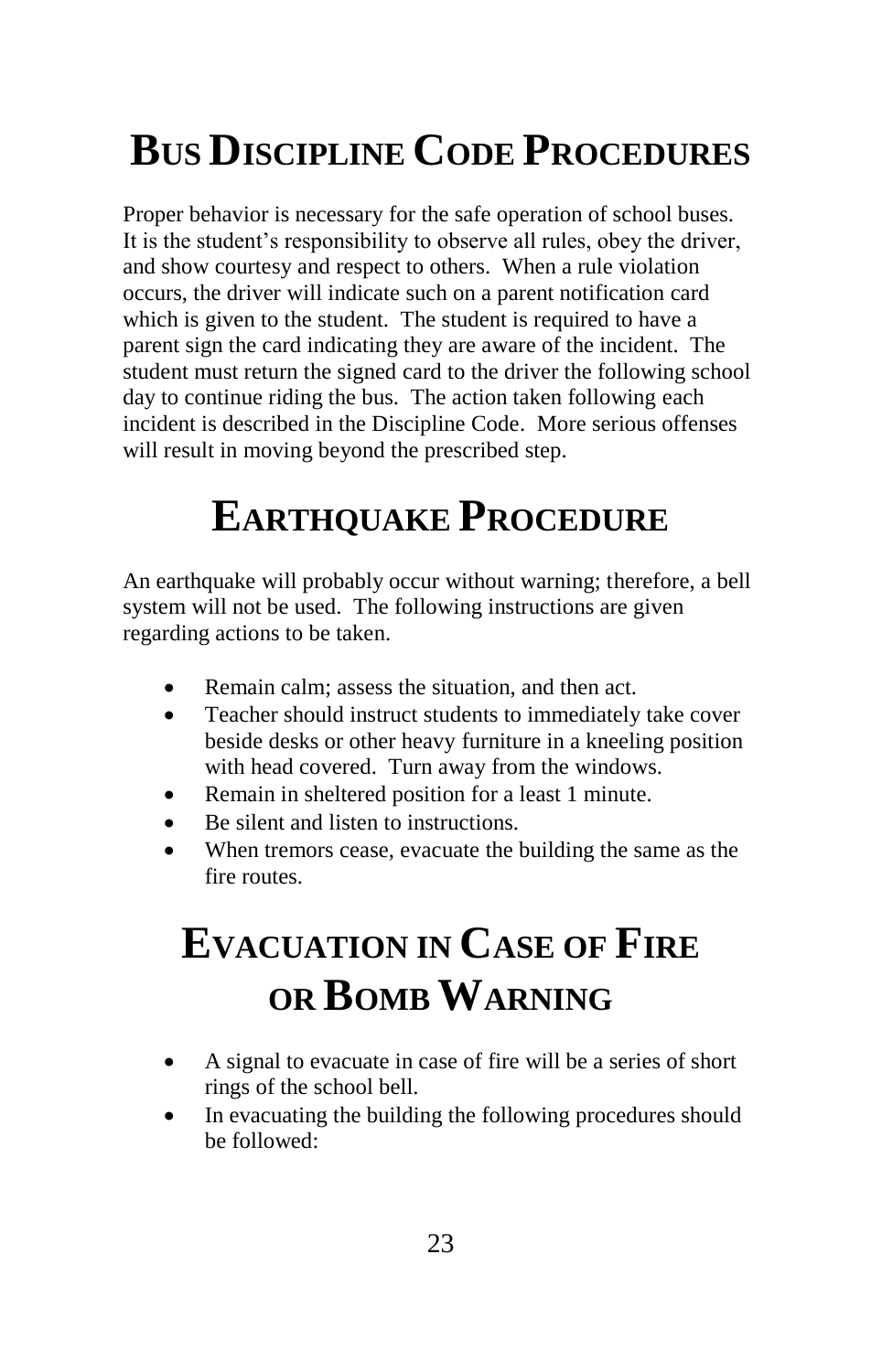- When the alarm sounds, begin evacuation immediately without regard to supplies, equipment, or personal belongings.
- All classes should exit according to the path designated by the emergency exit procedures posted in the classrooms.
- Gym, Band, Choir, and CAT should exit the nearest door and go to the basketball court behind the gym.
- Old Gym should exit through the nearest door and go to the area between the elementary and the old gym.

## **TORNADO WARNING**

- A tornado drill will be announced by a continuous ringing of bells or the city emergency siren system.
- Students in the main MS should go to the "Bear's Den" FEMA storm shelter
- Students in the gym, band, or choir room should go to the nearest dressing room and sit down and face the locker room wall.

## **DISCIPLINE STATEMENT**

The Willow Springs R-IV Schools are based upon a philosophy of continuous improvement, a unity of purpose among all stakeholders, and empowerment of stakeholders with responsibility. In essence, achievement of the district's goals and objectives requires all stakeholders to work collaboratively to bring about success. Within the framework of this philosophy, all stakeholders are responsible and accountable for their own behavior.

Therefore, the Willow Springs R-IV School's Discipline Policies and Procedures will focus on student, parent, faculty, and administrator responsibility for appropriate behavior. Discipline policies and procedures will be based upon a collaborative process which:

- Seeks to help students become accountable for their behavior.
- Provides feedback to students about acceptable and unacceptable behaviors.
- Seeks to improve student behavior as it relates to functioning as part of the school.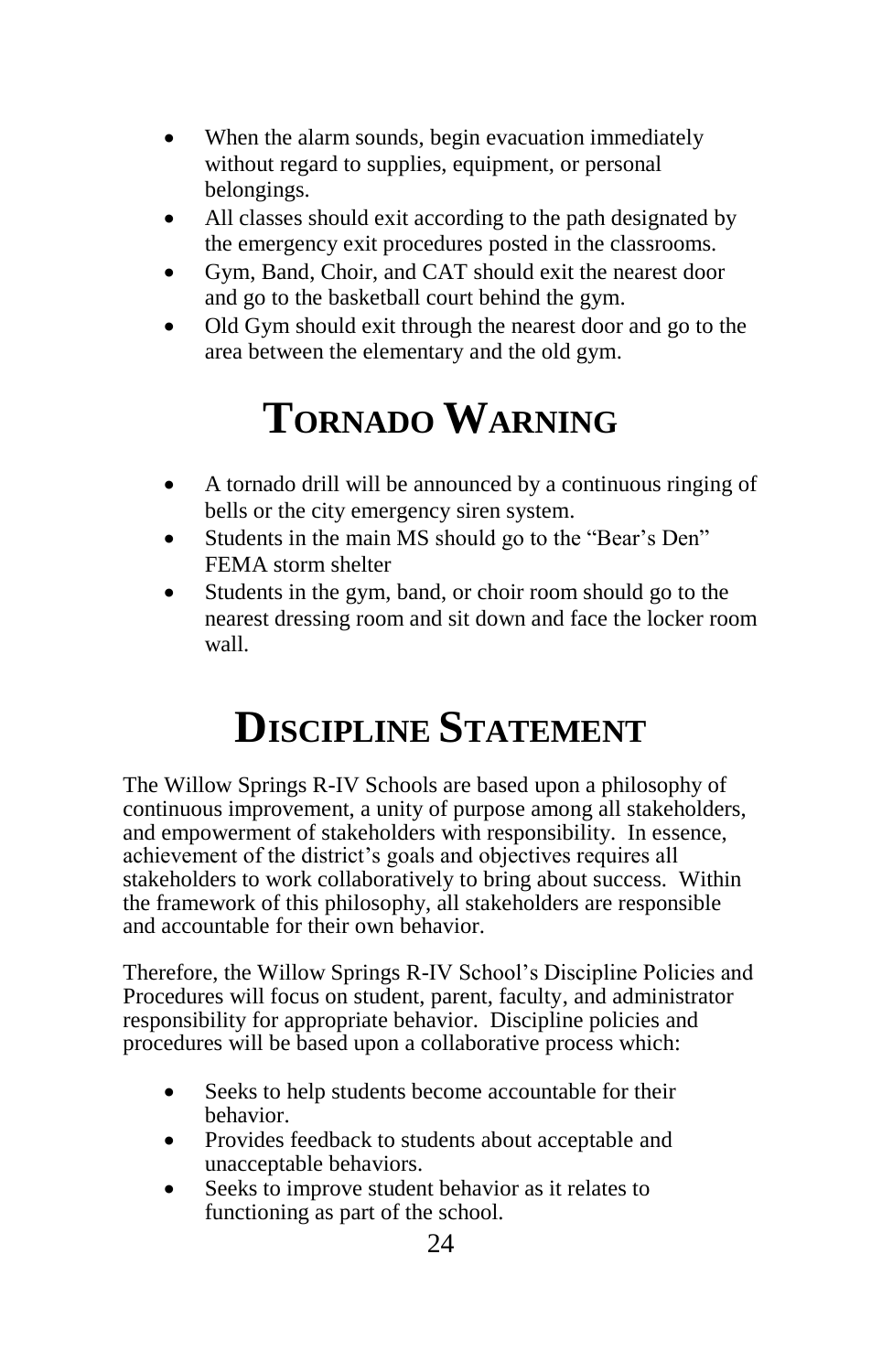- The discipline process includes specific parameters that are based upon respect for all students, parents, faculty, and administration. These parameters for this process include:
- 1. Understanding the District's expectations concerning student behavior.
- 2. Constructively counseling, guiding, and reviewing student behavior.
- 3. Assisting students in assuming responsibility for their own behavior.
- 4. Creating an environment that assures student motivation.<br>5. Implementing strategies that encourage student
- Implementing strategies that encourage student contributions to the shared values and philosophy.
- 6. Identifying and providing support/resources for the student.

### **BUILDING LEVEL AUTHORITY**

The Board of Education has the legal authority to make all needed policies, rules and regulations for organizing and governing the school district. This includes the power to suspend anyone who impairs the morale or good conduct of the students, violates the shared values or philosophy of all stakeholders, or compromises the unity of purpose of all stakeholders. These policies, rules and regulations will apply to all students involved in district instructional and support programs, as well as those at school-sponsored activities and events. Off-campus misconduct, which is not school-related and which adversely affects the educational climate, will also be subject to these policies, rules and regulations. Criminal offenses by students may be considered along with other disciplinary violations in determining appropriate disciplinary actions. In appropriate cases, students may be required to provide community service. Students who are charged with certain serious felony offenses may be excluded from school in accordance with law.

Building principals are responsible for the development of rules and regulations regarding student conduct necessary to maintain proper behavior in the school under their supervision. Disciplinary actions are also at the discretion of the principal. Any time a referral that warrants formal disciplinary action is submitted, a reasonable effort will be made by the principal to contact the student's parent/guardian by a written notice. Principals, subject to due process procedures, may summarily suspend a student for ten (10) school days for violation of these policies, rules and regulations. Notice of suspension shall be given by letter or phone to the student's parent/guardian and the superintendent.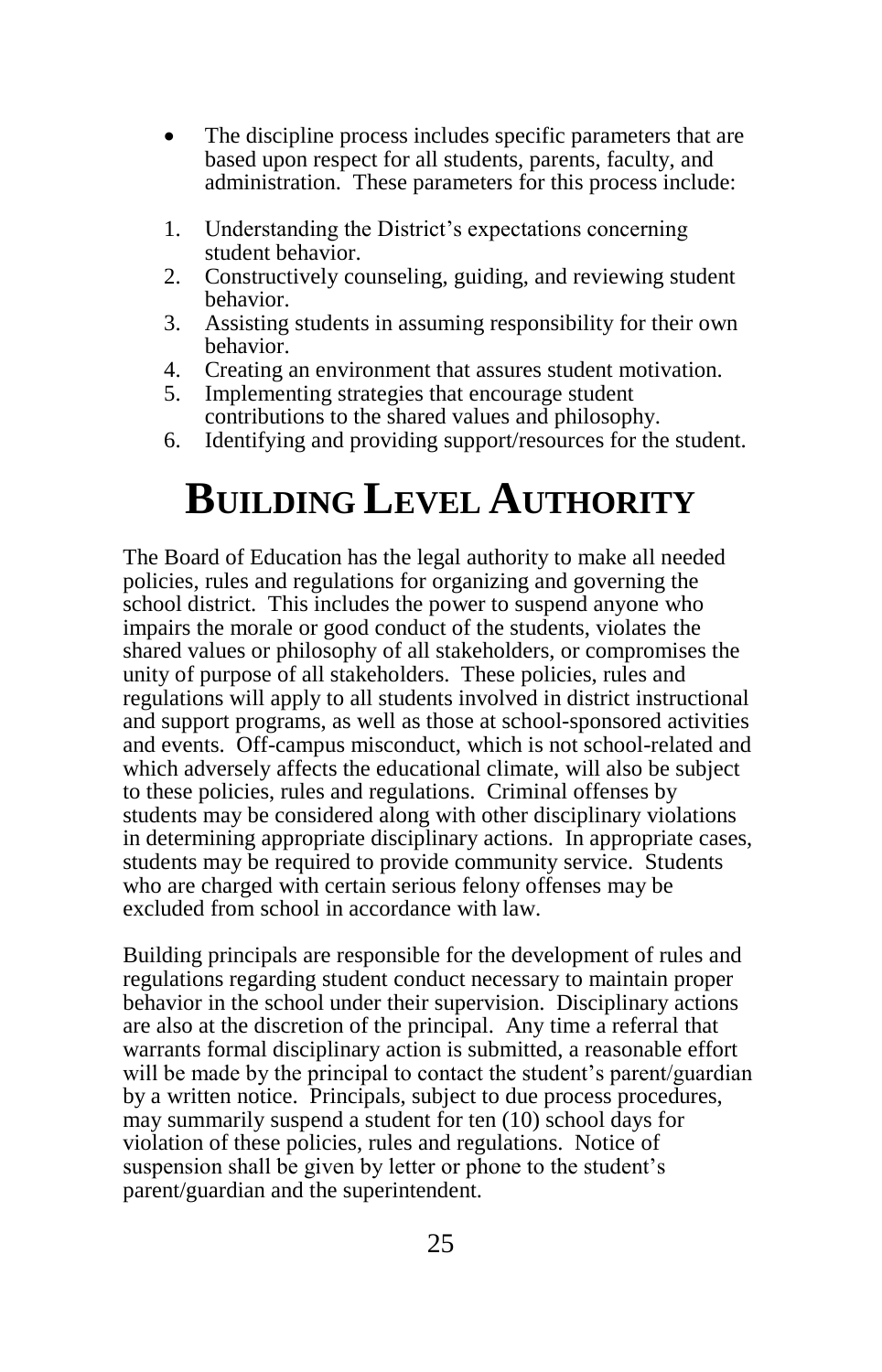Flagrant disregard for policies, rules and regulations, or continued truancy may result in suspension by the superintendent or expulsion by the Board, both subject to appropriate due process procedures. The superintendent may suspend a student for up to 180 school days; however, expulsion of students is a function only of the Board of Education.

The Board authorizes the immediate removal of a student upon a finding by a principal, superintendent or board that the student poses a threat of harm to self or others, as evidenced by the prior conduct of such student. Any such removal will be subject to the appropriate due process procedures set forth for suspensions.

Teachers shall have the authority to make and enforce necessary rules for the internal governance of the classroom, subject to review by the building principal. These rules should reflect the philosophy, shared values and unity of purpose of all organizational stakeholders. Teachers should correct, guide, advise, and discipline students within the parameters of their daily teaching activities to as great an extent as possible. Grade level teams may also be employed to make and enforce rules for the effective operation of instructional settings. The Board expects each teacher to maintain a satisfactory standard of conduct in the classroom.

All employees of the district shall annually receive instruction related to the specific contents of the district's discipline policy and any interpretations necessary to implement the provisions of the policy in the course of their duties, including but not limited to approved methods of dealing with acts of school violence, disciplining students with disabilities, and instruction in the necessity and requirements for confidentiality.

The comprehensive discipline policy of the district is composed of this policy and all sub coded policy codes. This includes, but is not limited to, the following and regulations: JG-R, JGA, JGB, JGD, and JGF. A copy of the district's comprehensive discipline policy will be provided to every student and parent or guardian of every student at the beginning of each school year and will be available in the superintendent's office during normal business hours.

## **WEAPONS IN SCHOOL**

Pursuant to the Missouri Safe Schools Act and the federal Gun-Free Schools Act of 1994, any student who brings or possesses a weapon, ammunition or a component of a weapon on school property will be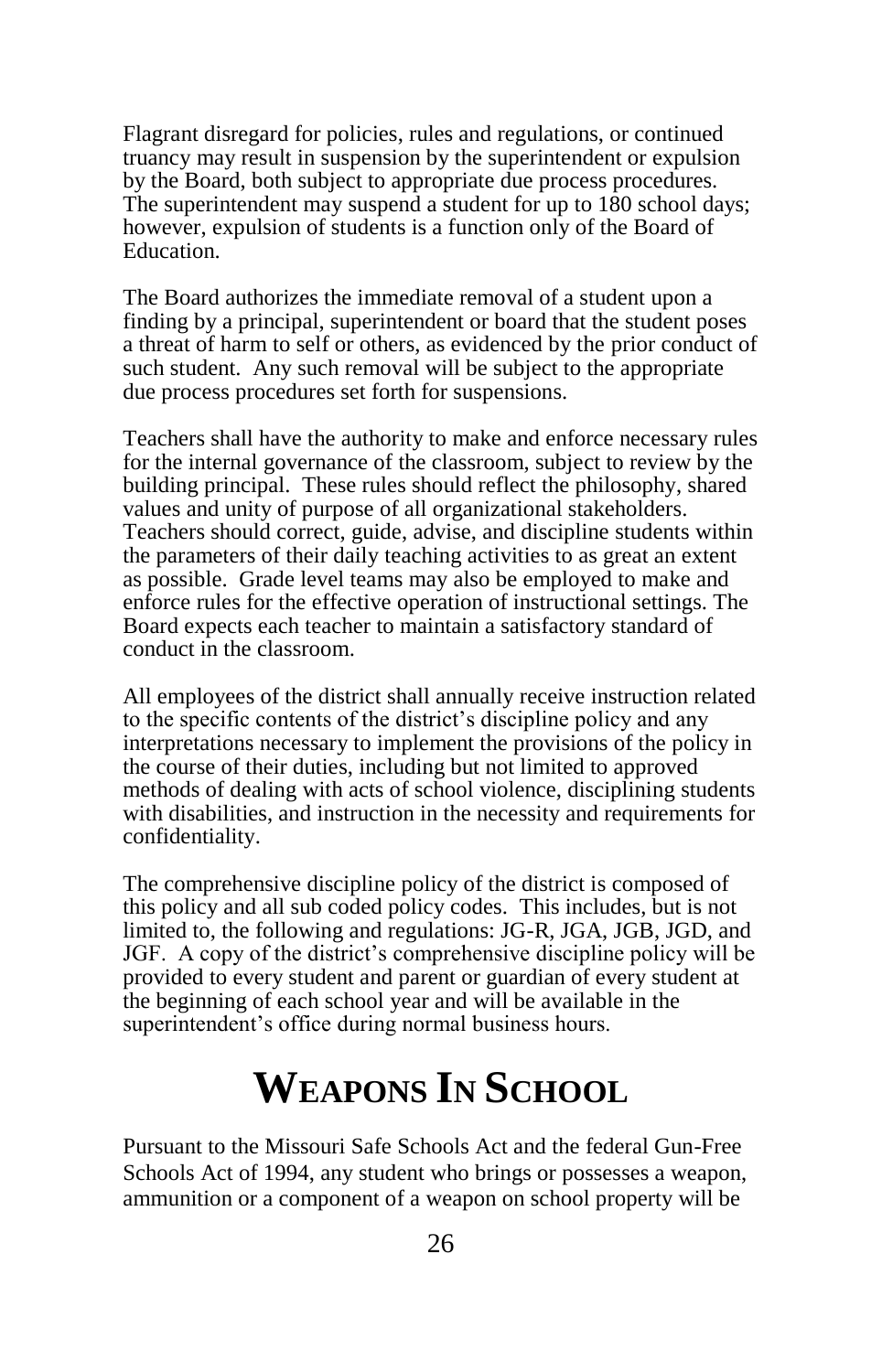suspended from school for at least one (1) calendar year or expelled and will be referred to the appropriate legal authorities. The superintendent to the Board of Education may modify the suspension or expulsion on a case-by-case basis upon recommendation.

School property is defined as: Property utilized, supervised, rented, leased, or controlled by the school district including but not limited to school playgrounds, parking lots and school buses, and any property on which any school activity takes place. Refer to Policy JFCJ.

## **INTERROGATIONS, INTERVIEWS AND SEARCHES**

School lockers and desks are the property of the Board of Education and are provided for the convenience of students, and as such, are subject to periodic inspection without notice.

In the case of reasonable suspicion where a student might possess or be using tobacco products, unauthorized prescription drugs, alcohol, narcotic substances, unauthorized inhalants, controlled substances, illegal drugs, counterfeit substances and imitation controlled substances, a search will be conducted according to Policy JFG.

Law enforcement officials shall be contacted if the administration reasonably suspects that a student is concealing controlled substances, drug paraphernalia, weapons, stolen goods or evidence of a crime beneath his or her clothing and the student refuses to surrender such articles. Law enforcement officials may be contacted in any case involving a violation of law when a student refuses to allow a search or where the search cannot safely be conducted. Parents may also be contacted. Refer to Policy JFG.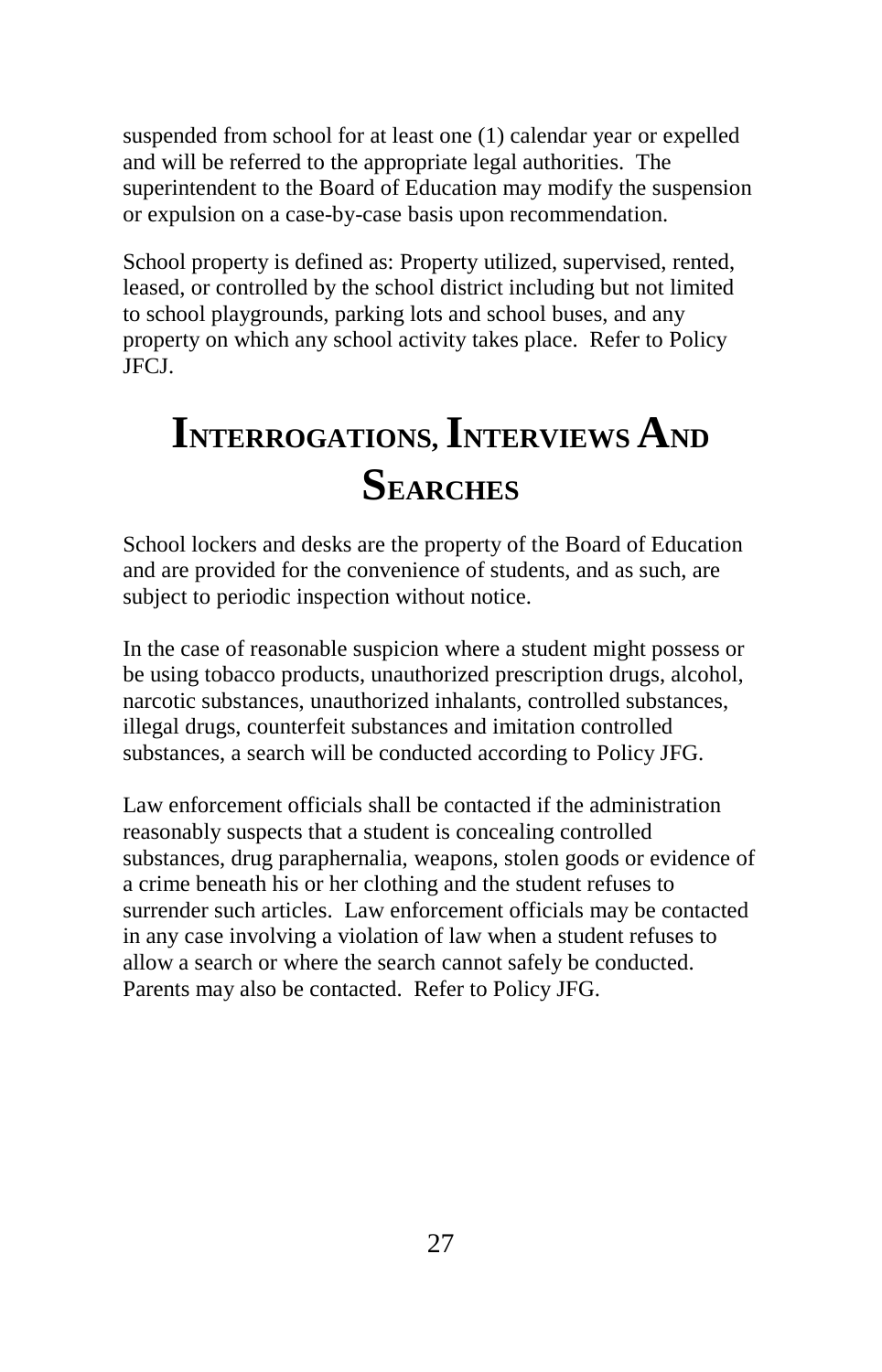# **MIDDLE SCHOOL DISCIPLINE CODE**

| <b>OFFENSE</b>                                                                                                                                                                                                                                                                                                                                               | <b>FIRST</b><br><b>TIME</b>                                                                                                               | <b>SECOND</b><br><b>TIME</b>                                                                  | <b>THIRD</b><br><b>TIME</b>                                                       | <b>FOURTH</b><br><b>TIME</b>                                                      | <b>FIFTH</b><br><b>TIME</b>                                             | <b>SIXTH</b><br><b>TIME</b>                                                 |
|--------------------------------------------------------------------------------------------------------------------------------------------------------------------------------------------------------------------------------------------------------------------------------------------------------------------------------------------------------------|-------------------------------------------------------------------------------------------------------------------------------------------|-----------------------------------------------------------------------------------------------|-----------------------------------------------------------------------------------|-----------------------------------------------------------------------------------|-------------------------------------------------------------------------|-----------------------------------------------------------------------------|
| Academic Dishonesty-Cheating on tests<br>assignments, projects or similar activities;<br>plagiarism; claiming credit for another person's<br>work; fabrication of facts, sources or other<br>supporting material; unauthorized collaboration;<br>facilitating academic dishonesty; and other<br>misconduct related to academics. (see Board<br>Policy JG-R3) | Lunch Detention<br>(1 day). Student<br>re-does<br>assignment by<br>next day for<br>partial credit                                         | <b>ISS</b><br>(1 day). Student<br>receives 0% for<br>assignment                               | Suspension<br>$(3 \text{ days})$ .<br>Student receives<br>$0\%$ for<br>assignment | Suspension<br>$(5 \text{ days})$ .<br>Student receives<br>$0\%$ for<br>assignment | Suspension<br>(10 days).<br>Student receives<br>$0\%$ for<br>assignment | Suspension<br>(11-180 days).<br>Student receives<br>$0\%$ for<br>assignment |
| Arson-Starting or attempting to start a fire, or<br>causing or attempting to cause an explosion.                                                                                                                                                                                                                                                             | Detention, in-<br>school<br>suspension, 1-<br>180 days out-of-<br>school<br>suspension or<br>expulsion.<br>Restitution if<br>appropriate. | 1-180 days out-<br>of-school<br>suspension or<br>expulsion.<br>Restitution if<br>appropriate. |                                                                                   |                                                                                   |                                                                         |                                                                             |
| Assault-Hitting, striking and/or attempting to<br>cause injury to another person; placing a person<br>in reasonable apprehension of imminent physical<br>injury; physically injuring another person. (see<br>Board Policy for assault degrees)                                                                                                               | Suspension<br>$(3-10 \text{ days})$                                                                                                       | Suspension<br>$(10-90 \text{ days})$                                                          | Suspension<br>$(11-180 \text{ days})$                                             |                                                                                   |                                                                         |                                                                             |
| Assault of staff-Strikes, slaps, kicks at staff<br>member. (see Board Policy for assault degrees)                                                                                                                                                                                                                                                            | Suspension<br>$(11-180 \text{ days})$                                                                                                     |                                                                                               |                                                                                   |                                                                                   |                                                                         |                                                                             |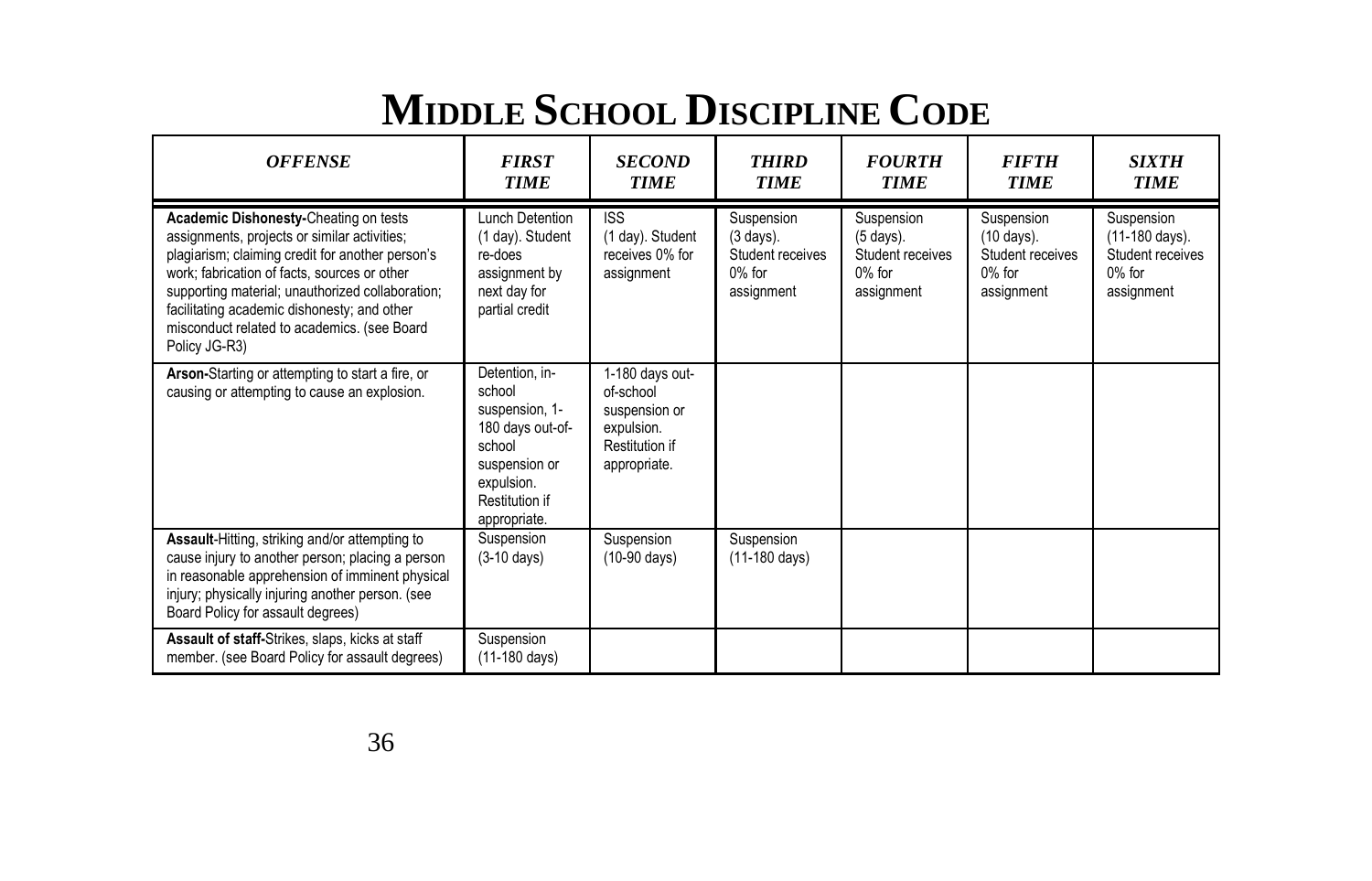| <b>OFFENSE</b>                                                                                                                                                                                                                                                                                                                                                                                                                                                                                                                                                                                                                                                                                                                                                                                  | <b>FIRST</b><br><b>TIME</b>                         | <b>SECOND</b><br><b>TIME</b>               | <b>THIRD</b><br><b>TIME</b>                | <b>FOURTH</b><br><b>TIME</b>               | <b>FIFTH</b><br><b>TIME</b>                | <b>SIXTH</b><br><b>TIME</b>                          |
|-------------------------------------------------------------------------------------------------------------------------------------------------------------------------------------------------------------------------------------------------------------------------------------------------------------------------------------------------------------------------------------------------------------------------------------------------------------------------------------------------------------------------------------------------------------------------------------------------------------------------------------------------------------------------------------------------------------------------------------------------------------------------------------------------|-----------------------------------------------------|--------------------------------------------|--------------------------------------------|--------------------------------------------|--------------------------------------------|------------------------------------------------------|
| Bringing unauthorized materials/food to class -<br>Soda, food, energy drinks, gum, etc.                                                                                                                                                                                                                                                                                                                                                                                                                                                                                                                                                                                                                                                                                                         | Warning                                             | Lunch Detention<br>(1 day)                 | Lunch Detention<br>$(3 \text{ days})$      | <b>ISS</b><br>(1 day)                      | ISS/OSS                                    | See discipline<br>procedures for<br>insubordination. |
| <b>Bullying and Cyberbullying (see Board Policy</b><br>JFCF)-Intimidation or harassment of a student or<br>multiple students perpetuated by individuals or<br>groups. Bullying includes, but is not limited to:<br>physical actions, including violence, gestures,<br>theft, or damaging property; oral or written taunts,<br>including name-calling, put-downs, extortion, or<br>threats; threats of retaliation for reporting such<br>acts; sending or posting harmful or cruel text or<br>images using the Internet or other digital<br>communication devices; sending or posting<br>materials that threaten or raise concerns about<br>violence against others, suicide or self-harm.<br>Students will not be disciplined for speech in<br>situations where the speech is protected by law. | DET. ISS or<br>suspension<br>$(1-180 \text{ days})$ | Suspension<br>(1-180 days) or<br>expulsion | Suspension<br>(1-180 days) or<br>expulsion |                                            |                                            |                                                      |
| Disagreements between Students-Unresolved<br>student conflict                                                                                                                                                                                                                                                                                                                                                                                                                                                                                                                                                                                                                                                                                                                                   | DET(at<br>discretion of<br>administration)          | DET(at<br>discretion of<br>administration) | DET(at<br>discretion of<br>administration) | DET(at<br>discretion of<br>administration) | DET(at<br>discretion of<br>administration) | DET(at<br>discretion of<br>administration)           |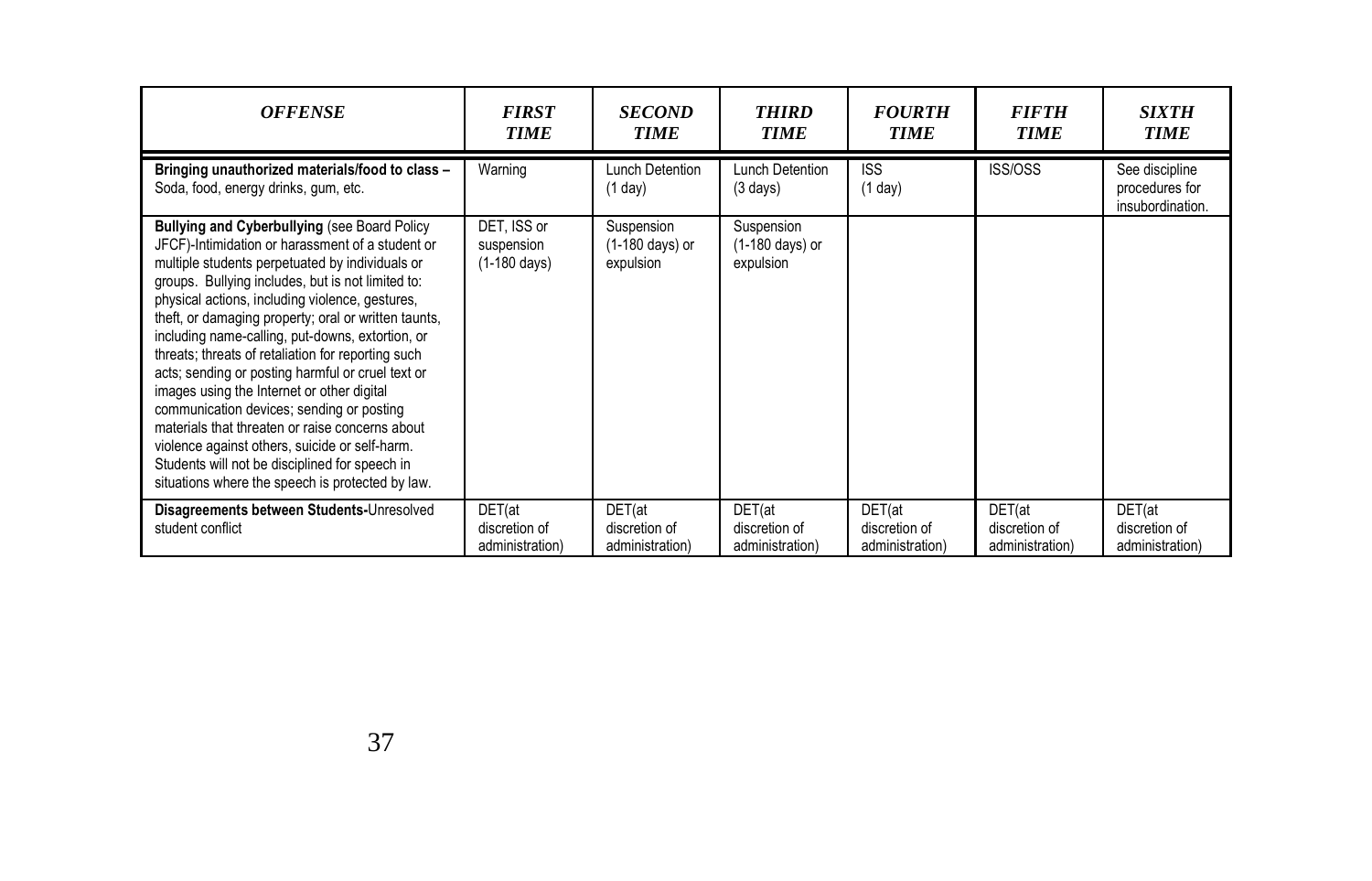| <b>OFFENSE</b>                                                                                                                                                                                                                                                                                                                                                                                                                                                                                                                                                               | <b>FIRST</b><br><b>TIME</b>                                                                    | <b>SECOND</b><br><b>TIME</b>                                | <b>THIRD</b><br><b>TIME</b>                                                                     | <b>FOURTH</b><br><b>TIME</b>                                                                    | <b>FIFTH</b><br><b>TIME</b>               | <b>SIXTH</b><br><b>TIME</b>                                                                |
|------------------------------------------------------------------------------------------------------------------------------------------------------------------------------------------------------------------------------------------------------------------------------------------------------------------------------------------------------------------------------------------------------------------------------------------------------------------------------------------------------------------------------------------------------------------------------|------------------------------------------------------------------------------------------------|-------------------------------------------------------------|-------------------------------------------------------------------------------------------------|-------------------------------------------------------------------------------------------------|-------------------------------------------|--------------------------------------------------------------------------------------------|
| Dishonesty-Any act of lying, whether verbal or<br>written, including forgery.                                                                                                                                                                                                                                                                                                                                                                                                                                                                                                | Nullification of<br>forged document.<br>Principal/Student<br>conf., Lunch<br>Detention (1 day) | Nullification of<br>forged document.<br>ISS (1 day)         | Nullification of<br>forged document.<br>DET, ISS.<br>suspension<br>(1-180 days) or<br>expulsion | Nullification of<br>forged document.<br>DET. ISS.<br>suspension<br>(1-180 days) or<br>expulsion |                                           |                                                                                            |
| Disrespectful or disruptive conduct or speech<br>(see Board Policy AC if illegal harassment or<br>discrimination is involved)-Verbal, written, pictorial<br>or symbolic language or gesture, that is directed at<br>any person that is in violation of district policy or is<br>otherwise rude, vulgar, defiant, considered<br>inappropriate in educational setting or that materially<br>and substantially disrupts classroom work, school<br>activities or school functions. Students will not be<br>disciplined for speech in situations where it is<br>protected by law. | DET/ISS or<br>Administrative<br>Warning                                                        | DET/ISS                                                     | Suspension<br>$(3 \text{ days})$                                                                | Suspension<br>$(6 \text{ days})$                                                                | Suspension<br>$(10 \text{ days})$         | Suspension<br>$(11-180 \text{ days})$                                                      |
| Disruptive/harmful device or item, possession or<br>use of-e.g., needles, water balloons, snowballs,<br>rocks, pea shooters, etc.                                                                                                                                                                                                                                                                                                                                                                                                                                            | DET/ISS or<br>Administrative<br>Warning                                                        | DET/ISS                                                     | Suspension<br>$(3$ days)                                                                        | Suspension<br>$(6-10 \text{ days})$                                                             | Suspension<br>$(11-180 \text{ days})$     |                                                                                            |
| Dress Code Violation (see Board Policy JFCA)<br>Any violation of the student dress code as outlined<br>in the student handbook.                                                                                                                                                                                                                                                                                                                                                                                                                                              | Warning and<br>student must<br>change clothes                                                  | DET and/or<br>Warning and<br>student must<br>change clothes | DET/ISS and<br>student must<br>change clothes                                                   | <b>ISS</b><br>(Parent<br>Conference) and<br>student must<br>change clothes                      | ISS and student<br>must change<br>clothes | ISS and student<br>must change<br>clothes<br>See discipline<br>code for<br>insubordination |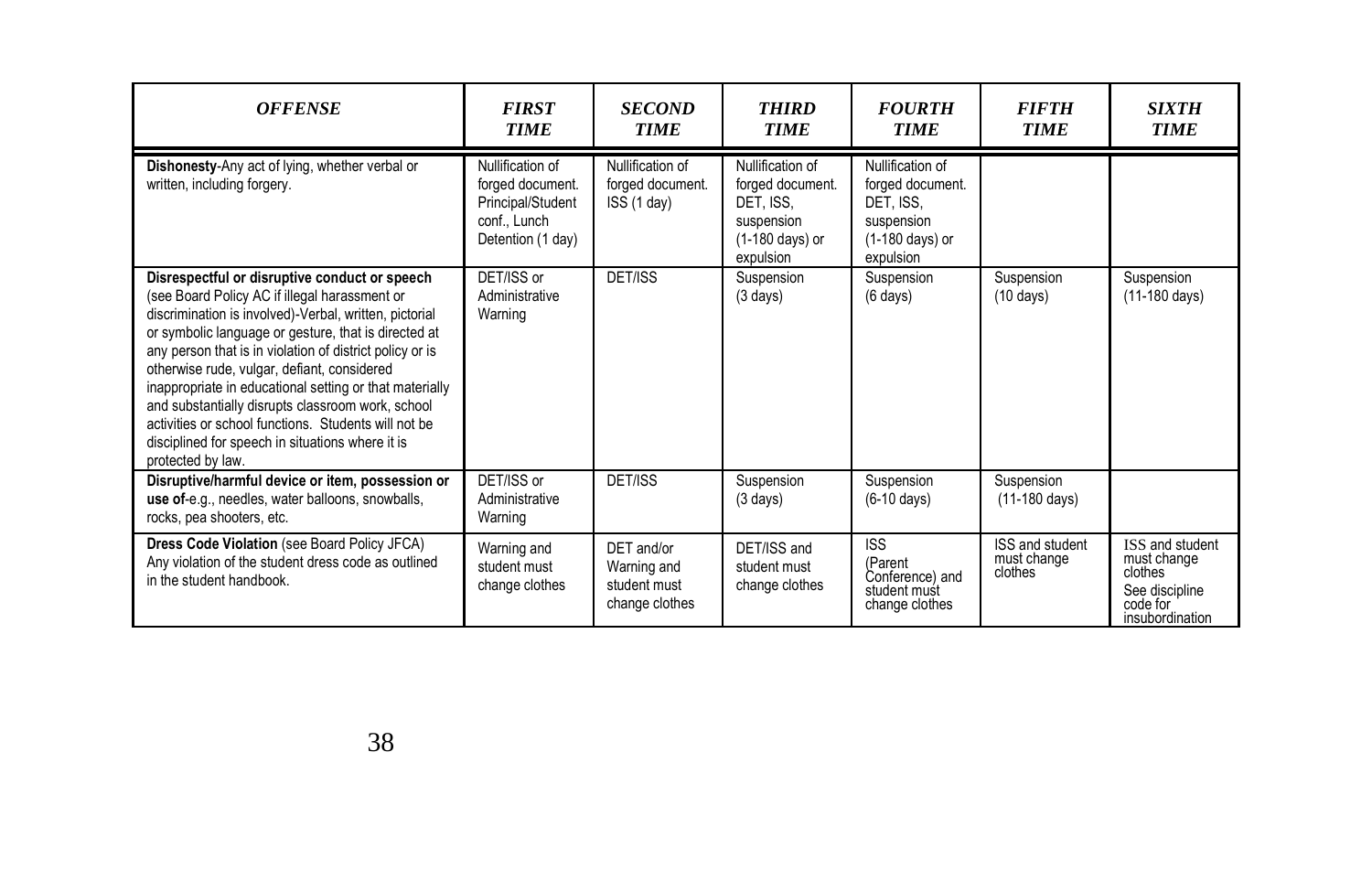| <b>OFFENSE</b>                                                                                                                                                                       | <b>FIRST</b><br><b>TIME</b>                | <b>SECOND</b><br><b>TIME</b>                    | <b>THIRD</b><br><b>TIME</b>                       | <b>FOURTH</b><br><b>TIME</b>     | <b>FIFTH</b><br><b>TIME</b>       | <b>SIXTH</b><br><b>TIME</b> |
|--------------------------------------------------------------------------------------------------------------------------------------------------------------------------------------|--------------------------------------------|-------------------------------------------------|---------------------------------------------------|----------------------------------|-----------------------------------|-----------------------------|
| Drugs/Alcohol-Possession or use of intoxicants<br>or drug paraphernalia on school grounds, school<br>transportation, or at school-sponsored events (see<br>Board Policy JFCH, JFCI). | Suspension<br>$(5$ days)                   | Suspension<br>$(10 \text{ days})$               | Suspension from<br>$(11-90 \text{ days})$         |                                  |                                   |                             |
| Drugs-Possession or use of controlled<br>substance (see Board Policies JFCH, JFCI, JHCD)                                                                                             | Suspension<br>$(5 \text{ days})$           | Suspension<br>$(10 \text{ days})$               | Suspension<br>$(11-90 \text{ days})$              |                                  |                                   |                             |
| Drugs-Selling or giving of controlled substance<br>(see Board Policies JFCH, JFCI and JHCD).                                                                                         | Suspension<br>$(11-180 \text{ days})$      | Suspension<br>(11-180 days)                     |                                                   |                                  |                                   |                             |
| Drugs-Possession of a non-prescribed<br>substance (see Board Policies JFCH, JFCI, JHCD).                                                                                             | DET. ISS, or<br>Suspension<br>$(3-5$ days) | ISS. or<br>Suspension<br>$(6-10 \text{ days})$  | Suspension<br>$(6-90 \text{ days})$               | Suspension<br>(91-180 days)      |                                   |                             |
| Drugs-Selling or giving of a non-prescribed<br>substance (see Board Policies JFCH, JFCI, JHCD).                                                                                      | Suspension<br>$(6-10$ days)                | Suspension<br>(11-90 days)                      | Suspension<br>$(91-180 \text{ days})$             |                                  |                                   |                             |
| Extortion-Threatening or intimidating any person<br>for the purpose of obtaining money or anything of<br>value.                                                                      | DET/ISS or<br>Administrative<br>Warning    | <b>ISS</b>                                      | Suspension<br>$(3 \text{ days})$                  | Suspension<br>$(6 \text{ days})$ | Suspension<br>$(10 \text{ days})$ | Suspension<br>(11-180 days) |
| Failure to care for or return district property.                                                                                                                                     | DET/ISS<br>Reimbursement                   | <b>ISS/OSS</b><br>$(1-5$ days)<br>Reimbursement | ISS/OSS<br>$(3-10 \text{ days})$<br>Reimbursement |                                  |                                   |                             |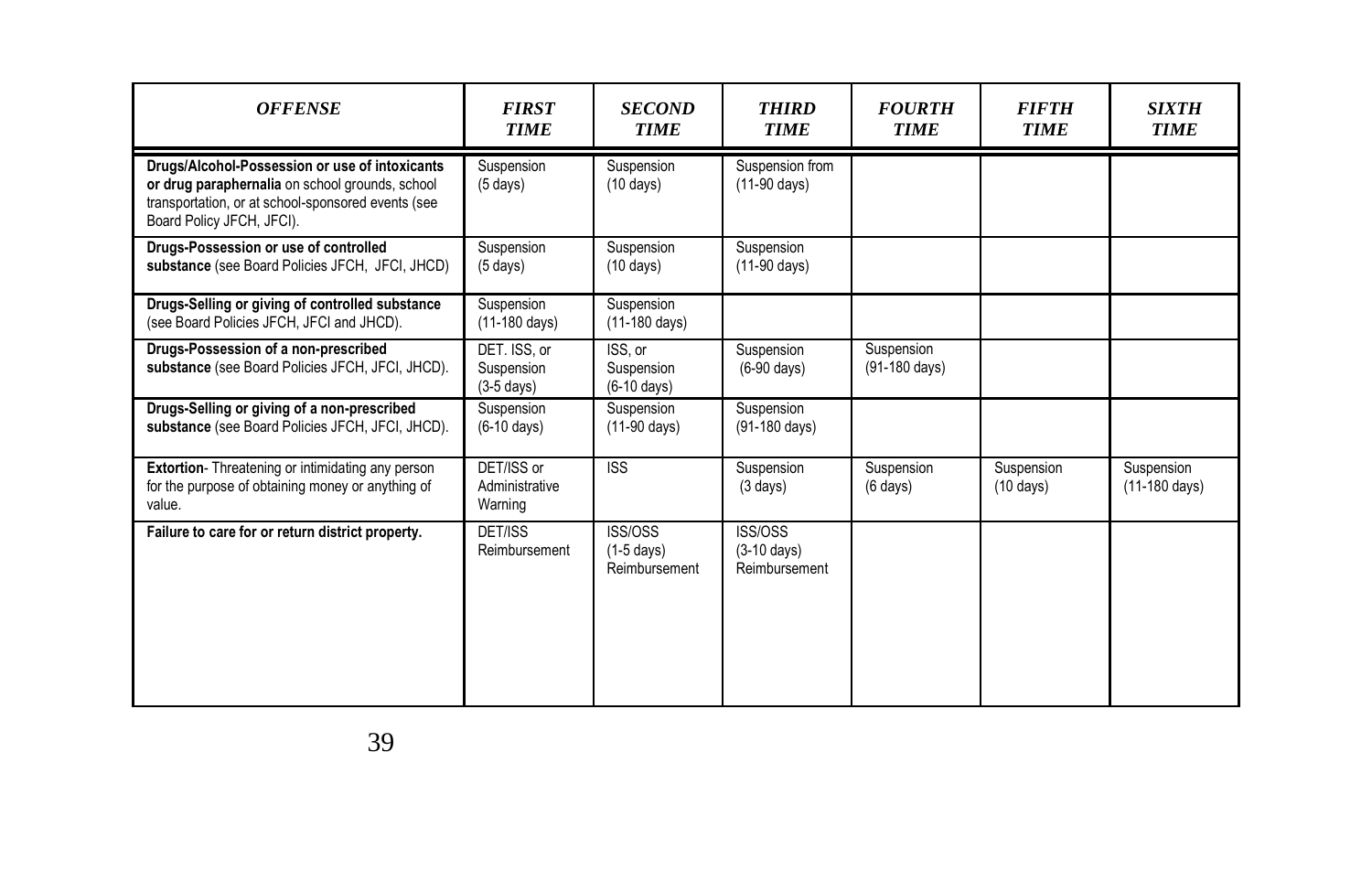| <b>OFFENSE</b>                                                                                                                                                                                                                                                                                                                                                                                                                                                                                                                       | <b>FIRST</b><br><b>TIME</b>                                                                                                                    | <b>SECOND</b><br><b>TIME</b>                                                                                                                             | <b>THIRD</b><br><b>TIME</b>                                                                                                                    | <b>FOURTH</b><br><b>TIME</b>          | <i><b>FIFTH</b></i><br><b>TIME</b> | <b>SIXTH</b><br><b>TIME</b> |
|--------------------------------------------------------------------------------------------------------------------------------------------------------------------------------------------------------------------------------------------------------------------------------------------------------------------------------------------------------------------------------------------------------------------------------------------------------------------------------------------------------------------------------------|------------------------------------------------------------------------------------------------------------------------------------------------|----------------------------------------------------------------------------------------------------------------------------------------------------------|------------------------------------------------------------------------------------------------------------------------------------------------|---------------------------------------|------------------------------------|-----------------------------|
| <b>Failure to Meet Conditions of Suspension,</b><br><b>Expulsion or Other Disciplinary Consequences -</b><br>Violating the conditions of a suspension, expulsion<br>or other disciplinary consequences including, but not<br>limited to, participating in or attending any district-<br>sponsored activity or being on or near district<br>property or the location where a district activity is<br>held. See the section of this regulation titled,<br>"Conditions of Suspension Expulsion and Other<br>Disciplinary Consequences." | Admin. warning,<br>DET. ISS.<br>suspension<br>(1-180 days) or<br>expulsion.<br>Report to law<br>enforcement for<br>trespassing if<br>expelled. | Admin. warning,<br>DET. ISS.<br>suspension<br>$(1-180 \text{ days})$ or<br>expulsion.<br>Report to law<br>enforcement for<br>trespassing if<br>expelled. | Admin. warning,<br>DET, ISS.<br>suspension<br>(1-180 days) or<br>expulsion.<br>Report to law<br>enforcement for<br>trespassing if<br>expelled. |                                       |                                    |                             |
| False Alarms-(see also "Threats or Verbal Assault")<br>Tampering with emergency equipment, setting off<br>false alarms, making false reports, communicating a<br>threat or false report for the purpose of frightening,<br>disturbing people, disrupting the educational<br>environment or causing the evacuation or close of<br>school property.                                                                                                                                                                                    | Principal/Student<br>conference, ISS,<br>suspension<br>(1-180 days) or<br>expulsion                                                            | ISS, suspension<br>$(1-180 \text{ days})$ or<br>expulsion                                                                                                | ISS, suspension<br>(1-180 days) or<br>expulsion                                                                                                |                                       |                                    |                             |
| Fighting-(see also "Assault") Occurring on school<br>property. When reasonable doubt exists with<br>respect to the amount of involvement of an<br>individual, the administrative staff members, at their<br>discretion, may absolve a student of any or all<br>blame.                                                                                                                                                                                                                                                                | Suspension<br>$(3 \text{ days})$                                                                                                               | Suspension<br>(6 days) and<br>referral to<br>Juvenile Office                                                                                             | Suspension<br>$(10 \text{ days})$                                                                                                              | Suspension<br>$(11-180 \text{ days})$ |                                    |                             |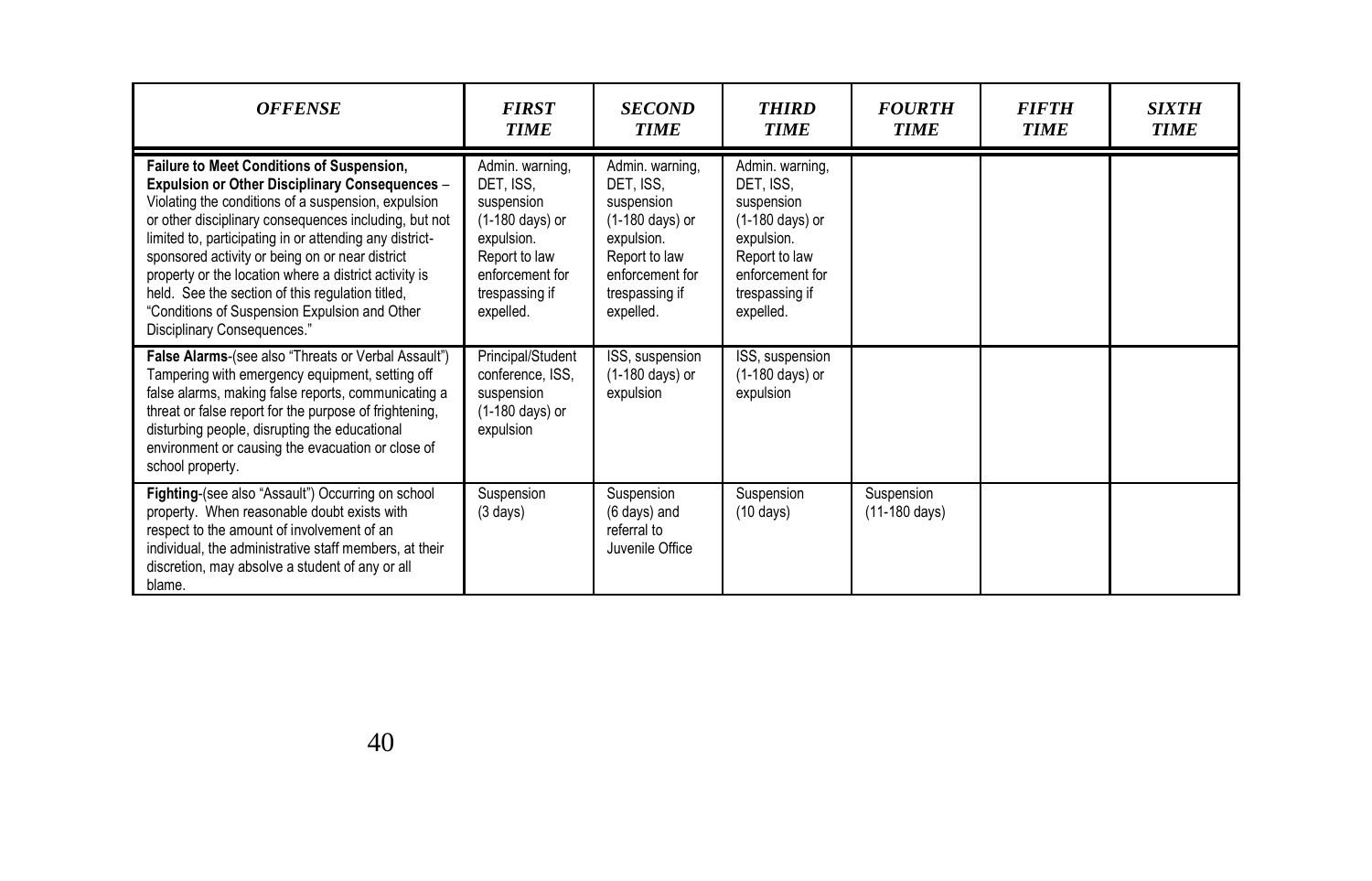| <b>OFFENSE</b>                                                                                                                                                                                                                                                                                                                                                      | <b>FIRST</b><br><b>TIME</b>                      | <b>SECOND</b><br><b>TIME</b>                     | <b>THIRD</b><br><b>TIME</b>                        | <b>FOURTH</b><br><b>TIME</b>            | <b>FIFTH</b><br><b>TIME</b>              | <b>SIXTH TIME</b>                            |
|---------------------------------------------------------------------------------------------------------------------------------------------------------------------------------------------------------------------------------------------------------------------------------------------------------------------------------------------------------------------|--------------------------------------------------|--------------------------------------------------|----------------------------------------------------|-----------------------------------------|------------------------------------------|----------------------------------------------|
| Gambling-Betting on an uncertain outcome,<br>regardless of stakes; engaging in any game of<br>chance or activity in which something of real or<br>symbolic value may be won or lost. Gambling<br>includes, but is not limited to, betting on outcomes of<br>activities, assignments, contests and games.                                                            | DET/ISS<br>confiscation                          | DET/ISS.<br>confiscation                         | Suspension<br>$(3 \text{ days})$ .<br>confiscation | Suspension<br>(6 days),<br>confiscation | Suspension<br>(10 days),<br>confiscation | Suspension<br>(11-180 days),<br>confiscation |
| Harassment, including Sexual Harassment (see<br>Board Policy AC)<br>Use of material of a sexual nature or unwelcome<br>verbal, written or symbolic language based on race,<br>ancestry, disability or any other characteristic<br>protected by law. Unwelcome physical contact of a<br>sexual nature; or pushing or fighting based on<br>protected characteristics. | DET/ISS or<br>suspension<br>$(3-6$ days)         | SS <br>Suspension<br>$(3-10$ days)               | Suspension<br>(11-180 days)                        |                                         |                                          |                                              |
| Hazing (see Board Policy JFCG).                                                                                                                                                                                                                                                                                                                                     | ISS or<br>suspension<br>$(1-180 \text{ days})$   | Suspension<br>(1-180 days) or<br>expulsion       | Suspension<br>(1-180 days) or<br>expulsion         |                                         |                                          |                                              |
| Horseplay-Includes wrestling, scuffling, tripping<br>and harassment.                                                                                                                                                                                                                                                                                                | DET/ISS or<br>Suspension for<br>severe violation | DET/ISS or<br>Suspension for<br>severe violation | Suspension<br>$(3$ days)                           | Suspension<br>$(6 \text{ days})$        | Suspension<br>$(10 \text{ days})$        | Suspension<br>$(11-180 \text{ days})$        |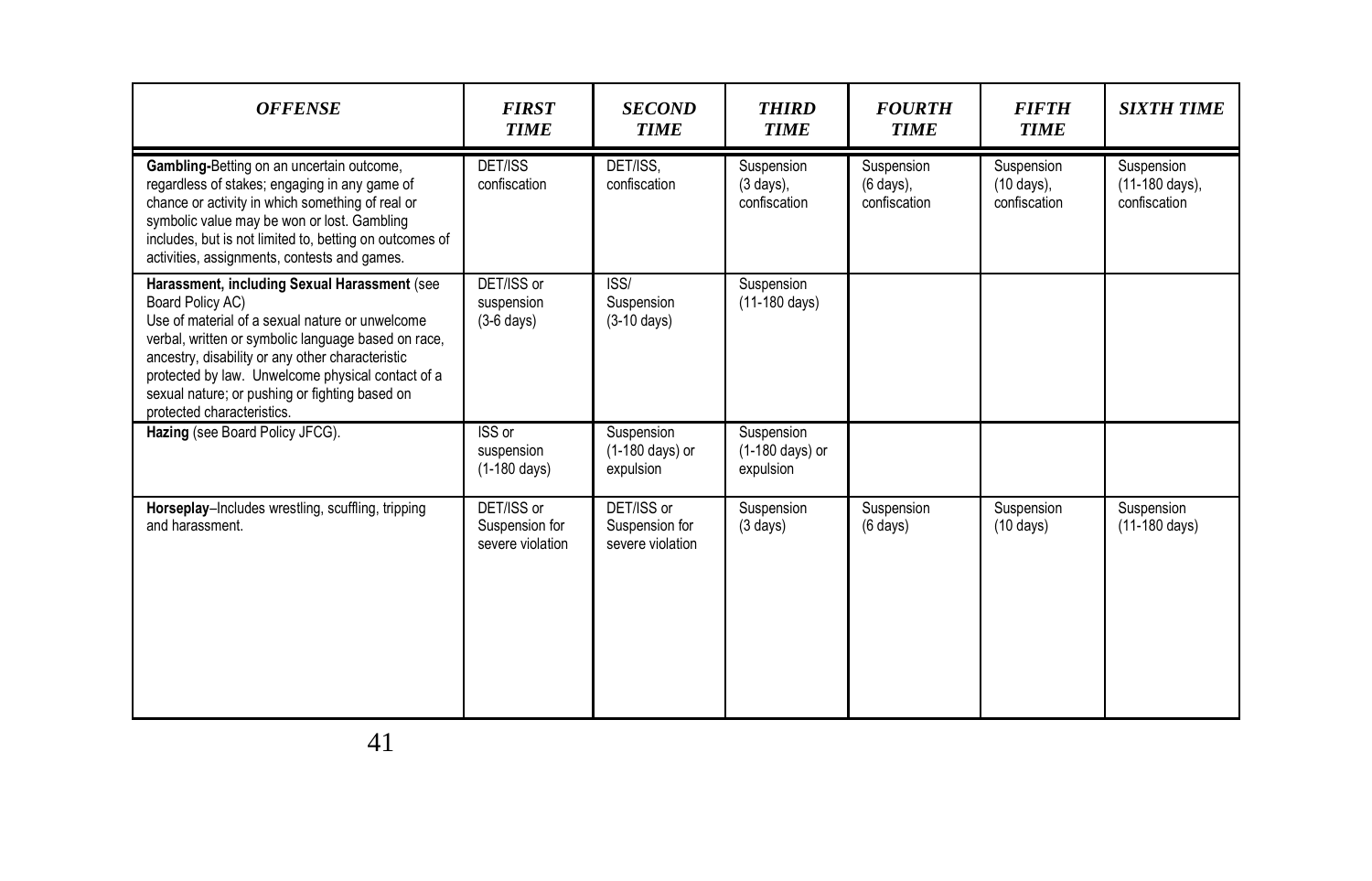| <b>OFFENSE</b>                                                                                                                                                                                                                                                         | <b>FIRST</b><br><b>TIME</b>                                                                                | <b>SECOND</b><br><b>TIME</b>                                                                                                                 | <b>THIRD</b><br><b>TIME</b>           | <b>FOURTH</b><br><b>TIME</b>             | <b>FIFTH</b><br><b>TIME</b>                            | <b>SIXTH TIME</b>                                        |
|------------------------------------------------------------------------------------------------------------------------------------------------------------------------------------------------------------------------------------------------------------------------|------------------------------------------------------------------------------------------------------------|----------------------------------------------------------------------------------------------------------------------------------------------|---------------------------------------|------------------------------------------|--------------------------------------------------------|----------------------------------------------------------|
| Incendiary Devices-Possessing, displaying or<br>using matches, lighters or other devices used to<br>start fires unless required as part of an educational<br>exercise and supervised by district staff. Some<br>items such as stink bombs may require a<br>suspension. | Confiscation.<br>Warning,<br>principal/student<br>conference.<br>detention, or in-<br>school<br>suspension | Confiscation.<br>Principal/Student<br>conference.<br>detention, in-<br>school<br>suspension, or<br>1-10 days out-of-<br>school<br>suspension |                                       |                                          |                                                        |                                                          |
| Insubordination-Open defiance toward any staff<br>member.                                                                                                                                                                                                              | DET/ISS or<br>suspension for<br>severe violation<br>$(3 \text{ days})$                                     | DET/ISS or<br>suspension<br>$(3-6$ days)                                                                                                     | Suspension<br>$(6-10 \text{ days})$   | Suspension<br>$(10 \text{ days})$        | Suspension<br>(11-180 days)                            |                                                          |
| Littering-Littering on school premises; also<br>unauthorized writing, marking, or throwing food.                                                                                                                                                                       | <b>DET/ISS Student</b><br>cleans up<br>campus on own<br>time                                               | DET/ISS: clean<br>up mess                                                                                                                    | ISS: clean up<br>mess                 | Suspension<br>(3 days); clean up<br>mess | Suspension<br>$(5-10 \text{ days})$ ;<br>clean up mess | Suspension<br>$(11-180 \text{ days})$ ;<br>clean up mess |
| Nuisance items                                                                                                                                                                                                                                                         | Admin. warning<br>and/or DET/ISS                                                                           | DET/ISS                                                                                                                                      | Suspension<br>$(3$ days)              | Suspension<br>$(6 \text{ days})$         | Suspension<br>$(10 \text{ days})$                      | Suspension<br>$(11-180 \text{ days})$                    |
| Obscene or lewd literature, writing, objects or<br>materials, distribution of (see Board Policy<br>IGDBA).                                                                                                                                                             | <b>DET/ISS</b>                                                                                             | <b>ISS</b>                                                                                                                                   | Suspension<br>$(3 \text{ days})$      | Suspension<br>$(6-10 \text{ days})$      | Suspension<br>(11-180 days)                            |                                                          |
| Offensive/Obscene language and gestures,<br>profanity.                                                                                                                                                                                                                 | Admin. warning<br>and/or DET/ISS                                                                           | DET/ISS                                                                                                                                      | Suspension<br>$(3$ days)              | Suspension<br>$(6 \text{ days})$         | Suspension<br>$(10 \text{ days})$                      | Suspension<br>(11-180 days)                              |
| Offensive/Obscene language gestures/profanity-<br>Directed at staff members.                                                                                                                                                                                           | Suspension<br>$(5 \text{ days})$                                                                           | Suspension<br>$(10 \text{ days})$                                                                                                            | Suspension<br>$(11-180 \text{ days})$ |                                          |                                                        |                                                          |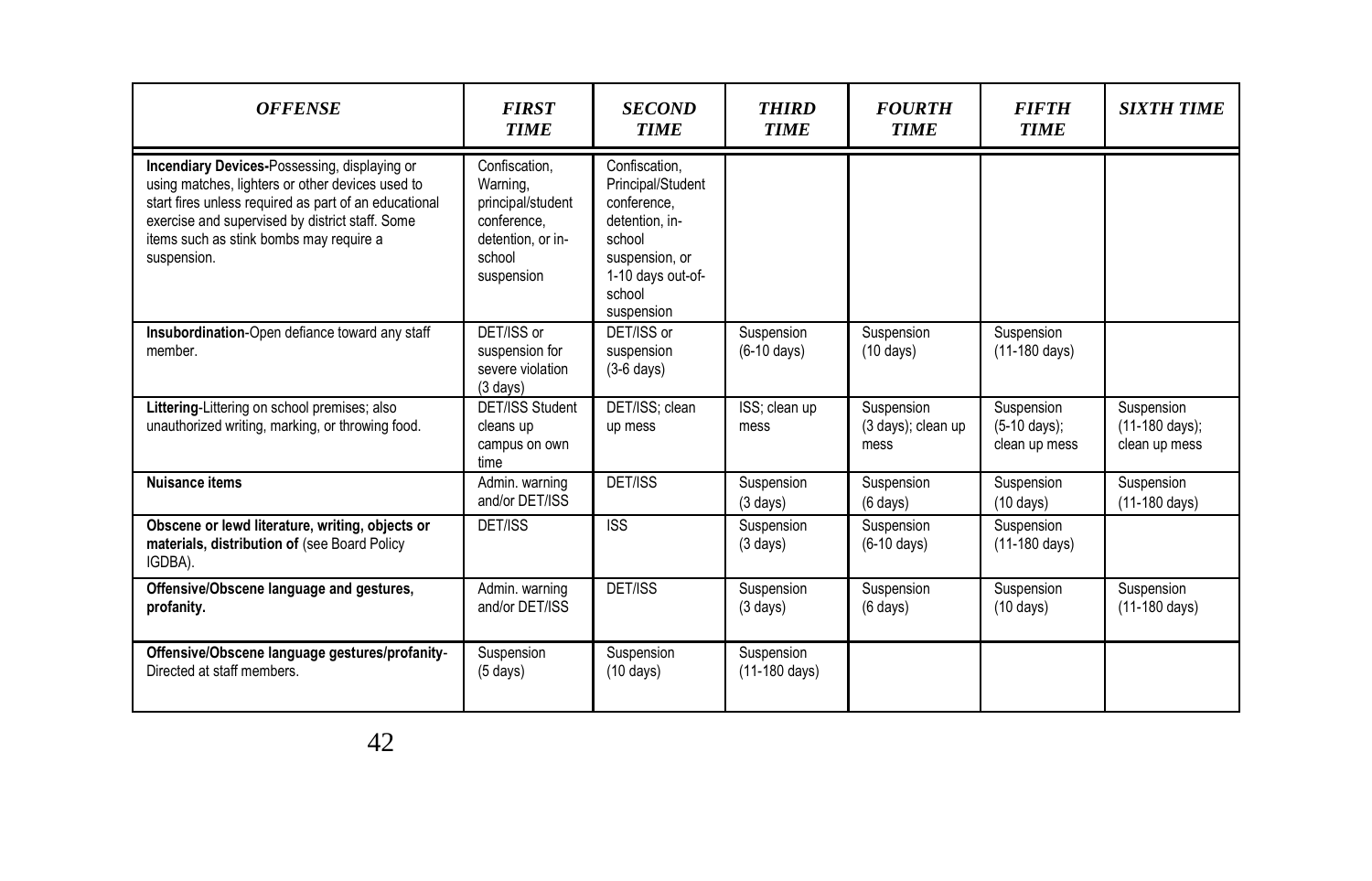| <b>OFFENSE</b>                                                                                                                                                                                                                                                                                                                                                                                                                                                                                                                                                                                                                                                                        | <b>FIRST</b><br><b>TIME</b>                                                                                                                        | <b>SECOND</b><br><b>TIME</b>                                                                                                                            | <b>THIRD</b><br><b>TIME</b>                                                                                                                        | <b>FOURTH</b><br><b>TIME</b>                                                                                                            | <b>FIFTH</b><br><b>TIME</b>                                         | <b>SIXTH TIME</b>                                |
|---------------------------------------------------------------------------------------------------------------------------------------------------------------------------------------------------------------------------------------------------------------------------------------------------------------------------------------------------------------------------------------------------------------------------------------------------------------------------------------------------------------------------------------------------------------------------------------------------------------------------------------------------------------------------------------|----------------------------------------------------------------------------------------------------------------------------------------------------|---------------------------------------------------------------------------------------------------------------------------------------------------------|----------------------------------------------------------------------------------------------------------------------------------------------------|-----------------------------------------------------------------------------------------------------------------------------------------|---------------------------------------------------------------------|--------------------------------------------------|
| Public display of affection                                                                                                                                                                                                                                                                                                                                                                                                                                                                                                                                                                                                                                                           | DET/ISS or<br>Adminstrative<br>Warning                                                                                                             | DET/ISS                                                                                                                                                 | <b>ISS</b>                                                                                                                                         | Suspension<br>$(3 \text{ days})$                                                                                                        | Suspension<br>$(5-10$ days)                                         | Suspension<br>$(11-180 \text{ days})$            |
| Tardies-per semester                                                                                                                                                                                                                                                                                                                                                                                                                                                                                                                                                                                                                                                                  | 4 <sup>th</sup> Tardy-<br>Warning                                                                                                                  | 5th and 6th Tardy-<br>Detention (1 day)                                                                                                                 | 7th, 8th, 9th<br>Tardy-<br>Detention (2)<br>days)                                                                                                  | 10 <sup>th</sup> Tardy<br>Detention (3)<br>days)                                                                                        | 11-14 tardies<br>Lunch Detention<br>(1 day per<br>additional tardy) | 15+ Tardies-<br><b>ISS</b>                       |
| Technology Misconduct (See Board Policy EHB<br>and procedure EHB-AP)<br>(a) Attempting, regardless of success, to gain<br>unauthorized access to a technology system or<br>information; use district technology to connect to<br>other systems in evasion of the physical limitations<br>of the remote system; copy district files without<br>authorization; to interfere with the ability of others to<br>utilize district technology; secure a higher level of<br>privilege without authorization; introduce computer<br>viruses, hacking tools, or other disruptive/destructive<br>programs onto or using district technology; or<br>evade or disable a filtering/blocking device. | Restitution.<br>DET/ISS/<br>Suspension<br>(3-10 days).<br>Loss of computer<br>privileges and/or<br>other action at<br>administrator<br>discretion. | Restitution, ISS/<br>Suspension<br>(3-10 days). Loss<br>of computer<br>privilege<br>(10 days) and/or<br>other action at<br>administrator<br>discretion. | Restitution.<br>Suspension<br>(3-10 days). Loss<br>of computer<br>privilege<br>(30 days) and/or<br>other action at<br>administrator<br>discretion. | Restitution,<br>Suspension<br>(11-180 days).<br>Loss of computer<br>privilege and/or<br>other action at<br>administrator<br>discretion. |                                                                     |                                                  |
| (b) Cell Phone: Using, displaying or turning on<br>pagers, phones, personal digital assistants,<br>personal laptops or any other electronic<br>communication devices during the regular school<br>day, including instructional class time, class change<br>time, breakfast or lunch.                                                                                                                                                                                                                                                                                                                                                                                                  | Confiscation,<br>administration<br>warning                                                                                                         | Confiscation,<br>ISS, parent pick<br>up of cell phone                                                                                                   | ISS (2 day),<br>parent pick up of<br>cell phone                                                                                                    | ISS (3 days),<br>parent pick up of<br>cell phone                                                                                        | ISS (3 days),<br>parent pick up of<br>cell phone                    | ISS (3 days),<br>parent pick up<br>of cell phone |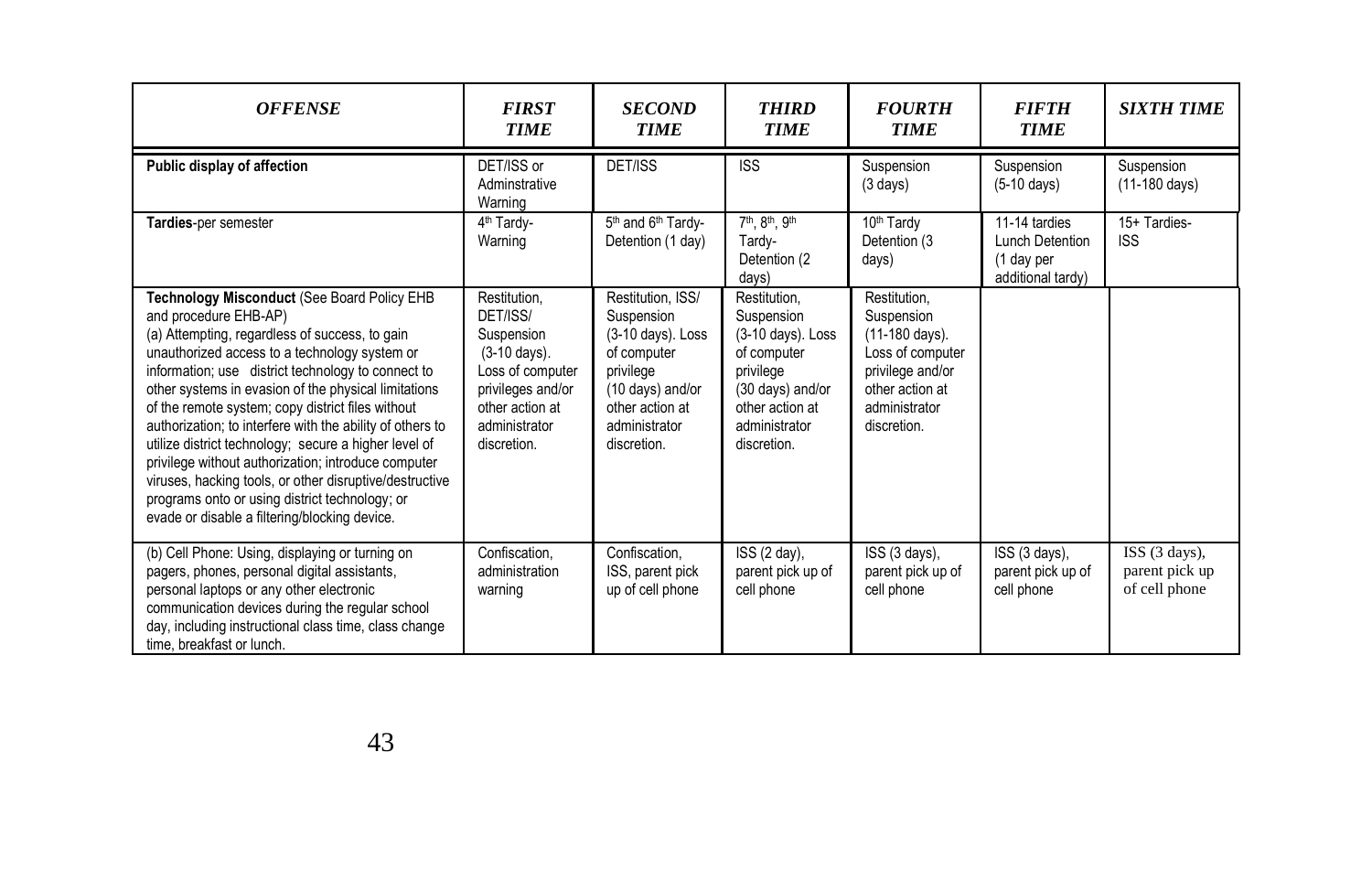| <b>OFFENSE</b>                                                                                                                                                         | <b>FIRST</b><br><b>TIME</b>                                                                                                                                                                                      | <b>SECOND</b><br><b>TIME</b>                                                                                | <b>THIRD</b><br><b>TIME</b>                                                                                 | <b>FOURTH</b><br><b>TIME</b>                                                                                | <b>FIFTH</b><br><b>TIME</b>                                                                                 | <b>SIXTH</b><br><b>TIME</b>                                                                                 |
|------------------------------------------------------------------------------------------------------------------------------------------------------------------------|------------------------------------------------------------------------------------------------------------------------------------------------------------------------------------------------------------------|-------------------------------------------------------------------------------------------------------------|-------------------------------------------------------------------------------------------------------------|-------------------------------------------------------------------------------------------------------------|-------------------------------------------------------------------------------------------------------------|-------------------------------------------------------------------------------------------------------------|
| (c) Violation other than those listed in "a." "b." or of<br>Board policy EHB and procedure EHB-AP. All<br>technology misconduct is subject to administrator<br>review. | Restitution.<br>Principal/Student<br>conference,<br>detention, ISS,<br>or 1-180 days<br>out-of-school<br>suspension.<br>Loss of computer<br>privileges and/or<br>other action at<br>administrator<br>discretion. | Restitution.<br>Loss of user<br>privileges, 1-180<br>days out-of-<br>school<br>suspension, or<br>expulsion. | Restitution.<br>Loss of user<br>privileges, 1-180<br>days out-of-<br>school<br>suspension, or<br>expulsion. | Restitution.<br>Loss of user<br>privileges, 1-180<br>days out-of-<br>school<br>suspension, or<br>expulsion. | Restitution.<br>Loss of user<br>privileges, 1-180<br>days out-of-<br>school<br>suspension, or<br>expulsion. | Restitution.<br>Loss of user<br>privileges, 1-180<br>days out-of-<br>school<br>suspension, or<br>expulsion. |
| Theft, attempted theft or knowing possession of<br>stolen property.                                                                                                    | DET/ISS or<br>suspension<br>(3 days) and<br>financial<br>restitution                                                                                                                                             | Suspension<br>(3 days) and<br>financial<br>restitution                                                      | Suspension<br>$(6-10 \text{ days})$ and<br>financial<br>restitution                                         | Suspension<br>$(11-180 \text{ days})$<br>and financial<br>restitution                                       |                                                                                                             |                                                                                                             |
| Threatening bodily harm to any staff member.                                                                                                                           | Suspension (5<br>days)                                                                                                                                                                                           | Suspension (10<br>days)                                                                                     | Suspension (11-<br>$180$ days)                                                                              |                                                                                                             |                                                                                                             |                                                                                                             |
| Threats or Verbal Assault-Verbal, written, pictorial<br>or symbolic language or gestures that creates a<br>reasonable fear of physical injury or property<br>damage.   | Principal/Student<br>conf., DET, ISS.<br>Suspension<br>(1-180 days) or<br>expulsion                                                                                                                              | ISS, suspension<br>(1-180 days) or<br>expulsion                                                             | ISS, suspension<br>(1-180 days) or<br>expulsion                                                             |                                                                                                             |                                                                                                             |                                                                                                             |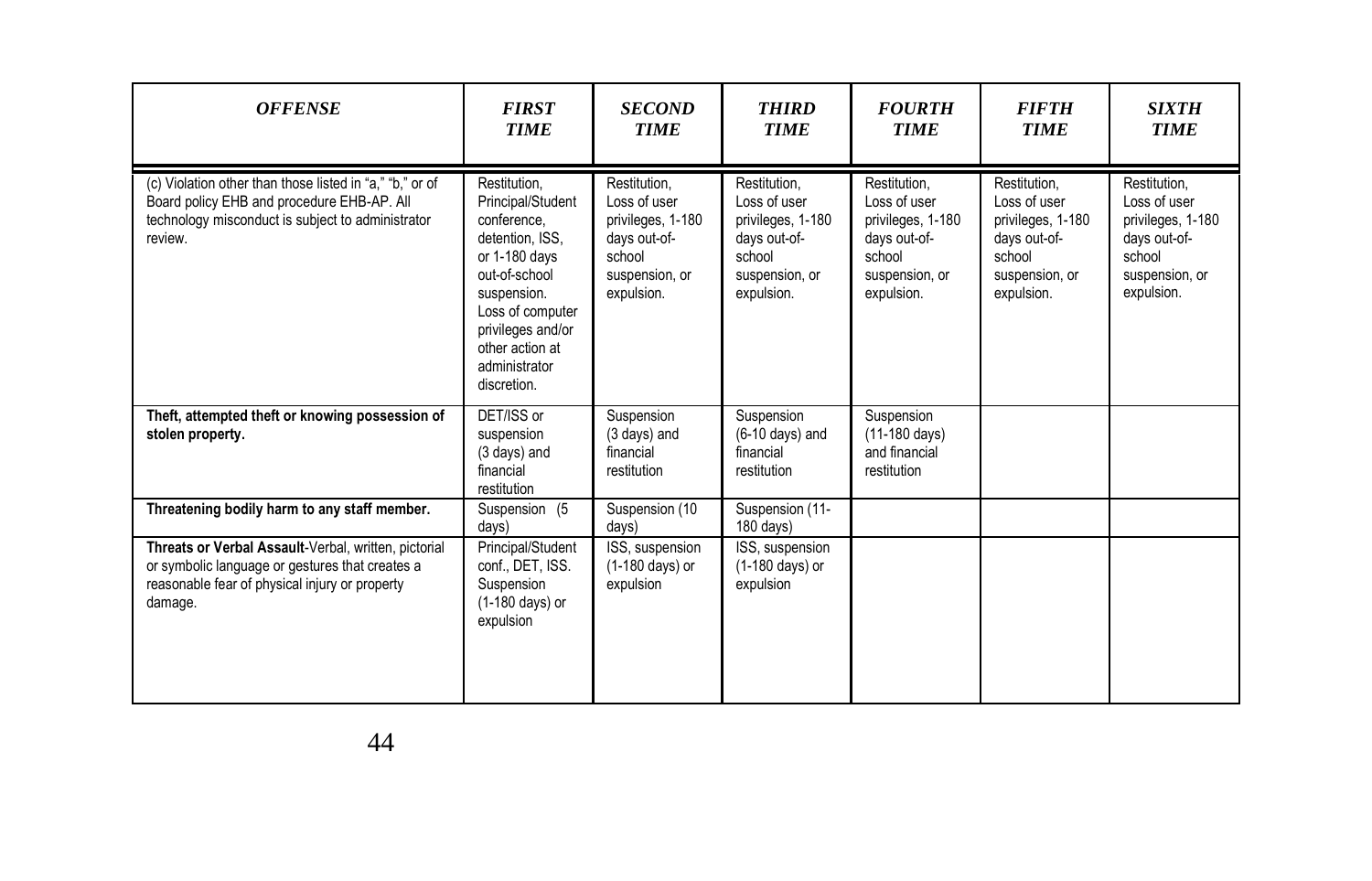| <b>OFFENSE</b>                                                                                                                                                                                                                                                                                                                                                                    | <b>FIRST</b><br><b>TIME</b>                                                                         | <b>SECOND</b><br><b>TIME</b>                                                                          | <b>THIRD</b><br><b>TIME</b>                                                                           | <b>FOURTH</b><br><b>TIME</b>                                                                           | <b>FIFTH</b><br><b>TIME</b>                                                                                | <b>SIXTH</b><br><b>TIME</b>           |
|-----------------------------------------------------------------------------------------------------------------------------------------------------------------------------------------------------------------------------------------------------------------------------------------------------------------------------------------------------------------------------------|-----------------------------------------------------------------------------------------------------|-------------------------------------------------------------------------------------------------------|-------------------------------------------------------------------------------------------------------|--------------------------------------------------------------------------------------------------------|------------------------------------------------------------------------------------------------------------|---------------------------------------|
| Tobacco, electronic cigarettes, vapes, or other<br>nicotine-delivery products possession or use of<br>on district property, district transportation or any<br>district activity. Nicotine patches or other<br>medications used in a tobacco cessation program<br>may only be possessed in accordance with district<br>policy JHCD.                                                | ISS (3 days)<br>Education class:<br>confiscation:<br>possible<br>notification of law<br>enforcement | Suspension<br>$(3 \text{ days})$ ;<br>confiscation:<br>possible<br>notification of law<br>enforcement | Suspension<br>$(6 \text{ days})$ ;<br>confiscation:<br>possible<br>notification of law<br>enforcement | Suspension<br>$(10 \text{ days})$ ;<br>confiscation:<br>possible<br>notification of law<br>enforcement | Suspension<br>$(11-180 \text{ days})$ ;<br>confiscation:<br>possible<br>notification of law<br>enforcement |                                       |
| Truancy (see Board Policy JEDA).                                                                                                                                                                                                                                                                                                                                                  | <b>ISS</b>                                                                                          | <b>ISS</b><br>$(2 \text{ days})$                                                                      | Suspension<br>$(3 \text{ days})$                                                                      | Suspension<br>$(6 \text{ days})$                                                                       | Suspension<br>$(10 \text{ days})$                                                                          | Suspension<br>$(11-180 \text{ days})$ |
| Unauthorized Entry-Entering or assisting any other<br>person to enter a district facility, office, locker, or<br>other area that is locked or not open to the general<br>public; entering or assisting any other person to<br>enter a district facility through an unauthorized<br>entrance; assisting unauthorized persons to enter a<br>district facility through any entrance. | Principal/Student<br>conf., DET, ISS,<br>suspension<br>$(1-180 \text{ days})$                       | Suspension<br>(1-180 days) or<br>expulsion                                                            | Suspension<br>(1-180 days) or<br>expulsion                                                            |                                                                                                        |                                                                                                            |                                       |
| Vandalism (see Board Policy ECA).                                                                                                                                                                                                                                                                                                                                                 | ISS/Suspension<br>$(1-5$ days) and<br>financial<br>restitution                                      | Suspension<br>$(6-10 \text{ days})$ and<br>financial<br>restitution                                   | Suspension<br>$(11-180 \text{ days})$<br>and financial<br>restitution                                 |                                                                                                        |                                                                                                            |                                       |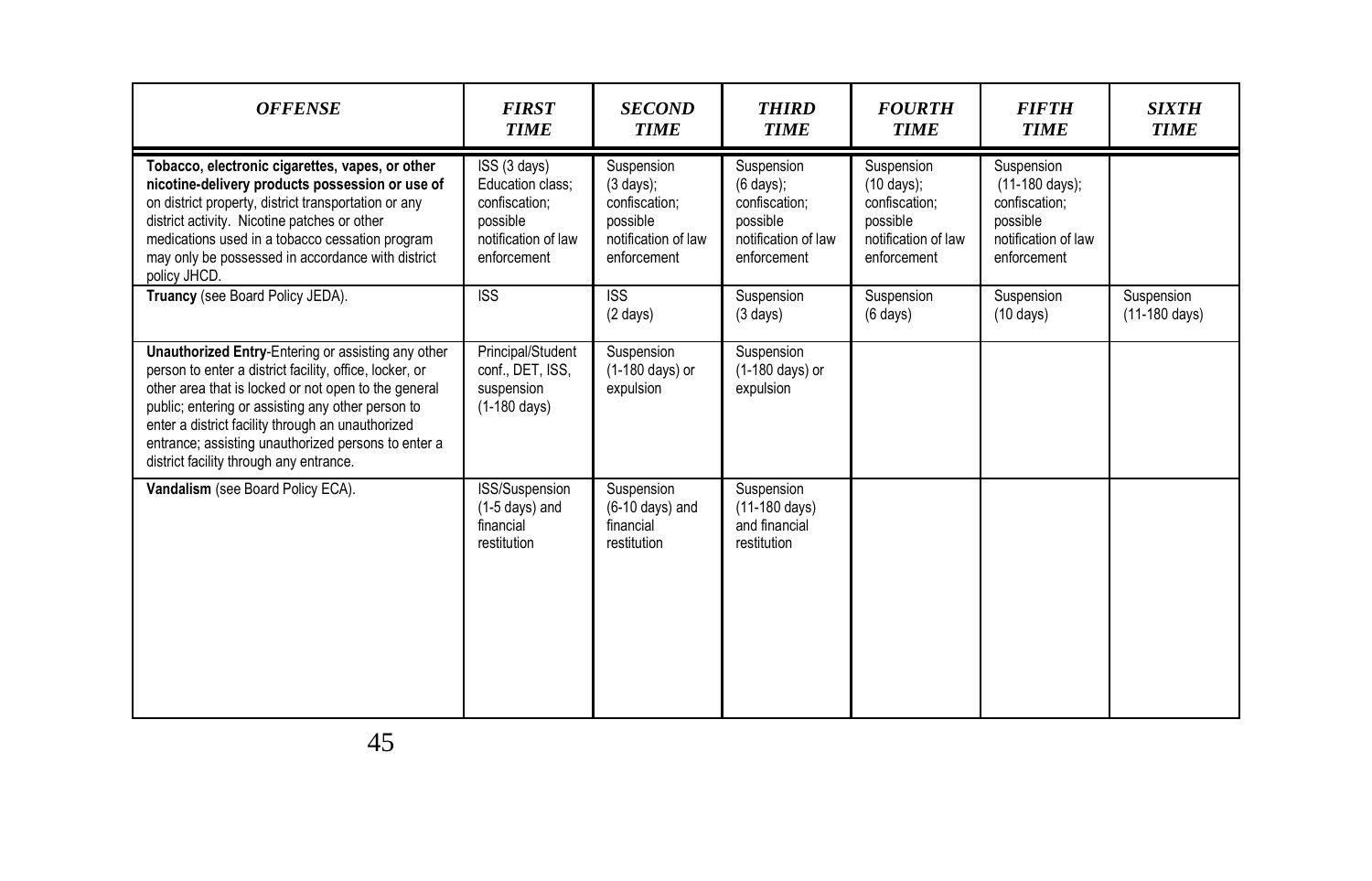| <b>OFFENSE</b>                                                                                                                                                                                                                                            | <b>FIRST</b><br><b>TIME</b>                                                                                                          | <b>SECOND</b><br><b>TIME</b>                               | <b>THIRD</b><br><b>TIME</b> | <b>FOURTH</b><br><b>TIME</b> | <i>FIFTH</i><br><b>TIME</b> | <b>SIXTH</b><br><b>TIME</b> |
|-----------------------------------------------------------------------------------------------------------------------------------------------------------------------------------------------------------------------------------------------------------|--------------------------------------------------------------------------------------------------------------------------------------|------------------------------------------------------------|-----------------------------|------------------------------|-----------------------------|-----------------------------|
| Weapons-Possession or use of a firearm as<br>defined in 18 U.S.C. 921 or any instrument or device<br>defined in 571.010, RSMo. Or any instrument or<br>device defined as a dangerous weapon in 18 U.S.C.<br>930 (q) (2) (see Board Policy JFCJ for list). | i calendar year<br>suspension or<br>expulsion, unless<br>modified by the<br>Board upon<br>recommendation<br>by the<br>superintendent |                                                            |                             |                              |                             |                             |
| Weapons-Possession or use of ammunition or a<br>component of a weapon.                                                                                                                                                                                    | ISS, 1-180 days<br>out-of-school<br>suspension, or<br>expulsion                                                                      | 1-180 days out-<br>of-school<br>suspension or<br>expulsion |                             |                              |                             |                             |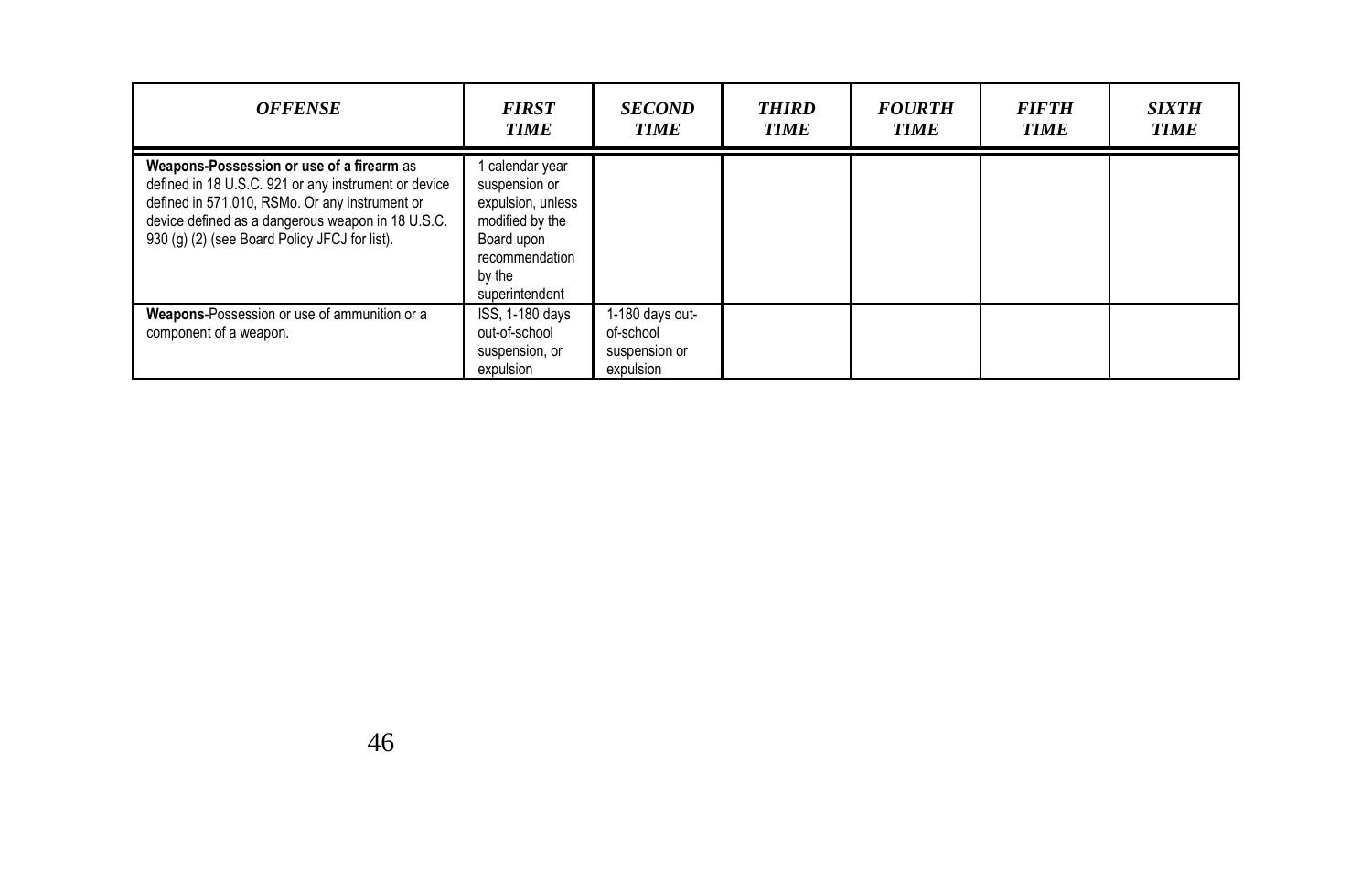# **TECHNOLOGY USER AGREEMENT**

The Willow Springs R-IV Schools District's technology exists for the purpose of enhancing the education opportunities and achievements of district students. The District believes utilizing current technology is a useful skill for lifelong learning. The goal in providing access to these technologies is to promote education excellence by facilitating resource sharing, innovation, and communication.

The use of the District's technology is a privilege, not a right, and inappropriate use may result in a cancellation of those privileges. Users will receive access after they turn in a signed User Agreement Form consenting to abide by the District's Technology Usage (EHB) and Data Governance and Security (EHBC) Policies. Parents/guardians may request cancellation of access privileges by contacting their student's school. The following are the main points of the District's policies.

#### **Privacy Waiver**

Users hereby waive any right of privacy regarding information/message sent or received by them through the District's system. The District reserves the right to read, print, delete, store, or use any transmission on this system at its discretion.

#### **Acceptable Use**

The use of the Internet accessed from or by the use of Willow Springs R-IV School District property should primarily be in support of education and research and consistent with the educational objectives of the Willow Springs R-IV School District. Inappropriate use will result in appropriate disciplinary action up to and including referral to law enforcement. Inappropriate use which results in loss of access to a technology does not excuse a student from the requirements of obtaining material necessary for classroom or project assignments. This means that a student may be responsible for using other internet source such as public library after school.

- Users are to abide by the rules of network etiquette, including, but not limited, to:
	- o Be polite. Your messages to others are to contain no abusive or threatening language.
	- o Cursing, vulgarity, or other inappropriate language is unacceptable.
	- o Promotion of, or solicitation for, illegal activities is strictly forbidden.
	- o Do not reveal any personal information such as your address or phone number nor that of fellow students or colleagues.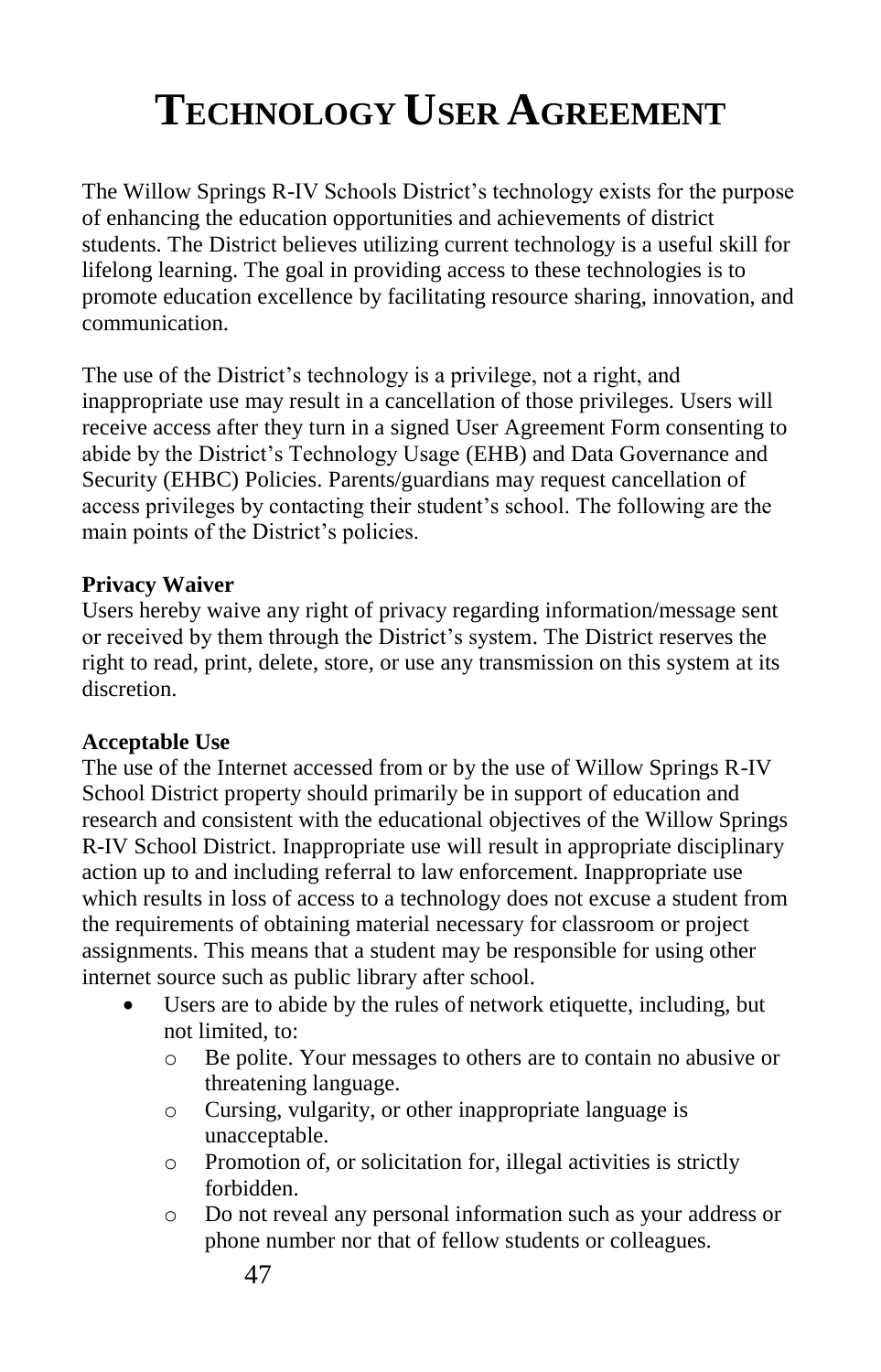- o Note that e-mail is not private.
- o Use extreme caution when communicating to others over the internet.
- All users must make security on any computer system a high priority. User IDs and passwords are confidential and can't be shared. Any violations associated with the users ID will be assumed to have been performed by the user associated with the account.
- Transmission of any material in violation of any federal or state regulation is prohibited, including, but not limited to copyright material, threating, violet or obscene material as determined by the building's chief administrator or their designee, or material protected by trademark. Use of district technology for commercial activities is not acceptable. Use for product advertisement or political lobbying is prohibited.
- Any financial charges incurred while using the Internet are the user's full responsibility and he/she will be held accountable for payment.

#### **Content Filtering and Monitoring**

The district will monitor the online activities of minors and operate a technology protection measure ("content filter") on the network and all district technology with Internet access, as requires by law. In accordance with law, the content filter will be used to protect against access to visual depiction that are obscene or harmful to minors or are child pornography. Content filters are not foolproof, and the district cannot guarantee that users will never be able to access offensive materials using district equipment. Evading or disabling, or attempting to evade or disable, a content filter installed by the district is prohibited.

If a user believes access has been inappropriately blocked they may submit a request for access. The superintendent, designee or the district's technology administrator may fully or partially disable the district's content filter to enable access for an adult for bona fide research or other lawful purposes. In making decisions to fully or partially disable the district's content filter, the administrator shall consider whether the use will serve a legitimate educational purpose or otherwise benefit the district.

#### **No Warranty/No Endorsement**

The district makes no warranties of any kind, whether expressed or implied, for the services, products or access it provides. The district's technology resources are available on an "as is, as available" basis. The district is not responsible for loss of data, delays, non-deliveries, miss-deliveries or service interruptions. The district does not endorse the content nor guarantee the accuracy or quality of information obtained using the district's technology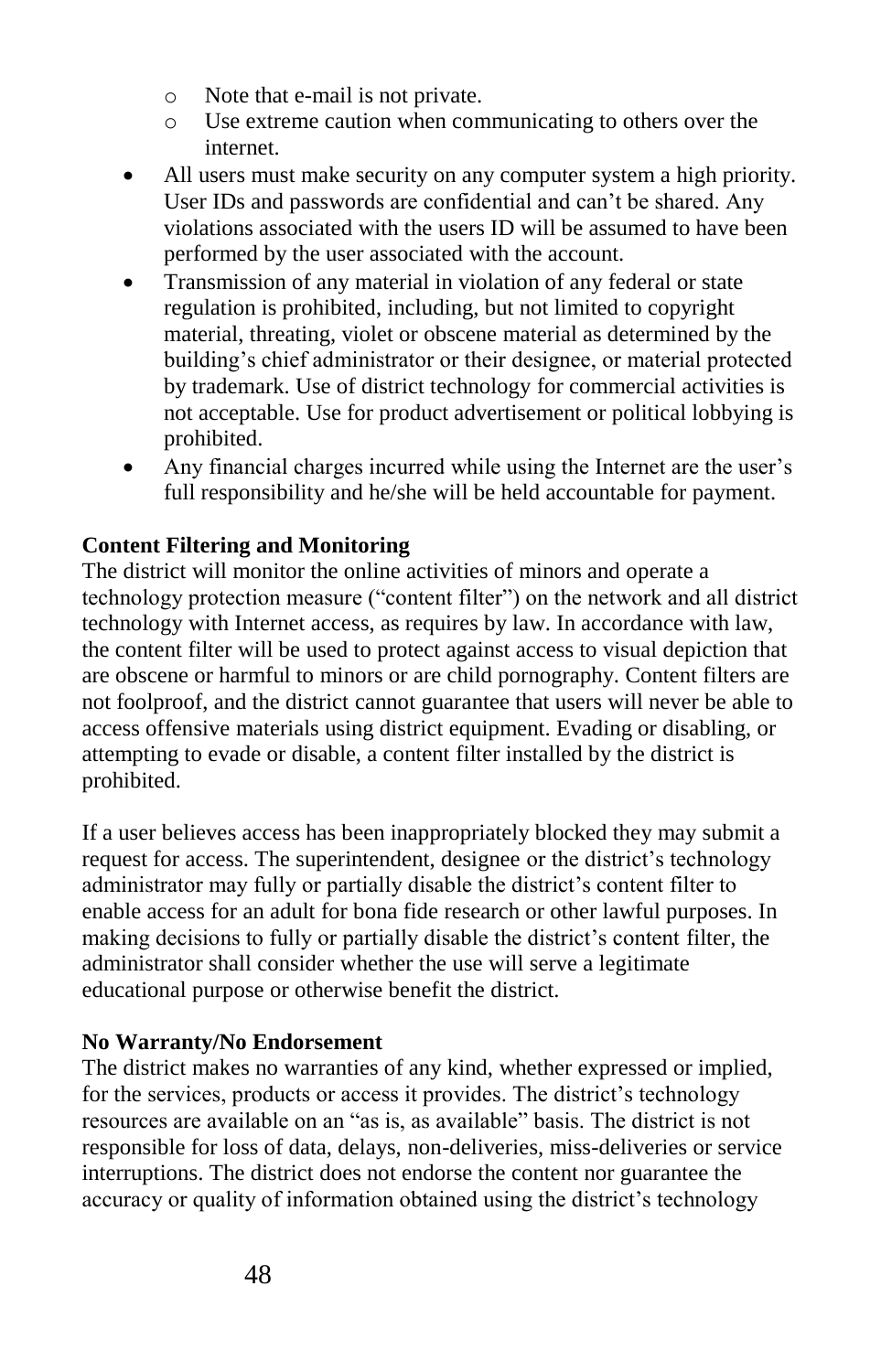resources. Stay mindful of the fact that not everyone that has a website is an expert resource.

#### **Other**

This document and supporting board policies are not intended to encompass all activities or our users and should not be considered all-inclusive of appropriate or inappropriate activities. District administration reserves the right to act on a case by case basis as needs.

# **STUDENT COMPLAINTS AND GRIEVANCES**

Alleged acts of unfairness or any decision made by school personnel, except as otherwise provided for under student suspension and expulsion, which students and/or parents/guardians believe to be unjust or in violation of pertinent policies of the Board or individual school rules, may be appealed to the school principal or a designated representative.

The following guidelines are established for the presentation of student complaints and grievances:

- The principals shall schedule a conference with the student and any staff members involved to attempt to resolve the problem. Parents/Guardians may be involved in the conference, or a later conference for parents/guardians may be scheduled at the discretion of the principal.
- If the problem is not resolved to the satisfaction of the student and/or parents/guardians, a request may be submitted for a conference with the superintendent of schools. The superintendent shall arrange a conference to consider the problem, and to inform participants of the action that will be taken.
- If the student and/or parents/guardians are not satisfied with the action of the Superintendent, they may submit a written request to appear before the Board of Education. Unless required by law, a hearing will be at the discretion of the Board. The decision of the Board shall be final.

All persons are assured that they may utilize this procedure without reprisal.

\* \* \* \* \* \*

#### *Note: The reader is encouraged to review administrative procedures and/or forms for related information in support of this policy area.*

Adopted: 08/08/1994 Last Revised: 03/08/1999 Cross Refs: AC, Nondiscrimination and Anti-Harassment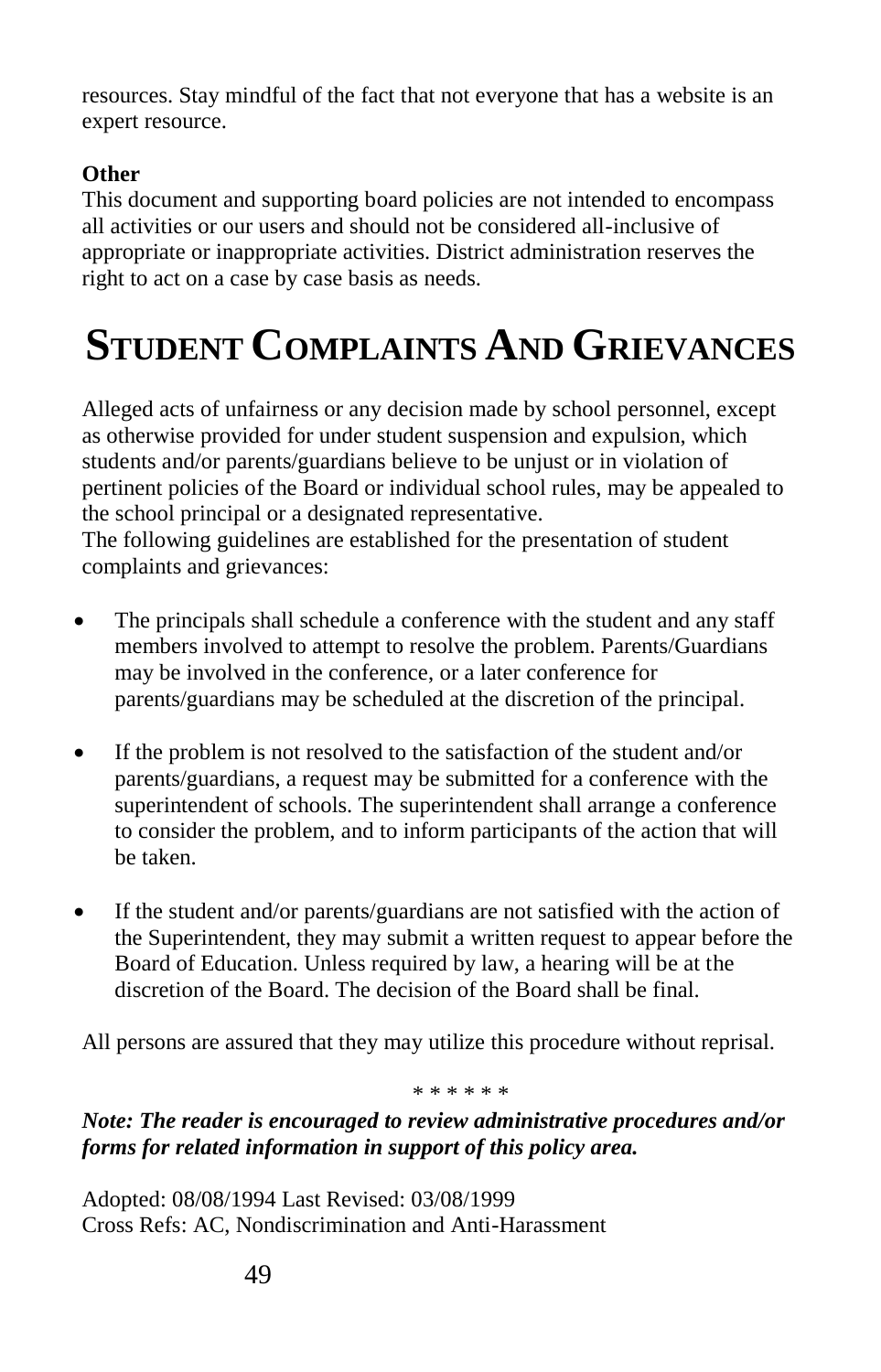IGBC, Parent/Family Involvement in Instructional and Other Programs IGBCA, Programs for Homeless Students IGDBA, Distribution of Noncurricular Student Publications KL, Public Complaints Willow Springs R-IV School District, Willow Springs, Missouri

If the issue cannot be resolved at the local level, the complainant may file a complaint with the Missouri Department of Education. If there is no evidence that the parties have attempted in good faith to resolve the complaint at the local level, the Department may require the parties to do so and may provide technical assistance to facilitate such resolution.

Any persons directly affected by the actions of the Department may file a similarly written complaint if they believe state or federal laws or regulations have been violated, misapplies, or misinterpreted by the Department itself.

Anyone wishing more information about this procedure or how complaints are resolved may contact local district or Department personnel.

## **DUE PROCESS**

All students at Willow Springs Middle School have the right not only to an education but also the rights guaranteed by the Constitution. In situations involving student infractions of district or building policies that may result in punishment, the following due process procedures apply:

- 1. Prompt and adequate notice of the charges.
- 2. An opportunity to respond to the charges.
- 3. A decision arrived at after hearing the charge and response to the charge.

Student Due Process Steps and Student Discipline hearings are set by Board of Education Policy in Sections JFA and FAA.

# **STUDENT DIRECTORY INFORMATION**

Please be advised that the Willow Springs R-IV School District will release "Directory Information" concerning your child upon request. This will include the following information: the student's name, address, telephone number, participation in officially recognized extracurricular activities, height and weight of members of athletic teams, dates of attendance, diplomas, honors and awards received, photographs, and other similar information. If you do not want this type of information about your child released, please send a note to that effect to your child's principal.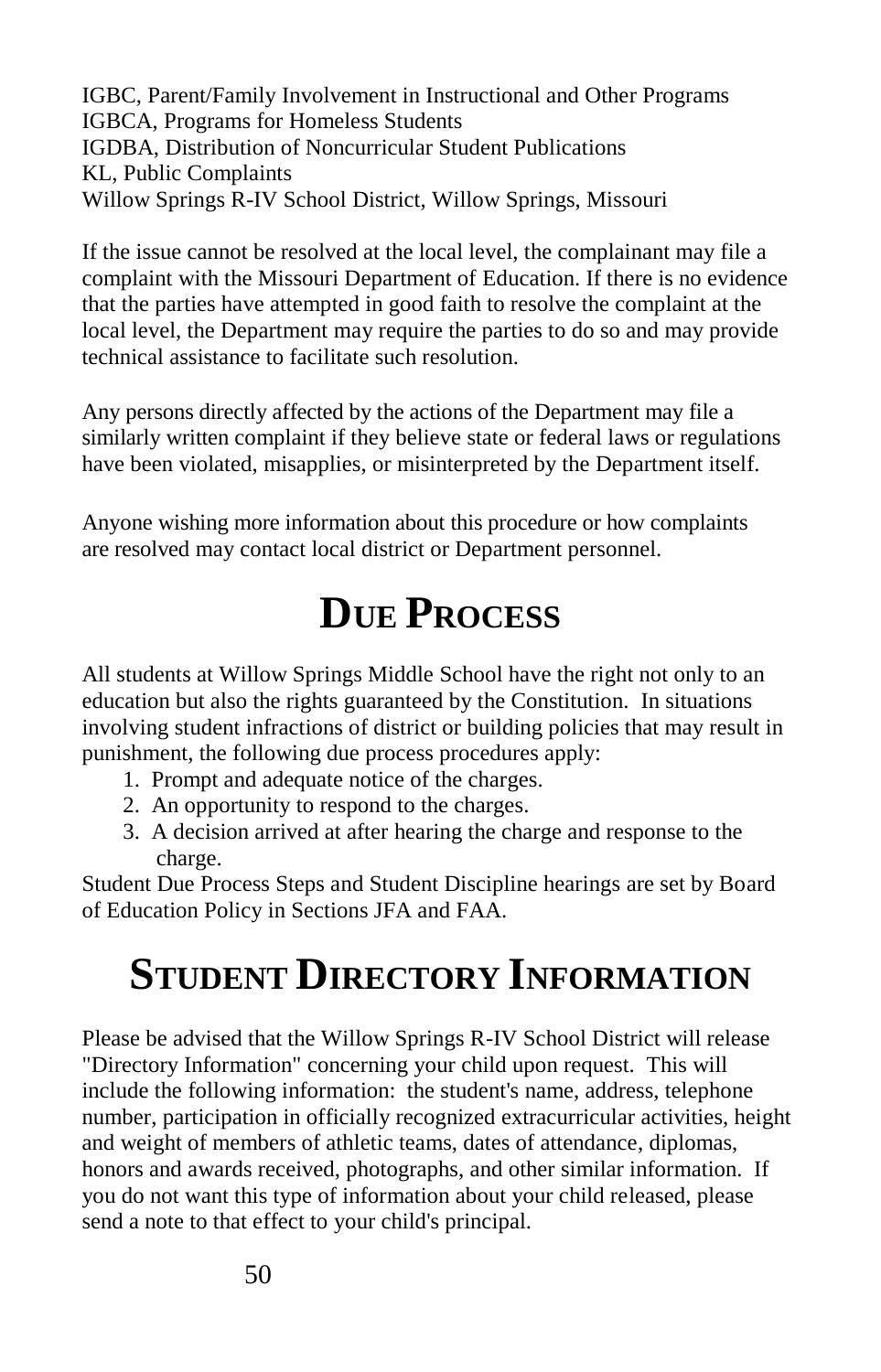# **WILLOW SPRINGS R-IV SCHOOL DISTRICT PUBLIC NOTICE**

All responsible public agencies are required to locate, evaluate, and identify children with disabilities who are under the jurisdiction of the agency, regardless of the severity of the disability, including children attending private schools, highly mobile children, such as migrant and homeless children, and children who are suspected of having a disability and in need of special education even though they are advancing from grade to grade. The Willow Springs R-IV Schools assures that it will provide a free, appropriate public education (FAPE) to all eligible children with disabilities between the ages of 3 and 21 under its jurisdiction. Disabilities include autism, deaf/blindness, emotional disorders, hearing impairment and deafness, mental retardation, multiple disabilities, orthopedic impairment, other health impairments, specific learning disabilities, speech or language impairment, traumatic brain injury, visual impairment/blindness and young child with a developmental delay.

The Willow Springs R-IV Schools assures that it will provide information and referral services necessary to assist the State in the implementation of early intervention services for infants and toddlers eligible for the Missouri First Steps program.

The Willow Springs R-IV Schools assures that personally identifiable information collected, used, or maintained by the agency for the purposes of identification, evaluation, placement or provision of FAPE of children with disabilities may be inspected and/or reviewed by their parents/guardians. Parents/guardians may request amendment to the educational record if the parent/guardian believes the record is inaccurate, misleading, or violates the privacy or other rights of their child. Parents have the right to file complaints with the U.S. Department of Education or the Missouri Department of Elementary and Secondary Education concerning alleged failures by the district to meet the requirements of the Family Educational Rights and Privacy Act (FERPA).

The Willow Springs R-IV School has developed a Local Compliance Plan for the implementation of State Regulations for the Individuals with Disabilities Education Act (IDEA). This plan contains the agency's policies and procedures regarding storage, disclosure to third parties, retention and destruction of personally identifiable information and the agency's assurances that services are provided in compliance with the General Education Provision Act (GEPA). This plan may be reviewed during regular school hours on days school is in session in the Office of the Director of Special Education.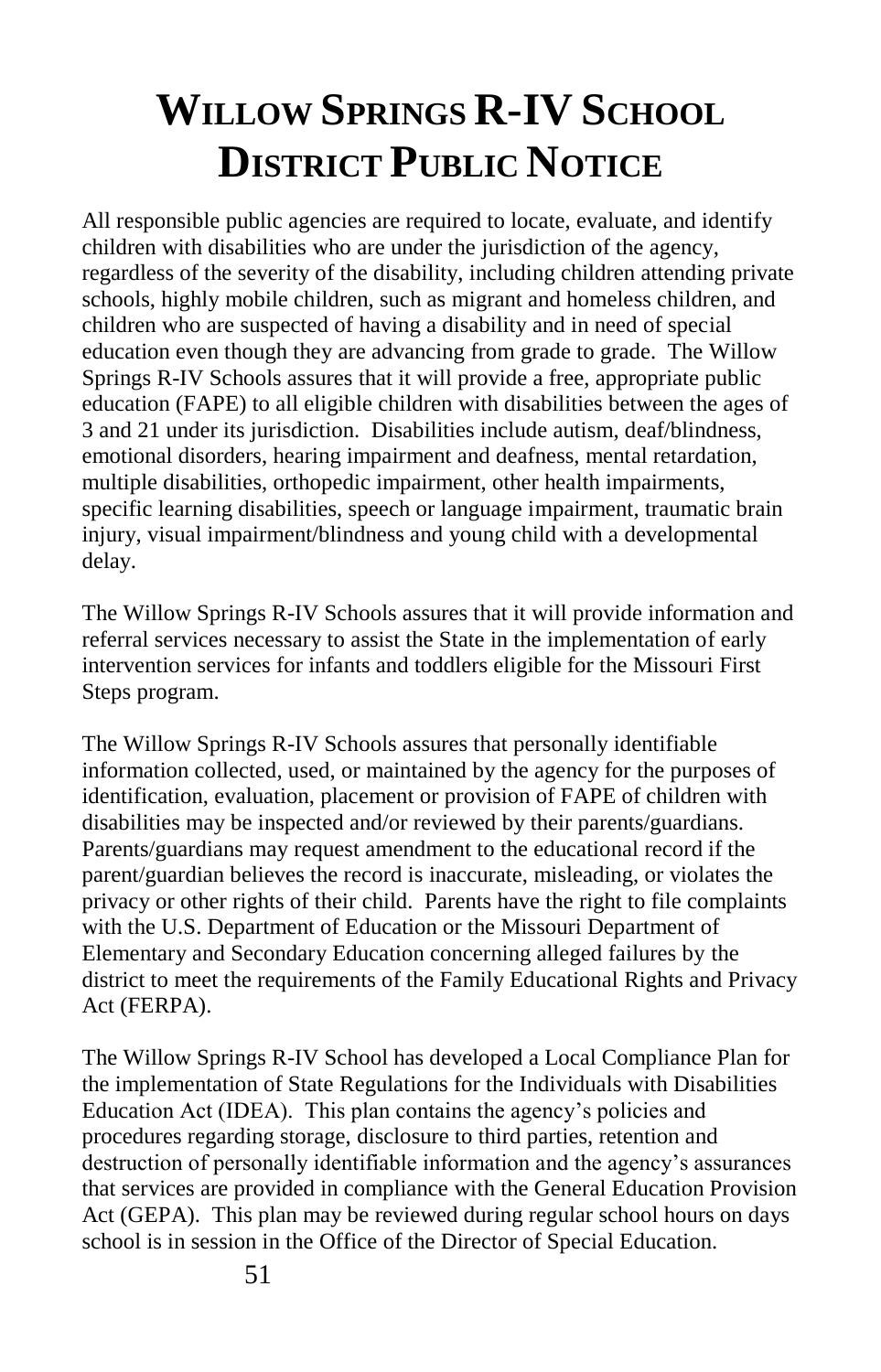Local school districts in the State of Missouri are required to conduct an annual census of all children with disabilities or suspected disabilities from birth to age twenty-one (21) that reside in the district. This census must be compiled by December 1 of each year. This information is treated as confidential and must include: name of the child; parent/legal guardian's name/address; birth date and age of the child; the child's disability; and the services provided to the child. If you have a child with a disability or know of a child with a disability who is not attending the public school, please contact the Special Education Director at 417-469-4531.

This notice will be provided in native languages as appropriate.

## **NONDISCRIMINATION STATEMENT PUBLIC NOTICE**

The Willow Springs R-IV School District complies with all federal and state laws prohibiting discrimination, including Title IX of the Education Amendments of 1972 and Section 504 of the Rehabilitation Act of 1974 and the American Disabilities Act (ADA). It is the policy of the school district that no person, on the basis of race, color, national origin, sex, age, or handicap, shall be discriminated against in employment, educational programs and activities or admissions. Inquiries or complaints concerning the Willow Springs R-IV School District's compliance with the regulations implementing Title II, Title VI, Title IX, Section 504 or the American Disabilities Act (ADA) may be directed to the District Coordinator of these programs: Marlenia Barker, Special Services Director, Willow Springs R-IV School, 215 West Fourth Street, Willow Springs, MO 65793, 417-469-4531.

## **STUDENT SAFETY**

The Missouri Department of Social Services provides a website where students, parents and others can file anonymous reports of school violence, such as fights, bullying and vandalism.

> [http://schoolviolencehotline.com](http://schoolviolencehotline.com/)  School violence hotline: 866-748-7047 Missouri Child Abuse/Neglect Hotline: 800-392-3738 Anonymous Tip Hotline: 417-469-3260, ext. 7

Any discipline referral that could lead to endangering students or staff will be sent to the WS R-IV Behavioral Risk Assessment Team.